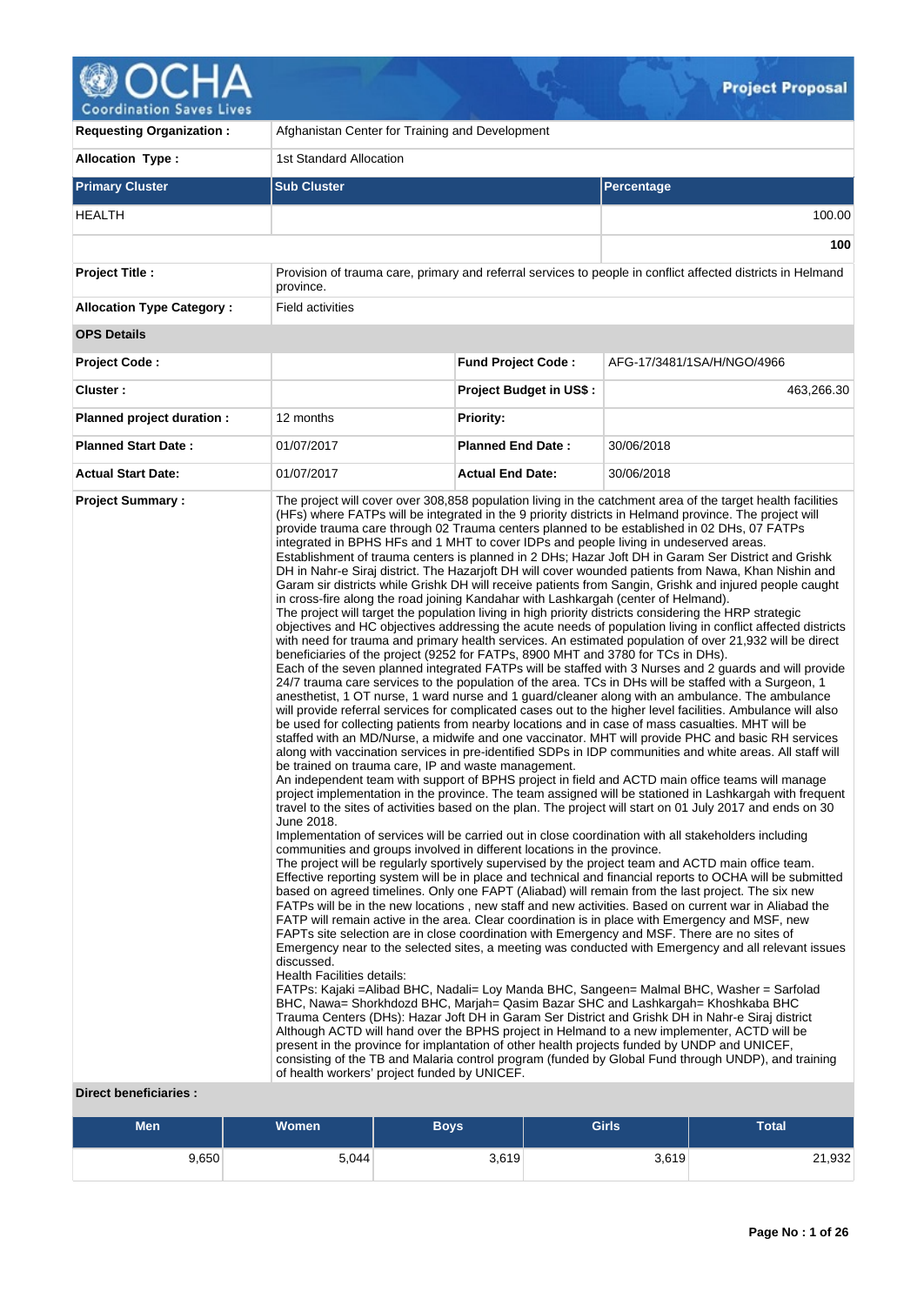#### **Other Beneficiaries :**

| <b>Beneficiary name</b> | <b>Men</b> | <b>Women</b> | <b>Boys</b> | <b>Girls</b> | <b>Total</b> |
|-------------------------|------------|--------------|-------------|--------------|--------------|
| Other                   | 28         | ັ            |             |              | 33           |
| Indirect Reneficiaries  |            |              |             |              |              |

#### **Indirect Beneficiaries :**

Indirect beneficiaries of the project will be family members of 21,932 direct beneficiaries (8,900 MHTs, 3,780 Trauma Centers and 9,252 FATPs) reached by the project. Total estimated number of indirect beneficiaries is (131,592) family members of directly benefited patients and clients (with estimated average family size of 6 person/family).

#### **Catchment Population:**

Catchment population of the project is estimated 308,858 (82,768 women, 80,433 men, 74,284 girls and 71,373 boys) living in catchment area of 7 FATPs, 2 TCs and 1 MHT in 09 districts Helmand province

#### **Link with allocation strategy :**

This project will contribute in reducing morbidity, mortality and disability among the vulnerable population living in conflict affected districts of Helmand. It will directly support the HRP 2017 SO2 "Lives are saved by ensuring access to emergency health and protective services and trough advocacy for respect International humanitarian law" and to HC objective 1 and 2 through establishment of Trauma Centers, FATPs and MHT.

#### **Sub-Grants to Implementing Partners :**

| <b>Partner Name</b>                                   | <b>Partner Type</b> | <b>Budget in US\$</b>       |
|-------------------------------------------------------|---------------------|-----------------------------|
|                                                       |                     |                             |
| Other funding secured for the same project (to date): |                     |                             |
| <b>Other Funding Source</b>                           |                     | <b>Other Funding Amount</b> |

#### **Organization focal point :**

| <b>Name</b>             | <b>Title</b>            | <b>Email</b>           | <b>Phone</b>   |
|-------------------------|-------------------------|------------------------|----------------|
| Sidgullah Shinwari      | CEO                     | sidigasad@yahoo.com    | 0093 700208274 |
| Dr. Abdul Qadeer Qadery | Deputy Director General | actd.pso@gmail.com     | 0093 799571408 |
| Abdul Rahman Shahab     | <b>General Director</b> | a.rahman@actd.org.af   | 0093 799478615 |
| Aimal Durrnai           | <b>Finance Director</b> | aimal.durani@gmail.com | 0093777917777  |

### **BACKGROUND**

#### **1. Humanitarian context analysis**

This project will be implemented in conflict-affected districts of Helmand. People living in target areas 1) are at high risk of being victims of collateral damage during active fight; 2) the lives of injured persons are at risk due to unavailability of immediate trauma care services; 3) have no or poor access to preventable and curative PHC and RH services due to scattered population and insecure roads; and 4) cannot get services at times of closure of health facilities due to fight. Due to fight, usually health facilities located at the line of fire get closed with damages to the building and equipment (as HFs are located in close vicinity of district Governor and security chief offices). Our experience from last years especially 2016 shows high number of incidences inflicted on HFs (details attached). Moreover due to distant location and poverty, most of the time patients cannot afford transportation to the HFs, FATPs and referral sites in centers of the province/main districts. Access to services and the level of insurgency have been bad in 2016 and trends are even uglier for the coming months.

The province remained insecure throughout the year and currently active fights are in progress in the targeted districts. The government have full control only on 15% of the geography of the province. In remaining 85% area there is no role of the government. Main road joining Helmand with Kandahar has been repeatedly blocked for several days during last year and is still under threat of the AOGs. Active fight in parts of Lashkargah, Grishk, Nad Ali, Marja, Nawa, Garam Ser and Kajaki is now reported daily and people foresee increase in intensity and fronts of fights in near future. Similarly, Sangeen and Washer also saw severe fighting between the Government and AOGs.

These fights have also resulted in Temporary/periodic closure of 11 health facilities consisting of 1 DH, 5 CHCs, 4 BHCs and 1 SHC. Even during fight-free periods, people were unable to receive services from these facilities due to the proximity of war fronts. Over 8,000 people (Men, Women, Boys and Children) were reportedly injured during July- Dec 2016 in the province. Residents of districts have limited access to health services including emergency health services. Poverty, distance, land mines and active fights on main roads connecting these areas with district centers and cities result in late or no access to health and trauma services.

#### **2. Needs assessment**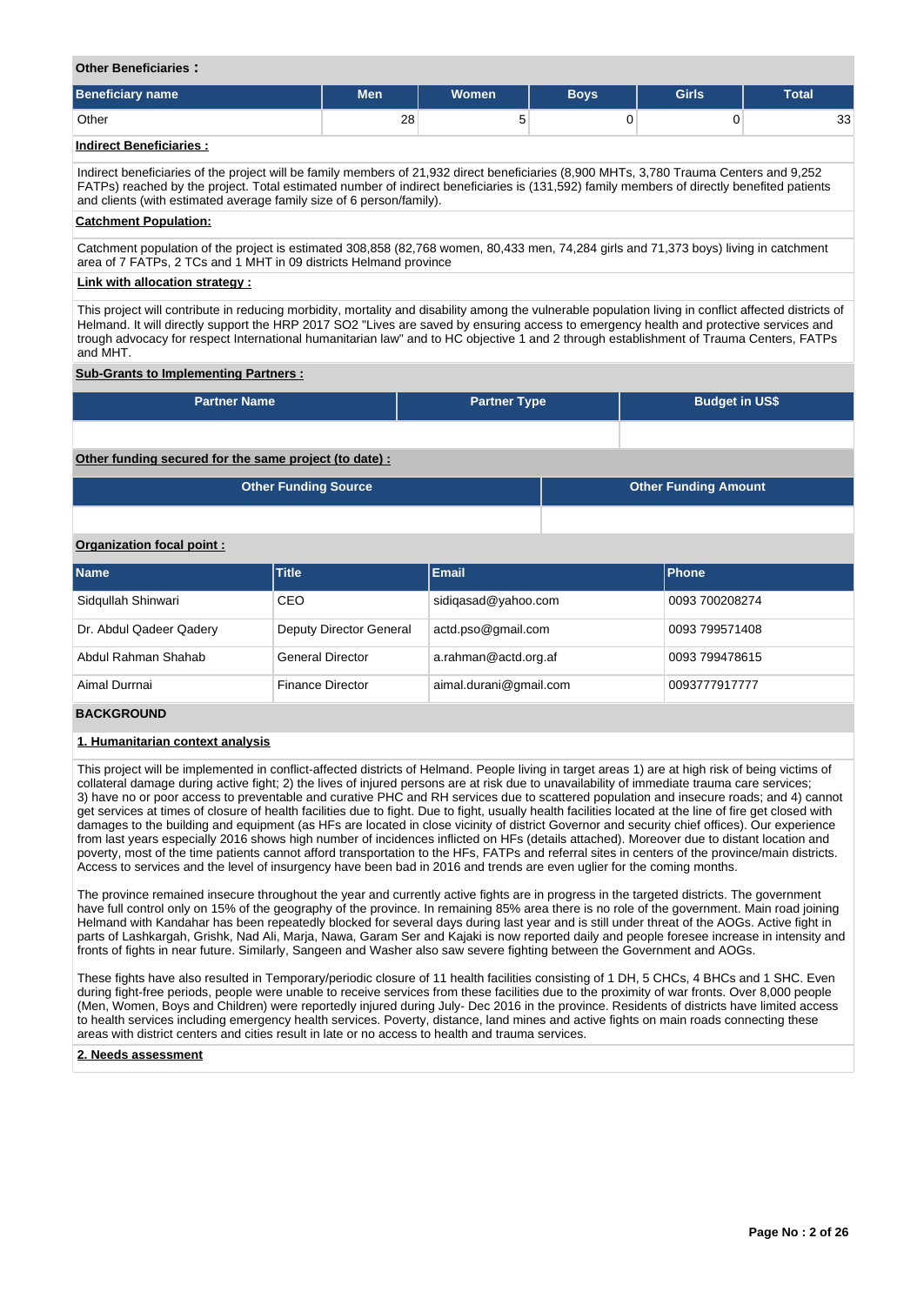During the last week of February 2017, the provincial team of ACTD in Helmand carried out assessment of the situation and trends of conflict and the humanitarian health needs of affected people in the province. Team had a detailed review of the HMIS data on number of injuries treated in the BPHS HFs. The team also reviewed data of CHF project 2016-17 for trend of reported injuries managed by the FATPs. Data showed an increase in number of war trauma patients attended the HFs/FATPs during 2016-17. An average of 300 visits were related to trauma care.

Our analysis of the available data from Helmand show that 15% of all patients who received emergency services are women, 17% are boys, 9% are girls and 59% are adult men.

Analysis of available data shows that the percentage remain almost the same for the different age and gender groups. The data available show main causes of injuries were mortar shelling, bomb blasts, air strikes and small arms fire.

Assessment further shows limited access to HFs. This, on one hand is due to long distance from the HFs, land mines, poverty (inability to pay transportation costs) and closure of roads due to insecurity, and on the other hand due to less number of BPHS HFs in these areas. Moreover some of the patients are not allowed by GoIRA security forces to reach to HFs, especially to PH, who are presumed of being AOGs members. The assessment has also indicated that over 76% of the HFs functioning in insecure districts are BHCs and SHCs. According to the BPHS policy, BHCs and SHCs are staffed with one nurse and one Midwife and provide service during day hours and do not have ambulance facilities. As there is always need of 24/7 availability of trauma care and ambulance services for injured patients, therefore these HFs needs support through additional staff, ambulance, training to the staff, supply of equipment and supplies for trauma and referral care as integrated FATPs.

Data from year 2016-17 has been used as baseline for the current project, as this is the only available source of more accurate data and can be used as a baseline.

# **3. Description Of Beneficiaries**

The project will serve a catchment population of 308,858 (82,768 women, 80,433 men, 74,284 girls and 71,373 boys) through improved access to basic trauma and PHC services in targeted districts in the province.

Based on data from last year we expect that total of 21,932 beneficiaries (9,650 men, 5,044 women, 3,619 boys, 3,619 girls) ) will directly receive services of the project (treatment of wounds, stabilization, OPD, vaccination, RH services and referrals.), and in addition, 33 staff will get trained during this project. Therefore the number of direct beneficiaries selected based on last year data and HMIS data analysis. 35% of Lashkargha relevant catchment area population will receive services through one MHT and one FATP link BHC. In Nahreseraj districts 32% of relevant catchment area population will receive services through MHT of Lashkargah and and trauma center located in DH. 3% of Nadali district will receive services from FATP linked BHC. 3% of Nawa district will receive services from FATP linked BHC. 4% of Sangin district will receive services from FATP linked BHC.2% of Washir district will receive services from FATP linked BHC.6% of Garamser district will receive services from trauma center in Hazarjoft DH.14% of Kajaki district will receive services from FATP linked BHC.

Out of these 21,932 patients 9,252 are expected to attend the FATPs, 8,900 get benefited from MHT and 3,780 will get benighted from Trauma Centers in DH.

Catchment population of the project is estimated 308,8588 (82,768 women, 80,433 men, 74,284 girls and 71,373 boys) living in catchment area of 7 FATPs, 2 TCs and 1 MHT in 09 districts Helmand province.

# **4. Grant Request Justification**

In Helmand ACTD has been implementing BPHS and Trauma Care projects since 2009 and 2014 respectively. We have good knowledge of emergency health needs of the population based on geography, population and changing security situation. Moreover ACTD remained part of majority of the forums discussing needs and gaps in health services in targeted province. Similarly ACTD teams during visits from the province has been meeting the community elders during routine monitoring of the project activities to discuss about their needs and ways to improve access to health and trauma care services. Our assessment from field conducted during fourth week of February 2017 shows high need of the local communities in Helmand for trauma and PHC services. Moreover in addition to needs to primary health and immunization needs in remote conflict affected areas, there is need of strengthening of referral sites to treat wounded patients and have necessary preparation to Mass Casualties in the area. Proposed areas for establishment of FATPs and Trauma Centers in this application are in high need for trauma services due high number of security incidences in the area and limited access of people to health and trauma care in targeted areas. Land mines and active fights are other major problems noted in the areas with possible increase during upcoming months.

Helmand province has a wide geography covering around 10% of total land of the country & have scattered population. Current network of BPHS health facilities cannot cover whole population in the province. Analysis of the geographical coverage of current health facilities, with due consideration to factors of insecurity and poverty shows up to 50% of inaccessibility of local population to BPHS health facilities. This wide gap in lack of access shows that there is high need of extension of services to more remote locations affected by conflict. The low coverage issue has been widely recognized by provincial authorities, members of parliament (from Helmand province), and the MoPH. However, there are no prospects in sight in the near future to dramatically increase number of BPHS health facilities. Our data from implementation of eight standalone FATPs (July 2016- June 2017) shows high load of injured patients entertained by FATPs. Similarly large population has been shifted from their villages to Lashkargah and Nahr-e Saraj. Over 12,708 people (IDPs and white areas population) in dire need of PHC including basic RH and EPI services will also be covered by the project.

Intensified and spreading fights are expected during the coming months in the province. To address timely treatment and referral of trauma cases, ACTD will run seven FATPs in seven districts and will support and enhance capacities of two DHs in the province for proper management of the wounded patients.

Similarly one MHT will operate and provide PHC, RH, EPI and trauma care to IDPs and population living in white areas through identified SDPs and based on plan.

Although ACTD will hand over the BPHS project in Helmand to a new implementer, ACTD will be present in the province for implantation of other health projects funded by UNDP and UNICEF, consisting of the TB and Malaria control program (funded by Global Fund through UNDP), and training of health workers' project funded by UNICEF. Some other health and training projects are also in our plan during the second half of 2017 for Helmand. In order to ensure proper management of the planned CHF project, ACTD will have sufficient management arrangements at the province level such as office premises, required staff, and close coordination with the BPHS implementer to carry out joint monitoring sessions and joint supplies.

# **5. Complementarity**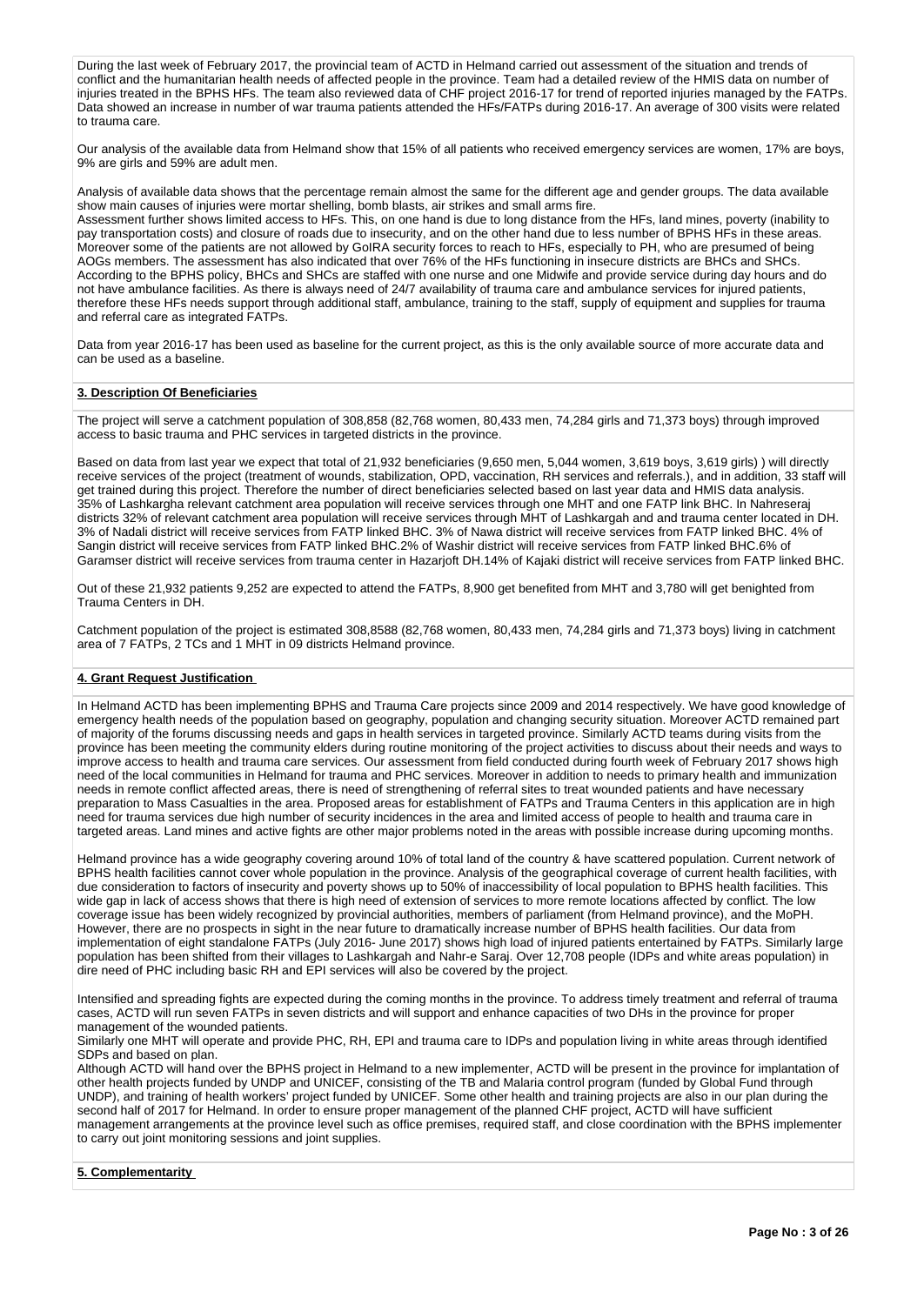Coordination with the main stakeholders at the province level such as the PPHD, the BPHS implementer, the EMERGENCY organization and the MSF will be primarily for ensuring complementarity, defining roles and responsibilities, avoiding duplication, and strengthening referral of trauma cases. The proposed FATPs will be established inside BPHS health facilities to ensure cost-effectiveness, sustainability and access. The project will not be continuation of the current CHF project AFG-16/3481/SA1/H/NGO/506 which is going to end by end June 2017.

To ensure that the CHF project is implemented as a complementary activity to the BPHS project, areas of joint action and collaborative mechanisms will be identified at the outset of the project in coordination with the PPHD and BPHS implementer. Through an MOU with upcoming BPHS implementer and support from PHD the project will continue its operation in Helmand. In close coordination with PHD and BPHS monitors the monitoring plan of the project will be developed. Also regarding the supply joint supply plan with BPHS project will be developed. The target areas of the project are identified in coordination with PPHD and the EMERGENCY to ensure coverage of the highly insecure areas and to avoid duplication. ACTD project team will maintain regular coordination with the EMERGENCY throughout the project so that the two agencies streamline trauma care activities for complementarity and synergy. Likewise, referral arrangements to the provincial hospital run by MSF will be strengthened in view of the changing situation on the ground.

This project will boost capacities of BPHS health facilities to timely provide trauma care, referral services and PHC and RH services to people in need in the province. Monitoring system in place will be further extended and developed to improve collection and analysis of data and to plan corrective actions for improving project implementation and ensuring delivery of quality of services to the project planned beneficiaries. Although ACTD will hand over the BPHS project in Helmand to a new implementer, ACTD will be present in the province for implantation of other health projects funded by UNDP and UNICEF, consisting of the TB and Malaria control program (funded by Global Fund through UNDP), and training of health workers' project funded by UNICEF. Some other health and training projects are also in our plan during the second half of 2017 for Helmand. To ensure proper management of the planned CHF project, ACTD will have sufficient management arrangements at the province level such as office premises, required staff, and close coordination with the BPHS implementer to carry out joint monitoring sessions and joint supplies.

#### **LOGICAL FRAMEWORK**

#### **Overall project objective**

To reduce morbidity, mortality and disability among men, women and children living in war affected and white areas of targeted districts in Helmand province.

| <b>HEALTH</b>                                                                                                                                                              |                                                                                                                                                                 |                                 |
|----------------------------------------------------------------------------------------------------------------------------------------------------------------------------|-----------------------------------------------------------------------------------------------------------------------------------------------------------------|---------------------------------|
| <b>Cluster objectives</b>                                                                                                                                                  | <b>Strategic Response Plan (SRP) objectives</b>                                                                                                                 | <b>Percentage of activities</b> |
| Objective 1: Ensure access to emergency<br>health services, effective trauma care and<br>mass casualty management for shock<br>affected people                             | SO2: Lives are saved by ensuring access to<br>emergency health and protective services<br>and through advocacy for respect of<br>International Humanitarian Law | 85                              |
| Objective 2: Ensure access to essential basic<br>and emergency health services for white<br>conflict-affected areas and overburden<br>services due to population movements | SO2: Lives are saved by ensuring access to<br>emergency health and protective services<br>and through advocacy for respect of<br>International Humanitarian Law | 15                              |

**Contribution to Cluster/Sector Objectives :** The project will directly contribute to cluster objective 1 and 2 and SO2 through,

- an improved access of the war wounded patients to Emergency-first aid and secondary trauma care - improved access of women, children and general population living in white areas of conflict affected areas and of IDPs to emergency PHC and RH services.

#### **Outcome 1**

War-wounded patients (men, women, girls, and boys) in 9 targeted districts of Helmand have equal access to first aid and secondary trauma and referral services.

# **Output 1.1**

#### **Description**

Two Trauma centers in two DHs and seven FATPS providing gender sensitive and equal access of war wounded patients to life supporttrauma care (first aid/stabilization and secondary trauma care) in proposed areas in Helmand province.

# **Assumptions & Risks**

Security condition in the areas allows the health team to work. Armed opposition groups allow functioning of the health services in the areas under their control

#### **Indicators**

|                 |                                                       |                                                                                                                                                                                    | <b>End cycle beneficiaries</b> |              | End<br>cycle      |  |               |  |  |  |
|-----------------|-------------------------------------------------------|------------------------------------------------------------------------------------------------------------------------------------------------------------------------------------|--------------------------------|--------------|-------------------|--|---------------|--|--|--|
| Code            | <b>Cluster</b>                                        | Indicator                                                                                                                                                                          | <b>Men</b>                     | <b>Women</b> | <b>Boys Girls</b> |  | <b>Target</b> |  |  |  |
| Indicator 1.1.1 | HEALTH                                                | SA1-Envelope One: Number of high risk conflict<br>affected districts with at least one first aid trauma<br>post                                                                    |                                |              |                   |  |               |  |  |  |
|                 |                                                       | <b>Means of Verification</b> : List of conflict affected districts in the province, Number of Trauma center per affected districts in the province.                                |                                |              |                   |  |               |  |  |  |
| Indicator 1.1.2 | <b>HEALTH</b>                                         | SA1-Envelope One: Proportion of individuals<br>receiving trauma care services                                                                                                      |                                |              |                   |  | 70            |  |  |  |
|                 | denominator: will be total population of the district | <b>Means of Verification:</b> Monthly reports, Interim reports uploaded on GMS<br>Numerator: will be total number of expected injured people receiving services from FATP (21,932) |                                |              |                   |  |               |  |  |  |
| Indicator 1.1.3 | <b>HEALTH</b>                                         | Number of DHs with mass causality plans and<br>minimum response capacity                                                                                                           |                                |              |                   |  |               |  |  |  |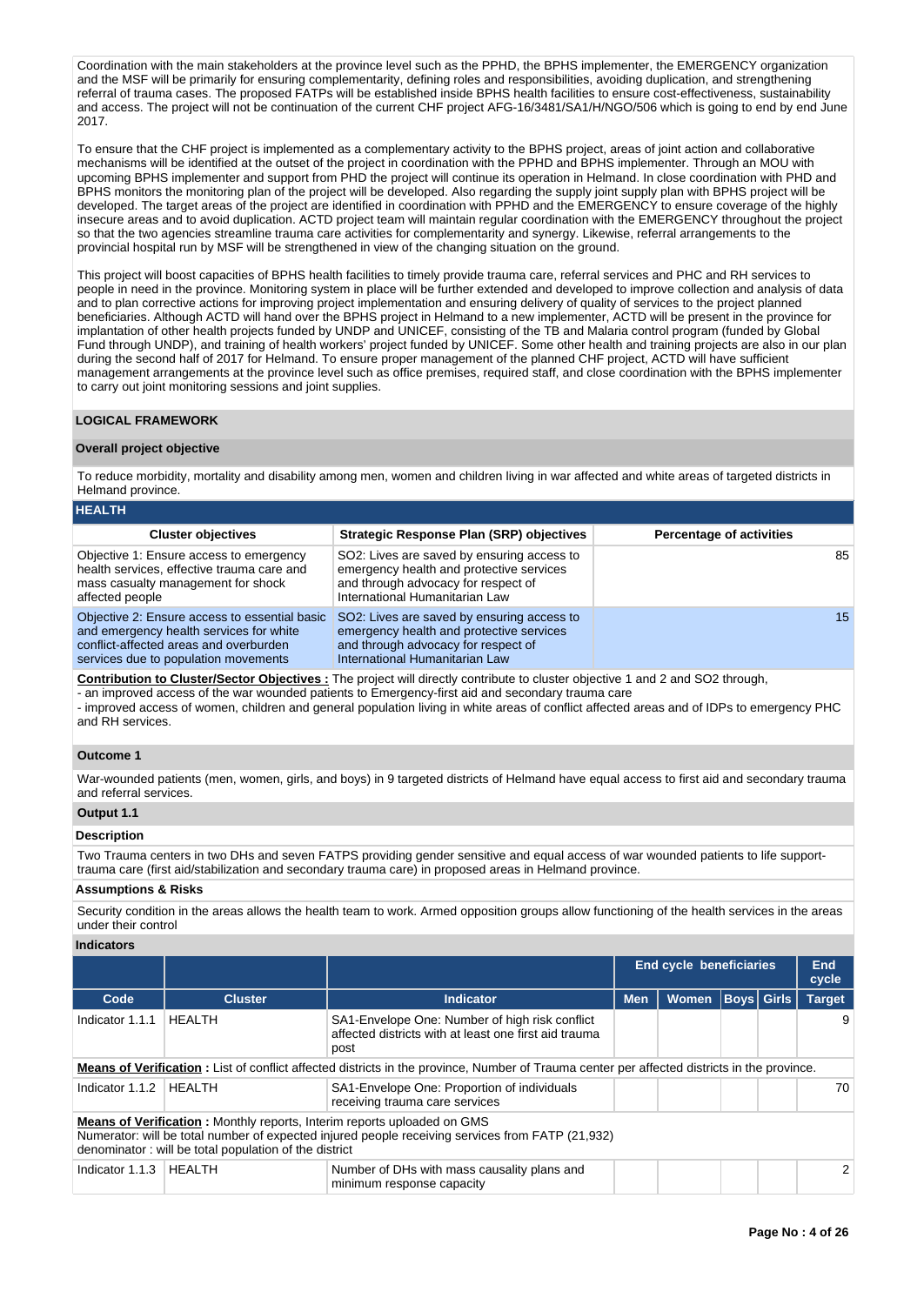|                     | Reports on response given by the DH on mass casualties.           | Means of Verification: Yearly Mass Casualty plan for each Hospital, detailed report on major and minor procedure conducted in DH.                                                                                                                                                                                                                                                                                             |     |
|---------------------|-------------------------------------------------------------------|-------------------------------------------------------------------------------------------------------------------------------------------------------------------------------------------------------------------------------------------------------------------------------------------------------------------------------------------------------------------------------------------------------------------------------|-----|
| Indicator 1.1.4     | <b>HEALTH</b>                                                     | Patients severely injured (men, women, boys and<br>girls) are timely referred from 7 FATP, and 2<br>Trauma centers to higher health facilities.                                                                                                                                                                                                                                                                               | 290 |
| month).             |                                                                   | Means of Verification: Monthly reports from FATPs and trauma centers in DHs, reports uploaded on GMS, Log books of ambulances.<br>All 7 FATPs and 2 Trauma centers will carry out 290 referral during project life. The 290 target is estimated in view of data from previous<br>project (around 25 referrals from the seven FATPs to TC per month, and roughly 2 referrals from the two TCs to EMERGENCY PH per              |     |
| Indicator 1.1.5     | <b>HEALTH</b>                                                     | Number of professionals trained on infection<br>prevention and waste management                                                                                                                                                                                                                                                                                                                                               | 32  |
|                     |                                                                   | Means of Verification: Training reports, training attendance sheet and practical session photos. As this project provide services to war<br>wounded patients, primary health care, RH services to target population, so this training is very important for the staff of the project to<br>protect them selves and clients from harm and to provide quality services in their relevant health facilities.                     |     |
| Indicator 1.1.6     | HEALTH                                                            | Number of health professionals receiving training<br>in stabilization and management of war trauma                                                                                                                                                                                                                                                                                                                            | 29  |
|                     |                                                                   | Means of Verification: Training reports, training attendenc sheet and practical session photos. All of project staff who work in FATPs, TC<br>and MHT will treat war wounded patients and they will do minor surgery, dressing, stabilization, injection  so infection prevention and<br>waste management training is required for staff to protect them selves and their clients.                                            |     |
| <b>Activities</b>   |                                                                   |                                                                                                                                                                                                                                                                                                                                                                                                                               |     |
| Activity 1.1.1      |                                                                   |                                                                                                                                                                                                                                                                                                                                                                                                                               |     |
|                     |                                                                   | Standard Activity: Improve essential live saving trauma care facilities in referral hospitals in conflict affected provinces;                                                                                                                                                                                                                                                                                                 |     |
|                     |                                                                   | Establish trauma centers in two target DHs (Grishk and Hazarjoft) which will provide services for war wounded patients. Furthermore, the<br>TCs will refer patients to the EMERGENCY-operated PH through the BPHS ambulance. An MoU will be signed with the BPHS implementer<br>to specify their role in referral of war-wounded patients as this is part of the BPHS DH responsibilities.                                    |     |
| Activity 1.1.2      |                                                                   |                                                                                                                                                                                                                                                                                                                                                                                                                               |     |
|                     |                                                                   | Standard Activity: Procure and preposition emergency trauma and health kits and support FATPs in high risk areas;                                                                                                                                                                                                                                                                                                             |     |
|                     |                                                                   | Establish and equip seven FATPs in priority districts in Helmand province. One of these FATPs in Kajiki will be from previous project and 6<br>new will establish based on previously conducted assessment in targeted districts.                                                                                                                                                                                             |     |
| Activity 1.1.3      |                                                                   |                                                                                                                                                                                                                                                                                                                                                                                                                               |     |
|                     | <b>Standard Activity: Not Selected</b>                            |                                                                                                                                                                                                                                                                                                                                                                                                                               |     |
| analyzed.           |                                                                   | Collect, compile, analyze and monitor, on regular basis the health statistics related to medical outputs, to monitor and maintain high<br>standards of medical care. Statistics from field are collected monthly and discussed with health staff of each FATPs during a monthly<br>meeting/visits. Register books are present in each facility and are controlled on each monitoring visit. All statistics are send to HQ and |     |
| Activity 1.1.4      |                                                                   |                                                                                                                                                                                                                                                                                                                                                                                                                               |     |
|                     | <b>Standard Activity: Not Selected</b>                            |                                                                                                                                                                                                                                                                                                                                                                                                                               |     |
|                     | EMERGENCY PH when needed.                                         | Referrals are promptly made from the target 7 FATPs to the 2 Trauma Centers, and to the EMERGENCY PH when needed.<br>Referral and transportation will be provided to all injured cased referred by FATPs to the Trauma Centers in two DHs, and to the                                                                                                                                                                         |     |
| Activity 1.1.5      |                                                                   |                                                                                                                                                                                                                                                                                                                                                                                                                               |     |
|                     | <b>Standard Activity: Not Selected</b>                            |                                                                                                                                                                                                                                                                                                                                                                                                                               |     |
|                     | 1. Trauma Management - (29 persons=21 FATP nurses + 6 TC + 2 MHT) | Provide training to project FATP and Trauma Center (TC) staff on the following topics:<br>2. IP and Waste Management - (32 persons=21 FATP nurses + 8 TC + 3 MHT)                                                                                                                                                                                                                                                             |     |
| Activity 1.1.6      |                                                                   |                                                                                                                                                                                                                                                                                                                                                                                                                               |     |
|                     | <b>Standard Activity: Not Selected</b>                            |                                                                                                                                                                                                                                                                                                                                                                                                                               |     |
| along with reports. |                                                                   | Develop format for collecting information on human interest stories, orient staff on how to collect information, drafting stories and uploading                                                                                                                                                                                                                                                                               |     |
| Activity 1.1.7      |                                                                   |                                                                                                                                                                                                                                                                                                                                                                                                                               |     |
|                     | <b>Standard Activity: Not Selected</b>                            |                                                                                                                                                                                                                                                                                                                                                                                                                               |     |
|                     | DHs and referred in from neighboring districts.                   | Establish well equipped trauma center in 2 DHs, with trained staff and provide trauma care to wounded patients from catchment area of the                                                                                                                                                                                                                                                                                     |     |
| Activity 1.1.8      |                                                                   |                                                                                                                                                                                                                                                                                                                                                                                                                               |     |
|                     | <b>Standard Activity: Not Selected</b>                            |                                                                                                                                                                                                                                                                                                                                                                                                                               |     |
|                     |                                                                   | Trauma centers in DHs are well prepared for response to mass casualty with plan, skills and supplies available.                                                                                                                                                                                                                                                                                                               |     |
| Activity 1.1.9      |                                                                   |                                                                                                                                                                                                                                                                                                                                                                                                                               |     |
|                     | <b>Standard Activity: Not Selected</b>                            |                                                                                                                                                                                                                                                                                                                                                                                                                               |     |
|                     | protect them against hepatitis B.                                 | Provide HBS vaccine to HBsAg negative staff members working for the project because they are in risk of this disease. This vaccine will                                                                                                                                                                                                                                                                                       |     |
| Activity 1.1.10     |                                                                   |                                                                                                                                                                                                                                                                                                                                                                                                                               |     |

# **Standard Activity : Not Selected**

Recruit required staff for integrated FATPs and two trauma centers according to ACTD recruitment policy.

# **Activity 1.1.11**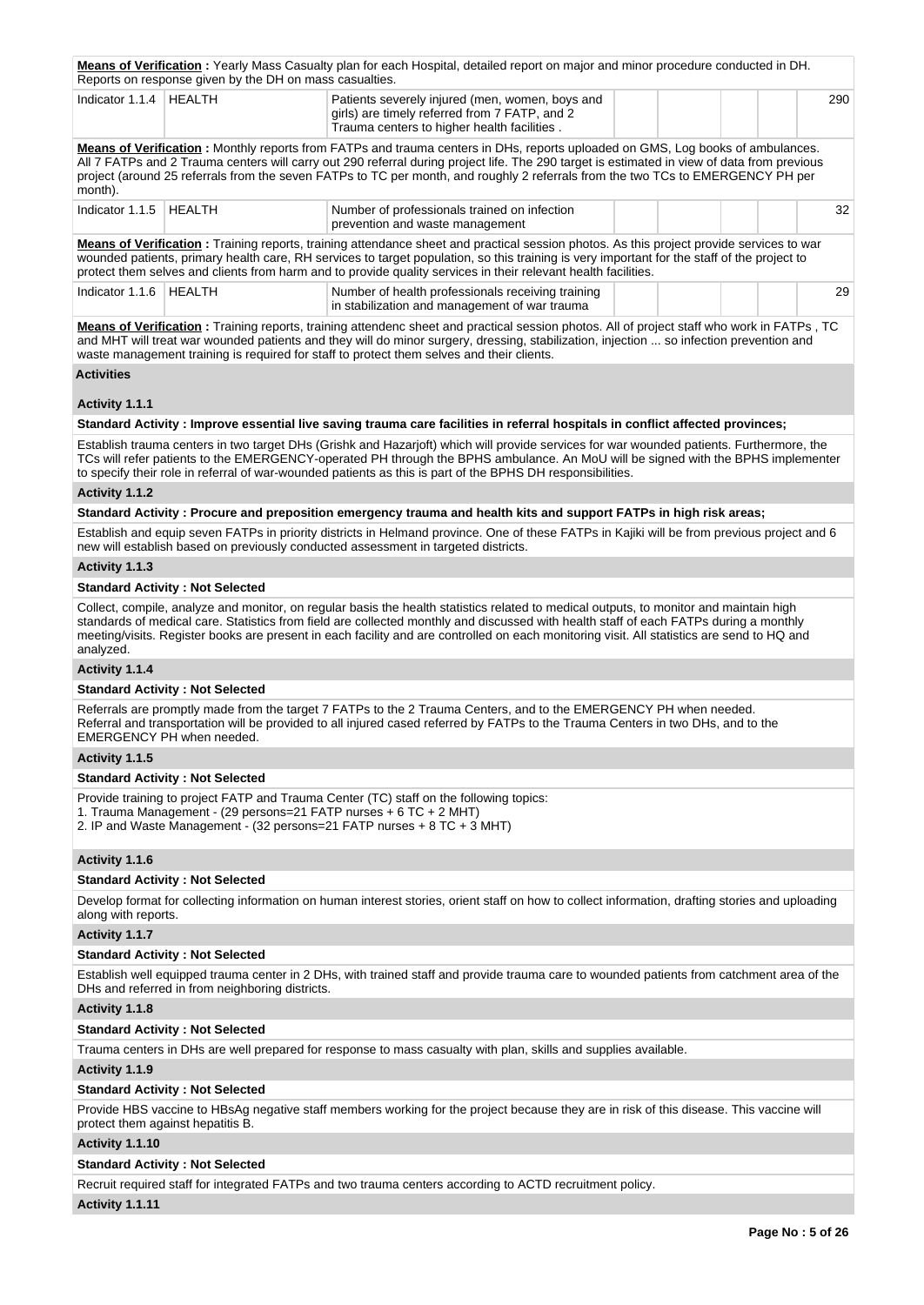### **Standard Activity : Procure and preposition emergency trauma and health kits and support FATPs in high risk areas;**

Conduct regular exit interviews with FATP and TC service users through the monitoring visits and report findings to OCHA through as part of the technical progress reports

### **Activity 1.1.12**

# **Standard Activity : Not Selected**

Carry out regular coordination at provincial, regional and national levels with relevant stakeholders. At the provincial level, coordination will be carried out with PPHD, EMERGENCY, MSF and BPHS implementer. Furthermore, support of Access Negotiators will be sought to maintain coordination with opposition groups.

# **Activity 1.1.13**

# **Standard Activity : Not Selected**

Carry out regular monitoring of service delivery sites and project office.

bany barregalar momentig of service denvery sites and project since.<br>Monitoring of services will be carried out through two mechanisms as explained in the monitoring section.

### **Outcome 2**

Women, children and general population living in war affected white areas and IDPs in two targeted districts (Nahri-Saraj and Lashkargah) have access to Emergency Primary Health care including basic RH and referral services.

#### **Output 2.1**

### **Description**

Mobile health team provide emergency PHC, basic RH and referral services to people living in white areas and IDPs in targeted districts of Helmand.

### **Assumptions & Risks**

Armed opposition and communities cooperate in movement of staff to the areas under control of armed opposition, roads remain open for travel of the team.

# **Indicators**

|                                                                                                                                                         |                                                                                                                                       |                                                                                                                                                                                                                                                      | <b>End cycle beneficiaries</b> | <b>End</b><br>cycle |                   |    |               |  |  |  |  |  |
|---------------------------------------------------------------------------------------------------------------------------------------------------------|---------------------------------------------------------------------------------------------------------------------------------------|------------------------------------------------------------------------------------------------------------------------------------------------------------------------------------------------------------------------------------------------------|--------------------------------|---------------------|-------------------|----|---------------|--|--|--|--|--|
| Code                                                                                                                                                    | <b>Cluster</b>                                                                                                                        | <b>Indicator</b>                                                                                                                                                                                                                                     | <b>Men</b>                     | <b>Women</b>        | <b>Boys Girls</b> |    | <b>Target</b> |  |  |  |  |  |
| Indicator 2.1.1                                                                                                                                         | <b>HEALTH</b>                                                                                                                         | SA1-Envelope One: Proportion of conflict affected<br>people in 'white areas' served by emergency<br>PHC/ mobile services                                                                                                                             |                                |                     |                   | 70 |               |  |  |  |  |  |
|                                                                                                                                                         |                                                                                                                                       | Means of Verification: Monthly activity report, EPI report, reports uploaded in GMS                                                                                                                                                                  |                                |                     |                   |    |               |  |  |  |  |  |
| Numerator: Number of people served by mobile health team<br>Denominator: Number of people living in the target white areas<br>Indicator 2.1.2   HEALTH  |                                                                                                                                       |                                                                                                                                                                                                                                                      |                                |                     |                   |    |               |  |  |  |  |  |
|                                                                                                                                                         |                                                                                                                                       | SA1-Envelope One: Proportion of children 12-23<br>months in 95 priority 'white area' districts covered<br>by the measles vaccination                                                                                                                 |                                |                     |                   |    | 90            |  |  |  |  |  |
|                                                                                                                                                         | <b>Means of Verification:</b> EPI monthly reports, reports uploaded to GMS                                                            | Numerator: number of children 12-23 months receiving measles vaccination through the mobile health team.<br>Denominator: total number of children aged 12-23 months in 95% areas of the target white areas.                                          |                                |                     |                   |    |               |  |  |  |  |  |
| Indicator 2.1.3   HEALTH<br>SA1-Envelope One: Proportion of pregnant<br>women in conflict 'white areas' receiving at least<br>two antenatal care visits |                                                                                                                                       |                                                                                                                                                                                                                                                      |                                |                     |                   |    |               |  |  |  |  |  |
|                                                                                                                                                         | Means of Verification: MIAR report, reports uploaded to GMS<br>Denominator: total number of pregnant women in the target white areas. | Numerator: number of pregnant women in the target white areas who receive at least two antenatal care visits through the MHT.                                                                                                                        |                                |                     |                   |    |               |  |  |  |  |  |
| Indicator 2.1.4   HEALTH                                                                                                                                |                                                                                                                                       | Proportion of children (0-11 months) in the target<br>area receiving PENTA-3 vaccine through MHT.                                                                                                                                                    |                                |                     |                   |    | 80            |  |  |  |  |  |
|                                                                                                                                                         |                                                                                                                                       | Means of Verification: Monthly activity report, EPI report, reports uploaded in GMS<br>Numerator: Number of children 0-11 months vaccinated with PENTA-3 vaccine.<br>Denominator: Total estimated number of 0-11 months children in MHT target areas |                                |                     |                   |    |               |  |  |  |  |  |
| Indicator 2.1.5                                                                                                                                         | <b>HEALTH</b>                                                                                                                         | Proportion of post-parturition women visited by<br>MHT midwife during one month of labor.                                                                                                                                                            |                                |                     |                   |    | 40            |  |  |  |  |  |
|                                                                                                                                                         | Numerator: Number of post-partum women visited by MHT midwife                                                                         | <b>Means of Verification:</b> MHT registers, MIAR report, monitoring random verification reports<br>Demoninator: Estimated number of deliveries (4% of total population) in the MHT target areas.                                                    |                                |                     |                   |    |               |  |  |  |  |  |
| <b>Activities</b>                                                                                                                                       |                                                                                                                                       |                                                                                                                                                                                                                                                      |                                |                     |                   |    |               |  |  |  |  |  |
| Activity 2.1.1                                                                                                                                          |                                                                                                                                       |                                                                                                                                                                                                                                                      |                                |                     |                   |    |               |  |  |  |  |  |
|                                                                                                                                                         |                                                                                                                                       | Standard Activity: Provide PHC services in underserved cluster designated 'white areas' as well as temporary and mobile<br>services specifically initiated to address the needs of communities with high concentrations of returnees and IDPs;       |                                |                     |                   |    |               |  |  |  |  |  |
|                                                                                                                                                         |                                                                                                                                       | Provide PHC and basic RH services to people living in under-served areas and IDPs in two targeted districts by MHT.                                                                                                                                  |                                |                     |                   |    |               |  |  |  |  |  |
| Activity 2.1.2                                                                                                                                          |                                                                                                                                       |                                                                                                                                                                                                                                                      |                                |                     |                   |    |               |  |  |  |  |  |
|                                                                                                                                                         | <b>Standard Activity: Not Selected</b>                                                                                                |                                                                                                                                                                                                                                                      |                                |                     |                   |    |               |  |  |  |  |  |
| basic RH services.                                                                                                                                      |                                                                                                                                       | provide basic reproductive and referral services to communities in white areas and IDPs<br>The MHT will provide basic RH services to the people living in white area and people living in area were people are not having access to                  |                                |                     |                   |    |               |  |  |  |  |  |

#### **Activity 2.1.3**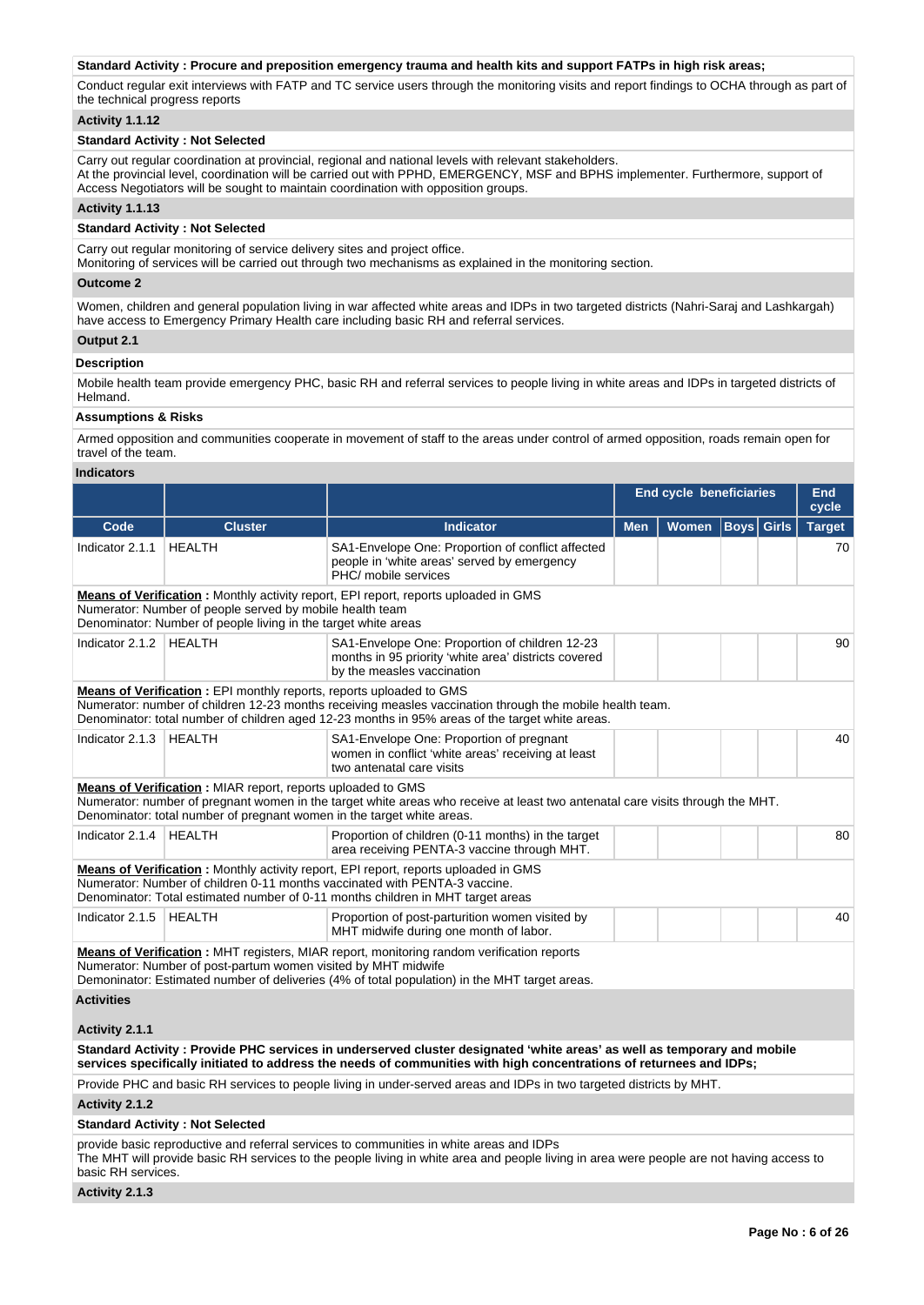#### **Standard Activity : Not Selected**

Map white area and IDPs to identify Service Delivery Points (SDPs) and plan visits of MHT to the area. The monthly plan of MHT is annexed and available in Documents section. The MHT will provide primary essential health care to the people living in under covered (withe) area of Lashkargah and Nahrisaraj district of Helmand province. MHT monthly action plan and establishment plan of FATP is annexed.

### **Activity 2.1.4**

#### **Standard Activity : Not Selected**

Recruit required staff for the PHC activities of the proposed mobile health team (MHT)

#### **Activity 2.1.5**

#### **Standard Activity : Not Selected**

Conduct regular exit interviews with service users of MHT through the monitoring visits and report findings to OCHA through as part of the technical progress reports

### **Activity 2.1.6**

#### **Standard Activity : Not Selected**

social mobilization coordination with communities, motivation of mothers and providing vaccines to the children and keeping vaccines as per standed and reporting to the project office.

#### **Activity 2.1.7**

#### **Standard Activity : Not Selected**

Track IDPs flow (in and out) through data obtained from IDP elders during the MHT visits.

ACTD will devise tracking sheets whereby MHTs will collect data from IDP elders on monthly basis. In- and out-flow of IDPs will be recorded and reported through quarterly technical reports.

#### **Additional Targets :**

# **M & R**

#### **Monitoring & Reporting plan**

Owing to the extremely volatile security situation in the province, monitoring of services will be carried out through two mechanisms. First, direct visits by project technical staff will be carried out to areas with relatively less security threats and areas readily accessible through the available transportation means. Secondly, support of the local health Shura (council) and the BPHS staff which are not directly involved in trauma care services will be sought for close oversight and indirect monitoring purposes. However, utmost efforts will be made to carry out direct visits to these areas as much as possible beside the indirect monitoring.

Where possible, joint monitoring sessions with PPHD and OCHA officials will also be carried out. To respond to the fluctuating security situation, monitoring mechanisms and plans will be updated regularly in coordination with relevant stakeholders. ACTD headquarter staff will visit project office on quarterly basis. Lessons from previous trauma care and BPHS projects will be taken into consideration in monitoring. The choice of monitoring tools will also depend on the context. Review of documents, direct observation during visits, exit interview with clients using checklist will be among the main techniques for data collection.

Monitoring reports will be developed & shared with visited HF (DHs, FATPs, MHT) & Provincial Office (PO) for development of action plan and to formulate appropriate actions to cover the identified gaps. Copies of these action plans will be available at the service provision sites & PO. Monitoring teams will cross check/quantify reported data with FATP registers for accuracy. Referral data will also be cross checked with referral sites (CHCs, DHs, PH &EMERGENCY Hospital). There are still considerable number of patients referred to hospitals established by AOG. Issue will be discussed with their elders for possible mechanism for cross checking of the numbers. Analysis of monitoring data & reported data will be used for measuring project progress against the set targets (men, women, boys and girls) reached by the project. Contact details (phone number) of project beneficiaries (trainees, patients treated referred) will be recorded (when appropriate i.e phone network available in the area) shared with OCHA team for remote monitoring from the project activities in the provinces.

Monthly reports collected from FATPs will be regularly analyzed by the project monitor and supervisor. Detailed feedback will be shared with the sites in view of the analyses. ACTD team at MO will do quarterly analysis of the project data and will share their feedback with the PO. Regular follow up of the points shared in the feedback will be done during visits to the trauma center, FATPs/MHT (by PO & MO). Teams from PO & MO visiting the sites will provide on-job orientation to staff to address technical issues faced by the field teams. The teams will also capture good pictures from the activities with consent of the clients/patients for uploading with quarterly reports. Reports will be submitted to OCHA (report hub), health cluster and the PPHD office. Any feedback from OCHA or health cluster on technical or financial reports will be promptly addressed by the project focal person.

### **Workplan**

| <b>Activitydescription</b>                                                                                                                                                                                                               | Year |  |  |  |        |   |  |  | 5678910112 |  |
|------------------------------------------------------------------------------------------------------------------------------------------------------------------------------------------------------------------------------------------|------|--|--|--|--------|---|--|--|------------|--|
| Activity 1.1.1: Establish trauma centers in two target DHs (Grishk and Hazarjoft)<br>which will provide services for war wounded patients. Furthermore, the TCs will                                                                     | 2017 |  |  |  | x      | X |  |  |            |  |
| refer patients to the EMERGENCY-operated PH through the BPHS ambulance. An<br>MoU will be signed with the BPHS implementer to specify their role in referral of<br>war-wounded patients as this is part of the BPHS DH responsibilities. | 2018 |  |  |  |        |   |  |  |            |  |
| Activity 1.1.10: Recruit required staff for integrated FATPs and two trauma centers<br>according to ACTD recruitment policy.                                                                                                             | 2017 |  |  |  | v<br>⋏ |   |  |  |            |  |
|                                                                                                                                                                                                                                          | 2018 |  |  |  |        |   |  |  |            |  |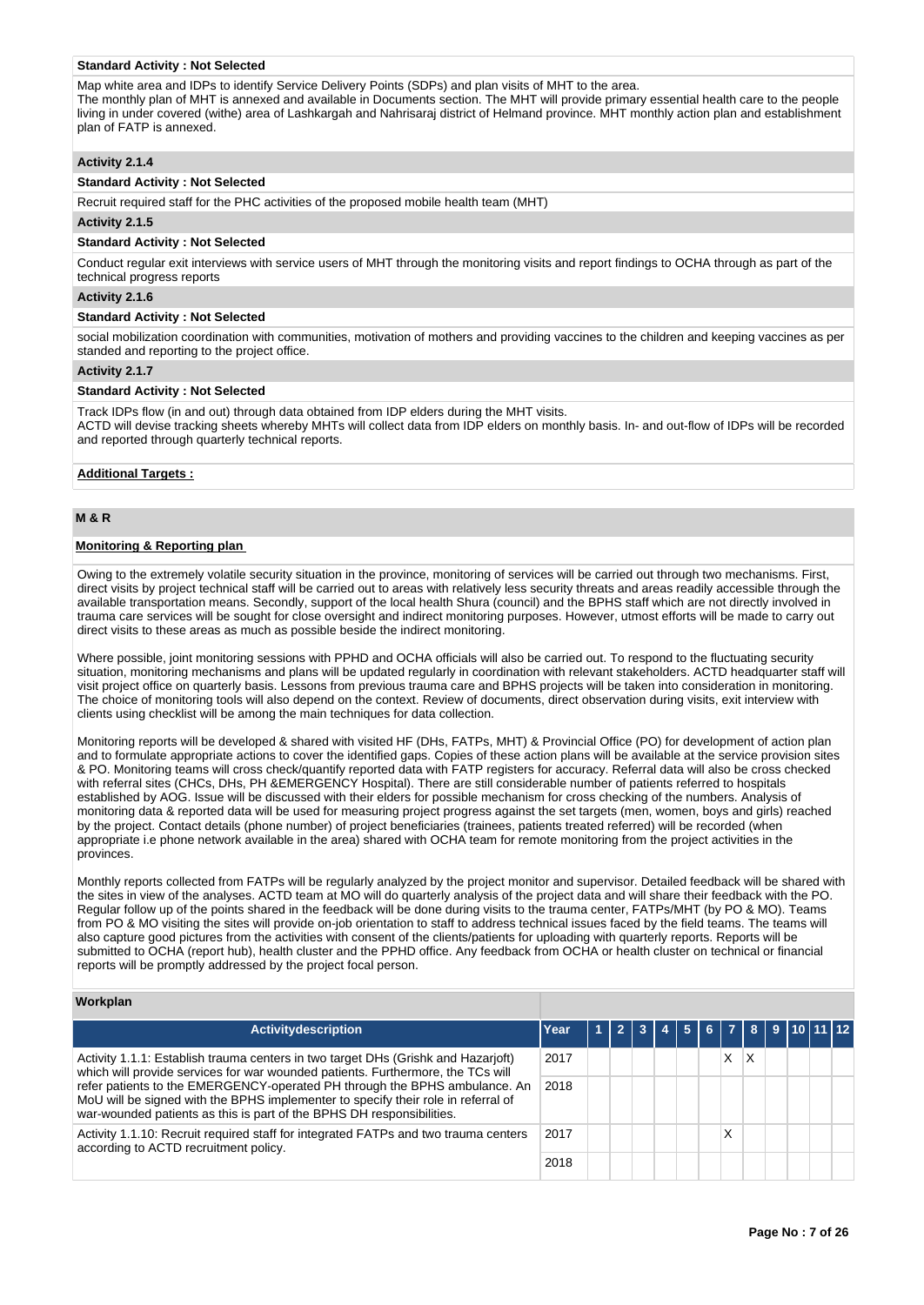| Activity 1.1.11: Conduct regular exit interviews with FATP and TC service users<br>through the monitoring visits and report findings to OCHA through as part of the                                                                                                                                                                                                        | 2017                                                                                                                                                                                                                                                                                                                                                                                                                                                                                                                                                                                                                                                                                                                                                                                       |    |    |                                                                                                                                                                                                                                                                                                            |    |          |    |    |    |                                                                                                                                               | X.       | $\mathsf{X}$ | $\mathsf{X}$ |
|----------------------------------------------------------------------------------------------------------------------------------------------------------------------------------------------------------------------------------------------------------------------------------------------------------------------------------------------------------------------------|--------------------------------------------------------------------------------------------------------------------------------------------------------------------------------------------------------------------------------------------------------------------------------------------------------------------------------------------------------------------------------------------------------------------------------------------------------------------------------------------------------------------------------------------------------------------------------------------------------------------------------------------------------------------------------------------------------------------------------------------------------------------------------------------|----|----|------------------------------------------------------------------------------------------------------------------------------------------------------------------------------------------------------------------------------------------------------------------------------------------------------------|----|----------|----|----|----|-----------------------------------------------------------------------------------------------------------------------------------------------|----------|--------------|--------------|
| technical progress reports                                                                                                                                                                                                                                                                                                                                                 | 2018                                                                                                                                                                                                                                                                                                                                                                                                                                                                                                                                                                                                                                                                                                                                                                                       | X. | X. |                                                                                                                                                                                                                                                                                                            | X. | $\times$ | X  |    |    |                                                                                                                                               |          |              |              |
| Activity 1.1.12: Carry out regular coordination at provincial, regional and national<br>levels with relevant stakeholders.                                                                                                                                                                                                                                                 | 2017                                                                                                                                                                                                                                                                                                                                                                                                                                                                                                                                                                                                                                                                                                                                                                                       |    |    |                                                                                                                                                                                                                                                                                                            |    |          |    | X  |    |                                                                                                                                               |          |              |              |
| At the provincial level, coordination will be carried out with PPHD, EMERGENCY,<br>MSF and BPHS implementer. Furthermore, support of Access Negotiators will be<br>sought to maintain coordination with opposition groups.                                                                                                                                                 | 2018                                                                                                                                                                                                                                                                                                                                                                                                                                                                                                                                                                                                                                                                                                                                                                                       | X. | X. |                                                                                                                                                                                                                                                                                                            | X  | $\times$ | X  |    |    |                                                                                                                                               |          |              |              |
| Activity 1.1.13: Carry out regular monitoring of service delivery sites and project<br>office.                                                                                                                                                                                                                                                                             | 2017                                                                                                                                                                                                                                                                                                                                                                                                                                                                                                                                                                                                                                                                                                                                                                                       |    |    |                                                                                                                                                                                                                                                                                                            |    |          |    |    |    | ΙX.                                                                                                                                           |          |              |              |
| Monitoring of services will be carried out through two mechanisms as explained in<br>the monitoring section.                                                                                                                                                                                                                                                               | 2018                                                                                                                                                                                                                                                                                                                                                                                                                                                                                                                                                                                                                                                                                                                                                                                       | X. |    |                                                                                                                                                                                                                                                                                                            |    | $\times$ | ΙX |    |    |                                                                                                                                               |          |              |              |
| Activity 1.1.2: Establish and equip seven FATPs in priority districts in Helmand<br>province. One of these FATPs in Kajiki will be from previous project and 6 new will<br>establish based on previously conducted assessment in targeted districts.                                                                                                                       | 2017<br>2018                                                                                                                                                                                                                                                                                                                                                                                                                                                                                                                                                                                                                                                                                                                                                                               |    |    |                                                                                                                                                                                                                                                                                                            |    |          |    | X  | X  |                                                                                                                                               |          |              |              |
| Activity 1.1.3: Collect, compile, analyze and monitor, on regular basis the health                                                                                                                                                                                                                                                                                         | 2017                                                                                                                                                                                                                                                                                                                                                                                                                                                                                                                                                                                                                                                                                                                                                                                       |    |    |                                                                                                                                                                                                                                                                                                            |    |          |    | X  | X. | <b>X</b>                                                                                                                                      | <b>X</b> | ΙX.          |              |
| statistics related to medical outputs, to monitor and maintain high standards of<br>medical care. Statistics from field are collected monthly and discussed with health<br>staff of each FATPs during a monthly meeting/visits. Register books are present in<br>each facility and are controlled on each monitoring visit. All statistics are send to<br>HQ and analyzed. | $\mathsf{X}$<br>$\mathsf{X}$<br>$X$ $X$<br>$\mathsf{X}$<br> X X<br>2018<br>X.<br>X.<br>$\times$<br>ΙX<br>2017<br>$\mathsf{X}$<br> X <br>$\mathsf{X}$<br>$\times$<br>2018<br>X.<br>ΙX<br>2017<br>2018<br>2017<br>X<br> X <br>$\mathsf{X}$<br>X<br>X<br>X<br>2018<br>2017<br>2018<br>2017<br>X<br>IX.<br>X<br>$\times$<br>2018<br>X.<br>ΙX<br>2017<br>X<br>2018<br>2017<br>X X X<br>$\mathsf{X}$<br>$\mathsf{X}$<br>X<br>2018<br>2017<br>$\mathsf{X}$<br>$\mathsf{X}$<br>$\mathsf{X}$<br>X.<br>$\mathsf{X}$<br>2018<br>X.<br>2017<br>2018<br>2017<br>2018<br>2017<br>the monitoring visits and report findings to OCHA through as part of the technical<br>$X$ $X$<br>$\mathsf{X}$<br>X.<br>$\mathsf{X}$<br>2018<br>X.<br>2017<br>$X \times X$<br>$\mathsf{X}$<br>2018<br>X.<br>$\mathsf{X}$ |    |    |                                                                                                                                                                                                                                                                                                            |    |          |    |    |    |                                                                                                                                               |          |              |              |
| Activity 1.1.4: Referrals are promptly made from the target 7 FATPs to the 2<br>Trauma Centers, and to the EMERGENCY PH when needed.                                                                                                                                                                                                                                       |                                                                                                                                                                                                                                                                                                                                                                                                                                                                                                                                                                                                                                                                                                                                                                                            |    |    |                                                                                                                                                                                                                                                                                                            |    |          |    | X. |    |                                                                                                                                               |          |              |              |
| Referral and transportation will be provided to all injured cased referred by FATPs<br>to the Trauma Centers in two DHs, and to the EMERGENCY PH when needed.                                                                                                                                                                                                              |                                                                                                                                                                                                                                                                                                                                                                                                                                                                                                                                                                                                                                                                                                                                                                                            |    |    |                                                                                                                                                                                                                                                                                                            |    |          |    |    |    |                                                                                                                                               |          |              |              |
| Activity 1.1.5: Provide training to project FATP and Trauma Center (TC) staff on the<br>following topics:                                                                                                                                                                                                                                                                  |                                                                                                                                                                                                                                                                                                                                                                                                                                                                                                                                                                                                                                                                                                                                                                                            |    |    |                                                                                                                                                                                                                                                                                                            |    |          |    |    | X. | $\mathsf{X}$                                                                                                                                  | X        |              |              |
| 1. Trauma Management - (29 persons=21 FATP nurses + 6 TC + 2 MHT)<br>2. IP and Waste Management - (32 persons=21 FATP nurses + 8 TC + 3 MHT)                                                                                                                                                                                                                               |                                                                                                                                                                                                                                                                                                                                                                                                                                                                                                                                                                                                                                                                                                                                                                                            |    |    |                                                                                                                                                                                                                                                                                                            |    |          |    |    |    |                                                                                                                                               |          |              |              |
| Activity 1.1.6: Develop format for collecting information on human interest stories,                                                                                                                                                                                                                                                                                       |                                                                                                                                                                                                                                                                                                                                                                                                                                                                                                                                                                                                                                                                                                                                                                                            |    |    | $\mathsf{X}$<br>$X$ $X$<br>$\times$<br>$\times$<br>$x \times$<br>$\times$<br><b>X</b><br><b>X</b><br>ΙX.<br>X<br>$\mathsf{\chi}$<br>X.<br>$x \mid x \mid x$<br>ΙX<br>X.<br>X<br>X<br>IX.<br>X.<br>$\mathsf{X}$<br>X<br>X<br>X.<br>$\mathsf{X}$<br>X.<br>X<br>X<br>X<br>$\mathsf{X}$<br>X.<br>X<br>X.<br>X. |    |          |    |    |    |                                                                                                                                               |          |              |              |
| reports.                                                                                                                                                                                                                                                                                                                                                                   | orient staff on how to collect information, drafting stories and uploading along with                                                                                                                                                                                                                                                                                                                                                                                                                                                                                                                                                                                                                                                                                                      |    |    |                                                                                                                                                                                                                                                                                                            |    |          |    |    |    |                                                                                                                                               |          |              |              |
| Activity 1.1.7: Establish well equipped trauma center in 2 DHs, with trained staff<br>and provide trauma care to wounded patients from catchment area of the DHs and                                                                                                                                                                                                       |                                                                                                                                                                                                                                                                                                                                                                                                                                                                                                                                                                                                                                                                                                                                                                                            |    |    |                                                                                                                                                                                                                                                                                                            |    |          |    |    |    |                                                                                                                                               |          |              |              |
| referred in from neighboring districts.                                                                                                                                                                                                                                                                                                                                    |                                                                                                                                                                                                                                                                                                                                                                                                                                                                                                                                                                                                                                                                                                                                                                                            |    |    |                                                                                                                                                                                                                                                                                                            |    |          |    |    |    |                                                                                                                                               |          |              |              |
| Activity 1.1.8: Trauma centers in DHs are well prepared for response to mass<br>casualty with plan, skills and supplies available.                                                                                                                                                                                                                                         |                                                                                                                                                                                                                                                                                                                                                                                                                                                                                                                                                                                                                                                                                                                                                                                            |    |    |                                                                                                                                                                                                                                                                                                            |    |          |    |    |    |                                                                                                                                               |          |              |              |
|                                                                                                                                                                                                                                                                                                                                                                            |                                                                                                                                                                                                                                                                                                                                                                                                                                                                                                                                                                                                                                                                                                                                                                                            |    |    |                                                                                                                                                                                                                                                                                                            |    |          |    |    |    |                                                                                                                                               |          |              |              |
| Activity 1.1.9: Provide HBS vaccine to HBsAg negative staff members working for<br>the project because they are in risk of this disease. This vaccine will protect them                                                                                                                                                                                                    |                                                                                                                                                                                                                                                                                                                                                                                                                                                                                                                                                                                                                                                                                                                                                                                            |    |    |                                                                                                                                                                                                                                                                                                            |    |          |    |    |    |                                                                                                                                               |          |              |              |
| against hepatitis B.                                                                                                                                                                                                                                                                                                                                                       |                                                                                                                                                                                                                                                                                                                                                                                                                                                                                                                                                                                                                                                                                                                                                                                            |    |    |                                                                                                                                                                                                                                                                                                            |    |          |    |    |    |                                                                                                                                               |          |              |              |
| Activity 2.1.1: Provide PHC and basic RH services to people living in under-served<br>areas and IDPs in two targeted districts by MHT.                                                                                                                                                                                                                                     |                                                                                                                                                                                                                                                                                                                                                                                                                                                                                                                                                                                                                                                                                                                                                                                            |    |    |                                                                                                                                                                                                                                                                                                            |    |          |    |    |    | $\mathsf{X}$<br>$X \times X$<br>$\mathsf{X}$<br>$x \times x$<br>$\mathsf{X}$<br>$ X $ $ X $<br>ΙX.<br>$\mathsf{X}$<br>$\mathsf{X}$<br>$X$ $X$ |          |              |              |
|                                                                                                                                                                                                                                                                                                                                                                            |                                                                                                                                                                                                                                                                                                                                                                                                                                                                                                                                                                                                                                                                                                                                                                                            |    |    |                                                                                                                                                                                                                                                                                                            |    |          |    |    |    |                                                                                                                                               |          |              |              |
| Activity 2.1.2; provide basic reproductive and referral services to communities in<br>white areas and IDPs                                                                                                                                                                                                                                                                 |                                                                                                                                                                                                                                                                                                                                                                                                                                                                                                                                                                                                                                                                                                                                                                                            |    |    |                                                                                                                                                                                                                                                                                                            |    |          |    |    |    |                                                                                                                                               |          |              |              |
| The MHT will provide basic RH services to the people living in white area and<br>people living in area were people are not having access to basic RH services.                                                                                                                                                                                                             |                                                                                                                                                                                                                                                                                                                                                                                                                                                                                                                                                                                                                                                                                                                                                                                            |    |    |                                                                                                                                                                                                                                                                                                            |    |          |    |    |    |                                                                                                                                               |          |              |              |
| Activity 2.1.3: Map white area and IDPs to identify Service Delivery Points (SDPs)<br>and plan visits of MHT to the area.                                                                                                                                                                                                                                                  |                                                                                                                                                                                                                                                                                                                                                                                                                                                                                                                                                                                                                                                                                                                                                                                            |    |    |                                                                                                                                                                                                                                                                                                            |    |          |    |    |    |                                                                                                                                               |          |              |              |
| The monthly plan of MHT is annexed and available in Documents section. The<br>MHT will provide primary essential health care to the people living in under covered<br>(withe) area of Lashkargah and Nahrisaraj district of Helmand province. MHT<br>monthly action plan and establishment plan of FATP is annexed.                                                        |                                                                                                                                                                                                                                                                                                                                                                                                                                                                                                                                                                                                                                                                                                                                                                                            |    |    |                                                                                                                                                                                                                                                                                                            |    |          |    |    |    |                                                                                                                                               |          |              |              |
| Activity 2.1.4: Recruit required staff for the PHC activities of the proposed mobile<br>health team (MHT)                                                                                                                                                                                                                                                                  |                                                                                                                                                                                                                                                                                                                                                                                                                                                                                                                                                                                                                                                                                                                                                                                            |    |    |                                                                                                                                                                                                                                                                                                            |    |          |    |    |    |                                                                                                                                               |          |              |              |
|                                                                                                                                                                                                                                                                                                                                                                            |                                                                                                                                                                                                                                                                                                                                                                                                                                                                                                                                                                                                                                                                                                                                                                                            |    |    |                                                                                                                                                                                                                                                                                                            |    |          |    |    |    |                                                                                                                                               |          |              |              |
| Activity 2.1.5: Conduct regular exit interviews with service users of MHT through                                                                                                                                                                                                                                                                                          |                                                                                                                                                                                                                                                                                                                                                                                                                                                                                                                                                                                                                                                                                                                                                                                            |    |    |                                                                                                                                                                                                                                                                                                            |    |          |    |    |    |                                                                                                                                               |          |              |              |
| progress reports                                                                                                                                                                                                                                                                                                                                                           |                                                                                                                                                                                                                                                                                                                                                                                                                                                                                                                                                                                                                                                                                                                                                                                            |    |    |                                                                                                                                                                                                                                                                                                            |    |          |    |    |    |                                                                                                                                               |          |              |              |
| Activity 2.1.6: social mobilization coordination with communities, motivation of<br>mothers and providing vaccines to the children and keeping vaccines as per                                                                                                                                                                                                             |                                                                                                                                                                                                                                                                                                                                                                                                                                                                                                                                                                                                                                                                                                                                                                                            |    |    |                                                                                                                                                                                                                                                                                                            |    |          |    |    |    |                                                                                                                                               |          |              |              |
| standed and reporting to the project office.                                                                                                                                                                                                                                                                                                                               |                                                                                                                                                                                                                                                                                                                                                                                                                                                                                                                                                                                                                                                                                                                                                                                            |    |    |                                                                                                                                                                                                                                                                                                            |    |          |    |    |    |                                                                                                                                               |          |              |              |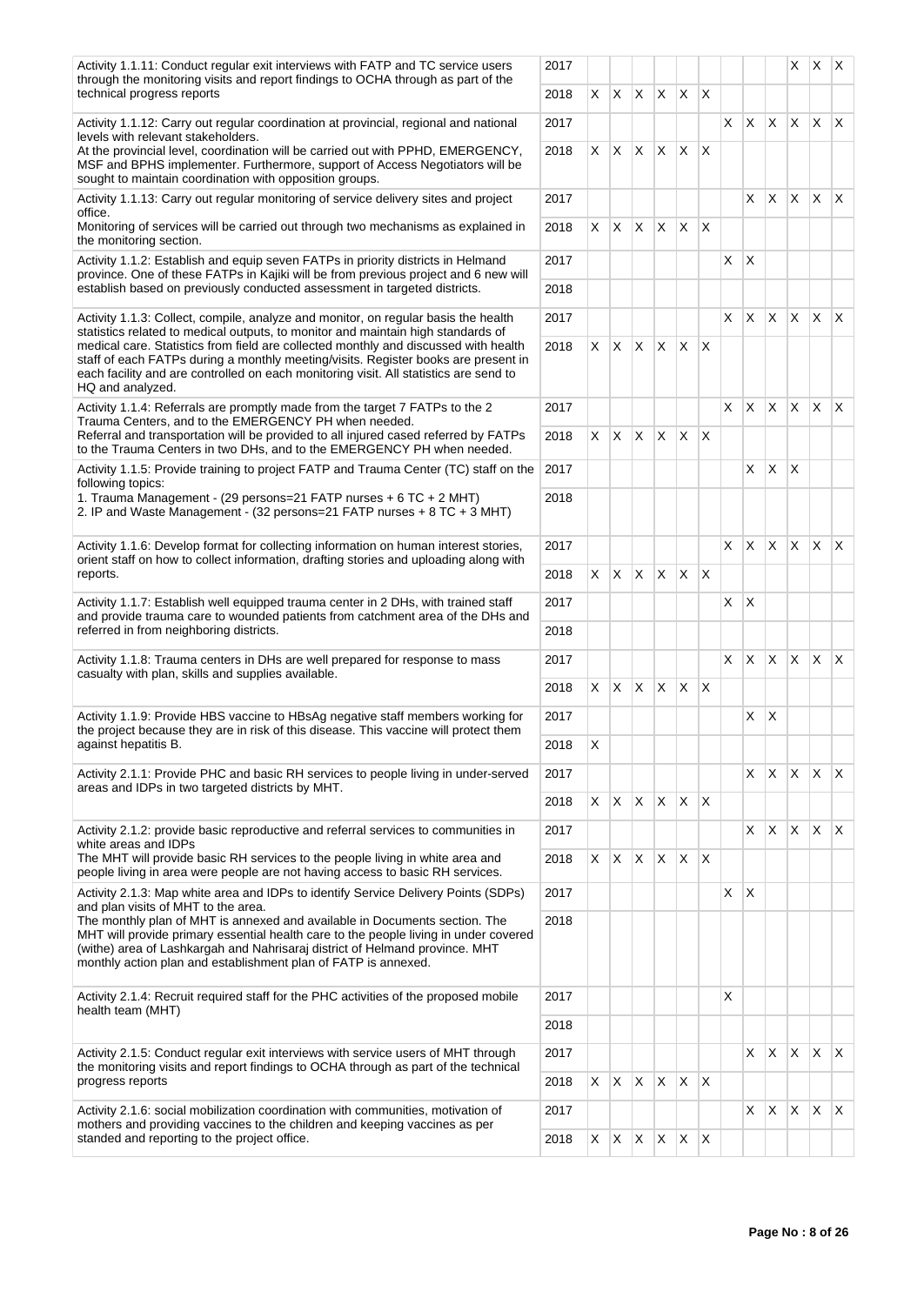Activity 2.1.7: Track IDPs flow (in and out) through data obtained from IDP elders during the MHT visits.

ACTD will devise tracking sheets whereby MHTs will collect data from IDP elders on monthly basis. In- and out-flow of IDPs will be recorded and reported through quarterly technical reports.

| 2017                                                       |  |  |  |  |  | $X$ $X$ $X$ $X$ |  |
|------------------------------------------------------------|--|--|--|--|--|-----------------|--|
| 2018 $\mid$ X $\mid$ X $\mid$ X $\mid$ X $\mid$ X $\mid$ X |  |  |  |  |  |                 |  |
|                                                            |  |  |  |  |  |                 |  |

# **OTHER INFO**

# **Accountability to Affected Populations**

ACTD has been working in close coordination and has maintained good working relations with the local communities, influential elders and other stakeholders in the province. Using the trust and confidence that ACTD has developed so far over the past eight years, ACTD will keep community elders involved in project assessment, project design and prioritization of location for selection for intervention. Targeted beneficiaries will be involved in project implementation phase through health Shuras active in all HFs. Health Shuras will also be established for newly proposed FATPs and SDPs for MHT. Project implementation will be carried out in close coordination with community members. FATP nurse, DH and MHT staff will conduct regular meetings with the community representatives to discuss progress of the project implementation, and seek feedback and suggestion of the community related to the project activities. Moreover project supervisors will regularly conduct end user survey (exit interviews) with beneficiaries of the project during planned visits to understand their views, recommendations and their feedback on performance of the health facilities. These information will be used for further improving quality and design of the project activities.

Health Shura members will be involved in monitoring of the project activities for keeping a continuous check on the performance of the FATPs and improve sense of ownership among the communities. This way, ACTD team in health facilities and PO will be accountable to the communities through involvement of the community representatives in planning and monitoring phase of the project implementation. There will an exit interview session which will be filled by the monitors and will be at end of each monitoring visit. The exit interview will take place in FAPTs and will target FATPs beneficiaries the data collected from exit interview will be reporting in the narrative reports of the project. Steps for establishment of facilities and staffing plan is annexed in the document section. There will be only two months project overlapping but activities overlapping in the project life. The two months will be for staffing and recruitment and establishment process of the FATPs. ACTD will continue the project without any interruption in the activities without running BPHS project in the province. Updated map of FATPs site is available in the documents section.

#### **Implementation Plan**

The project will be implemented by a dedicated team at project office (PO) supported by CHF team in main office (MO) and support of ACTD health, finance, pharmacy, logistic, HR and higher management at Kabul. Members of other project teams in the province will support the CHF project team in implementation of the project.

The staff assigned in the planned HFs will report to CHF project supervisor. The project supervisor will report to project focal point (FP) at MO. CHF FP will report to health director in Kabul.

The project supervisor in coordination with PM will be responsible for planning, implementation, supervision, reporting, coordination & monitoring of the project activities. MO focal point will follow the project progress with PO on regular basis, collect report, support field team in implementation of the project planned activities and coordination at Kabul level. Project FP will coordinate/follow up project activities at MO and provide timely support in cash flow, supplies, monitoring and supervision by other departments of MO. The FP will also compile project reports and will upload it to GMS.

Project activities will be coordinated with all stakeholders at provincial, districts and village levels. Meetings will be arranged with health Shura, community elders, and with actors working in provision of health services (such as MSF and EMERGENCY). Strengthening of coordination, referral system and response to mass casualties will be the main focus of these meetings.

Project supplies will be arranged from Kabul, however in case of emergency, the procurement will be done in province.

Project planned activities will be implemented between April 15, 2017 to April 14, 2018 in the target districts the province. ACTD will hire 26 Nurses (21 for FATPs, 4 for TCs and 1 for MHT), 2 Surgeons, and 2 anesthesia technicians for the two trauma centers, along with 1 MW and 1 vaccinator for the MHT. The planned 9 sites (7 FATPs and 2 TCs) will function 24/7 and provide trauma care. Furthermore, 3 ambulances (in designated FATPs) will provide referral services. The remaining four FATPs will be supported through the proposed taxi ambulance service. Medicine, equipment and re-supplies will be provided to propose all service points. All staff will receive orientation on medical ethics and their job description. Health Shuras will be oriented on project activities and their role in encouraging referrals from communities to the planned service delivery sites. An effective referral system will be developed between FATPs, TCs, and PH and with EMERGENCY in Lashkargah.

FATP sites will be linked with the nearby health posts (HPs) active in the area for improving referral of wounded patients and for their role as bridge between FATPs and the community. Similarly one technical staff from each of 10 service outlets will regularly participate in monthly meeting held at the provincial office. Coordination at provincial level will be maintained with all stakeholders. Project supervisor will take active part in coordination mechanism and collaborating the activities. The project supervisor will maintain close coordination with Emergency, MSF, PHD and other sector related stakeholders in the province. Participation in monthly PPHCC meeting and other related meeting will be ensured by the project supervisor.

Monthly plan of MHT activity is attached as annexed.

In order to ensure recruitment of qualified staff for FATPs, the technical workers of current FATPs will be encouraged to work in the new project. Furthermore, ACTD will search for the required staff locally and other provinces through standard HR procedures. ACTD has been able to staff current FATPs 100%. Furthermore, the envisaged salary scale will be sufficiently motivational for surgeons to work in TC. ACTD has been able to recruit surgeons for DHs in BPHS project with similar salary scale.

#### **Coordination with other Organizations in project area**

| Name of the organization                                                  | Areas/activities of collaboration and rationale                                                                                                                                                                                   |
|---------------------------------------------------------------------------|-----------------------------------------------------------------------------------------------------------------------------------------------------------------------------------------------------------------------------------|
| <b>PHD</b>                                                                | PHD as line department representing MoPH at the provincial level,<br>will help in site selection, develop coordination with all stakeholders<br>including governor office, security department and agencies working<br>in Health. |
| Government agencies, including district governors, security<br>department | coordination at district level, obtain support in implementation,<br>smooth referral of wounded patients.                                                                                                                         |
| <b>WHO</b>                                                                | Coordination and support related to project implementation and<br>technical quidance.                                                                                                                                             |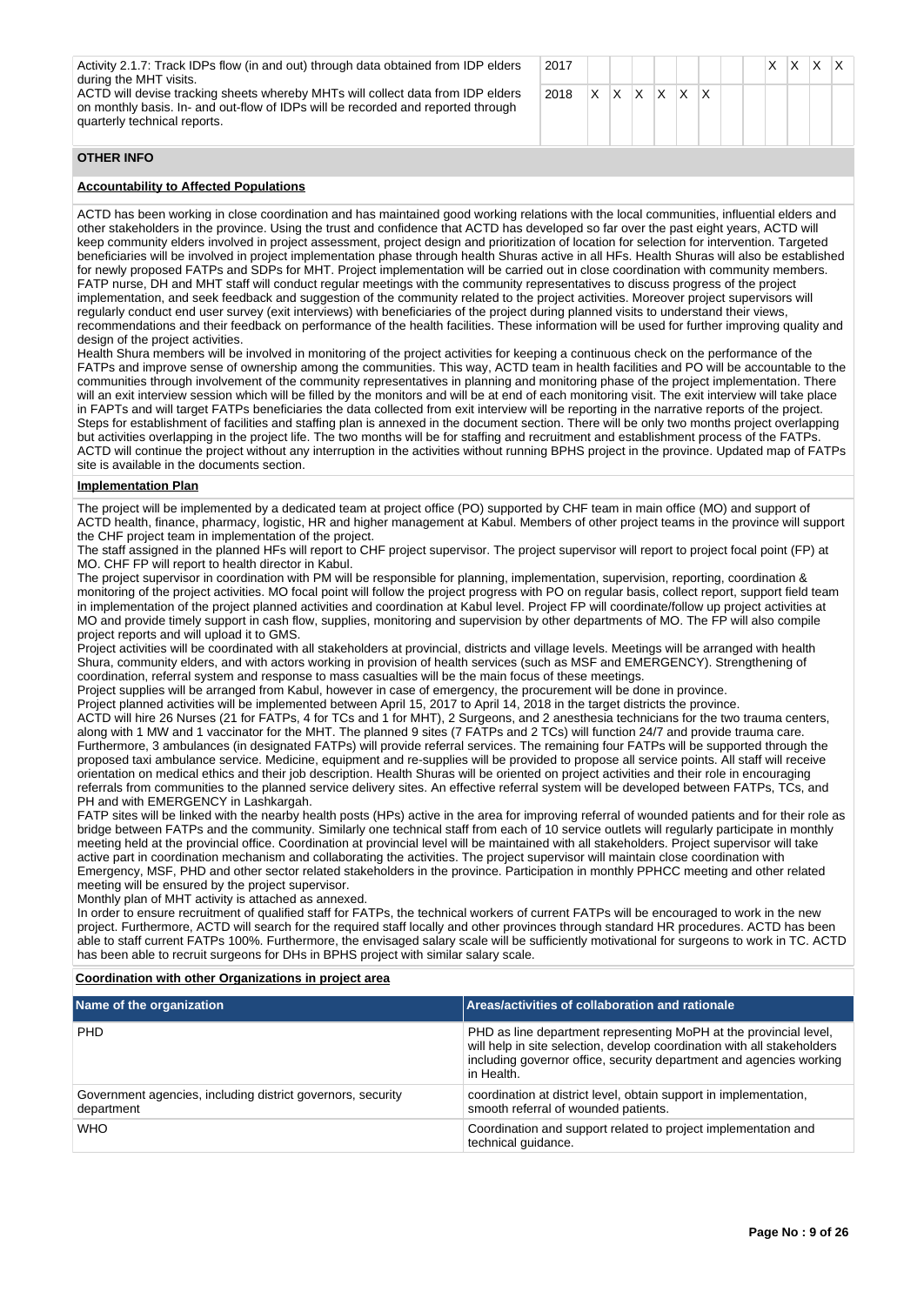| <b>MSF</b>                               | As MSF is running provincial hospital in Lashkargah, some of the<br>trauma patients referred by ACTD FATPs are received by the<br>hospital, and in turn, MSF provides feedback on the follow up of the<br>referred patients. Furthmore, any issues related to referral of trauma<br>and non-trauma cases are discussed within PHCC where MSF is<br>also an active member.                                                                                                                                                                                                   |
|------------------------------------------|-----------------------------------------------------------------------------------------------------------------------------------------------------------------------------------------------------------------------------------------------------------------------------------------------------------------------------------------------------------------------------------------------------------------------------------------------------------------------------------------------------------------------------------------------------------------------------|
| <b>EMERGENCY</b>                         | The EMERGENCY is running the hopital for war-wounded patients in<br>Lashkargah along with some stand-alone FATPs in district. ACTD<br>has good coordination with the EMERGENCY regarding identification<br>of sites for FATPs, establishment of referral mechanisms, and joint<br>response to casualties.                                                                                                                                                                                                                                                                   |
| <b>ARCS</b>                              | ARCS is running an MHT in Nad Ali district for PHC services. Our<br>planned MHT will cover Nahri-Siraj and Lashkargah districts. The<br>catchment areas of the two MHTs are clearly distinct and ACTD has<br>close coordination with the provincial office of ARCS regarding health<br>services distribution.                                                                                                                                                                                                                                                               |
| <b>UNICEF</b>                            | ACTD has coordination with UNICEF in similar way as with other<br>provincial stakeholders through the PHCC and bi-lateral meetings.<br>However, UNICEF does not play any role in the proposed CHF<br>project.                                                                                                                                                                                                                                                                                                                                                               |
| <b>Health Cluster</b>                    | ACTD is active member of the Health Cluster and has been selected<br>as the co-lead agency last year. ACTD will maintain regular<br>coordination with the Health Cluster for information-sharing and<br>technical support purposes. Technical reports of the project will also<br>be shared with cluster on regular basis.                                                                                                                                                                                                                                                  |
| OCHA (national and regional stations)    | As the funding agency, coordination with OCHA will be maintained at<br>the national and regional levels. At the national level, ACTD will<br>submit reports to the HUB, participate in meetings, respond to<br>feedbacks and other queries, and will seek their support when higher<br>level advocacy or assistance in needed. At the regional level, ACTD<br>will enhance participation in meetings, share assessment data, share<br>information about incidents and other issues in the project and will<br>respond to questions or requests of the OCHA regional office. |
| <b>Environment Marker Of The Project</b> |                                                                                                                                                                                                                                                                                                                                                                                                                                                                                                                                                                             |

A+: Neutral Impact on environment with mitigation or enhancement

#### **Gender Marker Of The Project**

1-The project is designed to contribute in some limited way to gender equality

#### **Justify Chosen Gender Marker Code**

The project will contribute to (1) improving equitable access of men, women, boys and girls in war affected communities to life saving trauma services and; (2) responding to the dire reproductive health and child health needs of of IDPs and people living in under-served areas in an equitable and gender sensitive way. Considering the gender-based disparity in access to health by women and girls, the project will ensure that all services are available to all strata of population (men and women) living in targeted communities. To improve access, utilization, acceptance of services, and availability of suitable space in a gender-sensitive way, the project will focus on the following arrangements.

Access based on gender and without discrimination: This project will provide equal access to every person in the community (men, women, boys and girls) to project planned services. The project will facilitate access of all strata of the population without discrimination based on age, sex, race, religion, physical and mental status, and political affiliation. The security situation in remote areas of Helmand is not favorable for female staff. Thus, efforts will be made to recruit competent male staff (preferably from the local community) who are wellaware of cultural and social norms of the target community, and who can work in extreme conditions.

Availability of space and privacy and acceptance by patients and clients: Facilities used in the project will provide equal access to men and women through considering measures needed for privacy and culturally appropriate. The staff will be oriented on medical ethics, respect to local norms and culture and making proper arrangements in the FATP and hospital buildings to ensure patient's needs and privacy.

Utilization of health and referral services: Data on the FATPs, hospitals and project activities including referral services will be collected and segregated based on age and sex. This will help project team to understand access and &utilization of services based on gender and age. Necessary steps will be taken in case data shows less access based on age and gender. M&E teams will compare data on referrals at the health facilities with referrals sites for ensuring access to referral services and if needed, the project health facility staff will carry out community mobilization through Shuras for prioritizing emergency health need of men, women, boys and girls.

Staffing and training: Based on our experience, it is difficult to find, mobilize and retain women staff in many remote areas of Helmand, ACTD will adopt mechanism to hire qualified male staff familiar with local culture and norm, and who are acceptable to the community. Priority will be given to local people for working in the hospitals, FATPs and MHTs. Hiring of local staff will be in coordination with community elders. ACTD using its experience of implementation of BPHS since 2009 in Helmand, will try to encourage staff who worked in previous emergency projects.

Community perception and recommendations: Regular meetings with health Shura and community elders in the area of implementation will be conducted to identify community perception and recommendation to further improve access, utilization, trust and acceptance of services by the community members. Focus group discussions, and exit interview will be conducted to understand the needs of the community based on gender and to adopt their recommendations.

# **Protection Mainstreaming**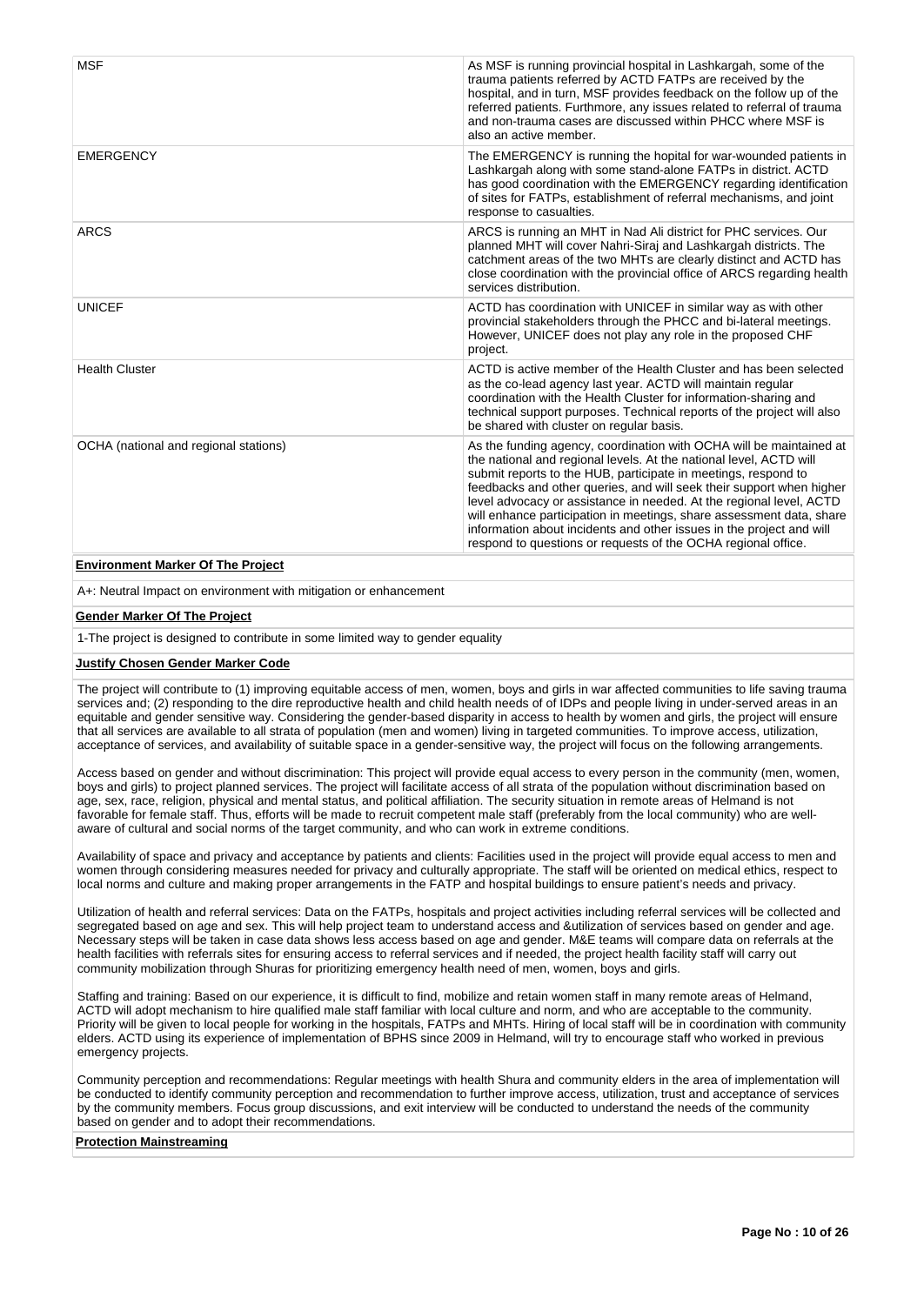Service provision through this project will be based on due consideration to the dignity and respect to basic human rights of patients and clients. Health being the basic right of every individual, the staff working in the project will deliver services considering professional ethics. The project will work for all strata of population without discrimination in the basis of age, sex, religion, tribe and political background. Arrangements will be made to consider local norms and cultural issues. According to recommendation of medical ethics, the health professional will share information with patients and their relatives related to the health condition and will take consent of the patients for planned medical and surgical procedures. ACTD monitoring and supervisory teams will arrange exit interviews with patients and clients and will take necessary steps to ensure implementation of the project considering recommendation and complaints of the patients/clients. Staff working in the project will be oriented on safe disposal of waste and on self-protection, they will be provided with appliances and equipment needed for their self-protection from injury and infection. This activity will also help in patient protection by avoiding crossinfection from patient to patient. Similarly health Shura in each FATP will be oriented on service available in the package of services and encourage them to raise issues related to their reservation on quality of the services during their monthly meetings and during visits of the supervisors. Moreover standard SOPs will be adopted for provision of services, infection prevention, and disposal of wastage and documentation of the patients using project services. Staff working in the centers will be screened for Hepatitis B and non-reactive cases will be vaccinated to ensure their safety against the virus (transmission from patient to health worker).

ACTD will plan a two days orientation session for the staff on basics of medical ethics, right of the patient, care of elderly and patients with disabilities. They will be sensitized on their responsibilities towards their patients and clients considering their job description. Steps will be taken to further improve access of elderly patients and patients with disabilities to services. Wheel chairs will be available and a ramp will be constructed in all planned centers for improving access of patients with physical disables. M&E team will regularly follow this issue up during conducting exit interview with patients, meeting referred patients in central hospitals and with health Shura members. M&E teams will include information regarding patient dignity, respect and medical ethics in their monitoring checklist and will inquire about such issues during their visits. Data collected will be reflected in specific section of their monitoring visits reports and will be duly shared with higher level management.

### **Country Specific Information**

#### **Safety and Security**

The project activities will be implemented in insecure districts of Helmand province. Population living in target districts are always under stressful conditions resulting from unstable security condition and active fight. Considerable damages have been inflicted on BPHS health facilities located in areas of active fight during 2016. Few of these losses were also from directly targeting of the HFs by one or the other group involved in fighting. Fortunately, no human loss of health professional or beneficiaries has been reported. For ensuring safety of the planned activities sites, coordination with relevant government departments and access negotiators will be maintained throughout the project. The project team will maintain their impartiality and neutrality in all circumstances. Below measures will be taken to keep the communities involved in the project activities operation and seek their help and support and create a sense of ownership in them.

Thorough orientation will be provided to governmental entities at the district and provincial level, local elders and AOG access negotiators on the scope and objectives of the project. The importance of impartiality, neutrality and indiscrimination by ACTD will be emphasized and their commitment towards humanitarian principles and Genevan convention will be sought. Utmost efforts will be made to find and hire staff from the local area. However in case of unavailability of staff, staff hired will be oriented on local norms and culture. Ambulances will be rented from community, as they will have easy access to far and near communities for provision of first aid services, evacuation and referrals. CHWs working in the villages are from the community and are safe to move from place to place for provision of emergency and awareness raising activities in the communities. These CHWs will be linked with the respective service delivery sites in the area for referral and their support in safety of FATPs and staff. Village level Shuras will be involved in project activities.

ACTD will secure support of access negotiators from the local community. Access negotiators will mostly consist of respected and impartial community elders. So far, we could address issue of access of supervisors to the HFs up to considerable extent. ACTD will enhance coordination with OCHA regional office to ensure timely information sharing and to seek their support for coordination with other stakeholders at the regional level if needed. Coordination with the EMERGENCY organization at the province level has always been fruitful and ACTD will enhance joint planning, information sharing and mutual support for improving referral and staff safety. And MoU with the BPHS implementer will be signed at the outset of the project to formalize the incorporation of FATPs to the structure of existing BPHS health facilities.

# **Access**

ACTD has long experience of implementation of BPHS in Helmand province. This working experience at gross root level made our team understand the local context, norms and culture of beneficiaries and approaches needed to coordinate with stakeholders. Through direct linkage with communities through health posts, village shuras, the organization have good understanding and relation build on trust with the targeted communities. Site selection for establishment/continuation of linked and standalone FATPs is in places where need is high and are accessible to local population.

ACTD will give priority to hire local staff in order to further improve this trust with target population and other stakeholders. For improving access of war victims from remote located areas to trauma care, the organization will further improve coordination with all stakeholders. The project will be launched in close coordination and developing understanding with all stakeholders including community elders and shuras. In order to further improve access and minimize risk to staff and for better access of people from remote areas CHWs will be linked with the FATPs for referrals of cases for trauma care and follow up visits. Vehicle for ambulance services will be rented from communities for easy access to remote location refer of patients. Further to this ACTD management will further improve coordination with government agencies to address existing problems in referral of patients from districts to DHs, EMERGENCY and PH.

All planned sites (trauma centers and FATPs) will remain open 24/7 and supplied with medicine, equipment and necessary supplies, this will also contribute in service availability, trust of community and an improved access to services.

Strategy for Continuation of Services during BPHS Facility Closure: In case the BPHS health facilities (where FATPs are located) are closed due to fight or other risk, the FATP component will be kept active as much as possible. This is because the entire staffing structure of FATPs are composed of men (male nurses and male guards) and they can keep working in the area to the extent possible and will not face same risk as the staff of BPHS health facilities. In case the security situation is no longer conducive for services, then the location of FATPs will be relocated to another health facility in coordination with the PPHD and Health Cluster.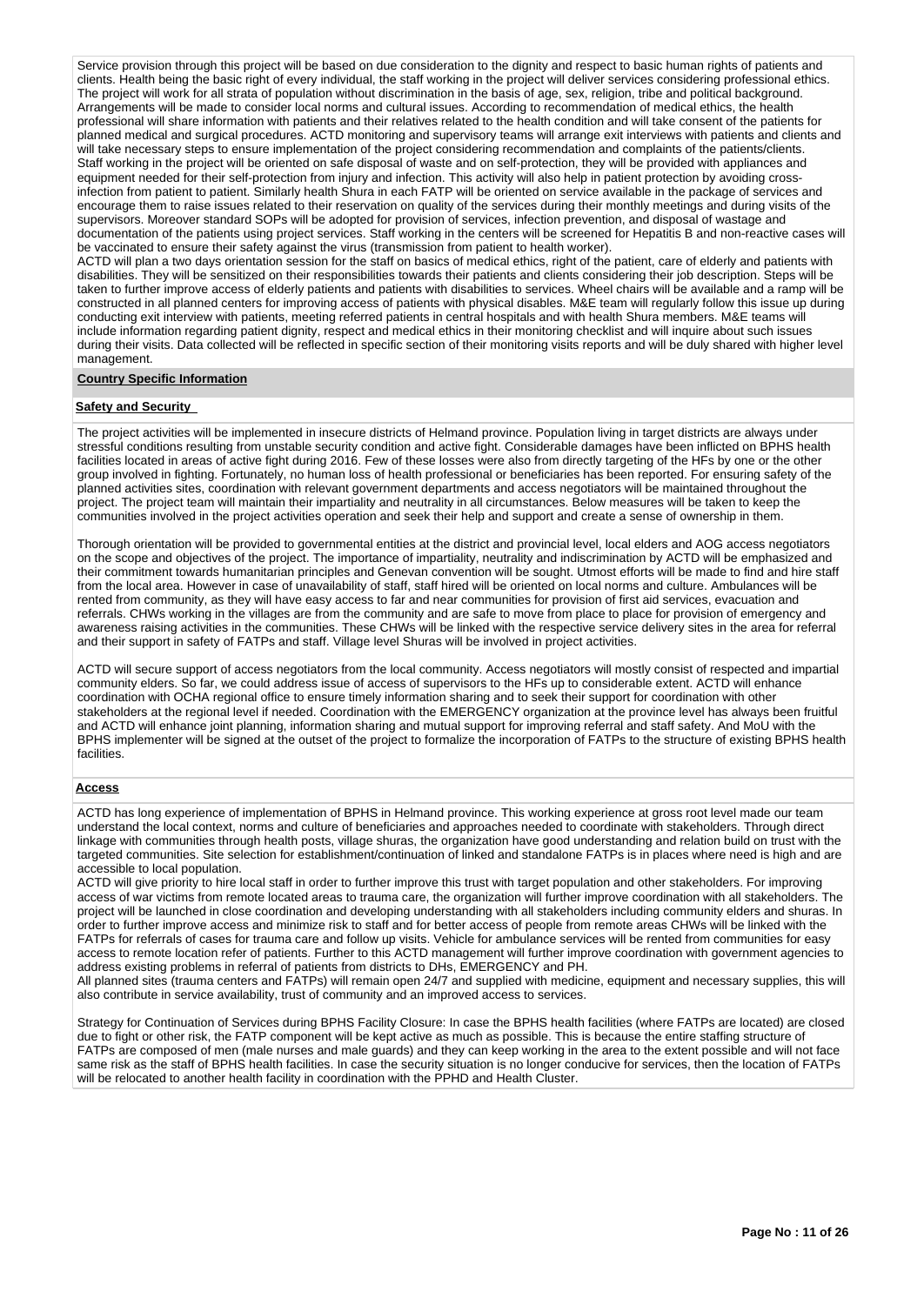# **BUDGET**

| Code | <b>Budget Line Description</b>                                                                                                                                                                                                                                                                                                                                                                                                                                                                                                                                                                                                                                                                                                                                                                                                                                                                                                                                       |   | D / S Quantity Unit | cost                  | <b>Duration</b><br><b>Recurran</b><br>ce | %<br>charged<br>to CHF | <b>Total Cost</b> |  |  |  |  |
|------|----------------------------------------------------------------------------------------------------------------------------------------------------------------------------------------------------------------------------------------------------------------------------------------------------------------------------------------------------------------------------------------------------------------------------------------------------------------------------------------------------------------------------------------------------------------------------------------------------------------------------------------------------------------------------------------------------------------------------------------------------------------------------------------------------------------------------------------------------------------------------------------------------------------------------------------------------------------------|---|---------------------|-----------------------|------------------------------------------|------------------------|-------------------|--|--|--|--|
|      | 1. Staff and Other Personnel Costs                                                                                                                                                                                                                                                                                                                                                                                                                                                                                                                                                                                                                                                                                                                                                                                                                                                                                                                                   |   |                     |                       |                                          |                        |                   |  |  |  |  |
| 1.1  | Technical coordinator MO                                                                                                                                                                                                                                                                                                                                                                                                                                                                                                                                                                                                                                                                                                                                                                                                                                                                                                                                             | S |                     | $1 \mid 1,000$<br>.00 | 12                                       | 30.00                  | 3,600.00          |  |  |  |  |
|      | Responsible for overall coordination, planning, reporting and follow up                                                                                                                                                                                                                                                                                                                                                                                                                                                                                                                                                                                                                                                                                                                                                                                                                                                                                              |   |                     |                       |                                          |                        |                   |  |  |  |  |
| 1.2  | Project Supervisor (FP) MO                                                                                                                                                                                                                                                                                                                                                                                                                                                                                                                                                                                                                                                                                                                                                                                                                                                                                                                                           | D | 1 <sup>1</sup>      | 800.0<br>0            | 12                                       | 100.00                 | 9,600.00          |  |  |  |  |
|      | Will be fully dedicated to CHF Trauma care project and will be responsible for supporting the field offices in project planning,<br>management, coordination at MO level and in case of need at project level. S/he will lead the projects with field team, responsible<br>for collecting and compiling reports. Budget foreseeing, follow up of budget utilization with finance and field offices. Coordination<br>and plan procurement of medicine, equipment, resupplies and related goods and supplies from Kabul, ensure timely supply to<br>field. Coordinate the project activities with Admin, finance and management in order to provide on time support to project. Ensure<br>good coordination within organization with department and other projects especially BPHS implementers. Plan and conduct<br>supportive supervisory and monitoring visits to the provinces.<br>Unit price is calculated based on current salary for the same project in the MO |   |                     |                       |                                          |                        |                   |  |  |  |  |
| 1.3  | Monitoring officer PO                                                                                                                                                                                                                                                                                                                                                                                                                                                                                                                                                                                                                                                                                                                                                                                                                                                                                                                                                | S |                     | 1   500.0<br>0        | 11                                       | 100.00                 | 5,500.00          |  |  |  |  |
|      | Responsible for monitoring of the health facilities, training and field activities. conduct monitoring visits to the health facilities,<br>collect findings, prepare report and share it with project focal point and with visited HFs. In coordination with field office and<br>health facility team prepare action plan for improving the gaps, and follow the progress during next monitoring visits along with<br>detailed monitoring of the activities. Be part of the monitoring visits jointly with main office team and with PHD team. 1 person for<br>Helmand province.                                                                                                                                                                                                                                                                                                                                                                                     |   |                     |                       |                                          |                        |                   |  |  |  |  |
| 1.4  | Emergency nurses 7 FATPs                                                                                                                                                                                                                                                                                                                                                                                                                                                                                                                                                                                                                                                                                                                                                                                                                                                                                                                                             | D | 21 <sup>1</sup>     | 303.0<br>0            | 11                                       | 100.00                 | 69,993.00         |  |  |  |  |
|      | province 3 nurses, provide trauma care, referral services, follow up of treated patients, response to emergencies and participate<br>in responses to mass casualties and take care of wounded patient during afternoon and night hours, accompany ambulance to<br>response to emergencies, stabilize patients in community, accompany ambulance during transfer and referral of patients.<br>Salary is calculated based on National Salary Policy (document attached) criteria for Helmand province (8200 average basic<br>salary for 2017-18+ 30% provincial cost on basic salary 2,460+ 125% isolated area cost 10,250=20910 AFs/68.9=303<br>This salary package include all costs (Basic salary, food cost, transportation from home to FATP)                                                                                                                                                                                                                     |   |                     |                       |                                          |                        |                   |  |  |  |  |
| 1.5  | Project Focal point/supervisor PO                                                                                                                                                                                                                                                                                                                                                                                                                                                                                                                                                                                                                                                                                                                                                                                                                                                                                                                                    | D |                     | 1 700.0<br>0          | 12                                       | 100.00                 | 8,400.00          |  |  |  |  |
|      | Overall responsible for planning, coordinating, implementation and reporting at project office level. 700 USD/person in Helmand.<br>This salary package include all costs (Basic salary & food cost)                                                                                                                                                                                                                                                                                                                                                                                                                                                                                                                                                                                                                                                                                                                                                                 |   |                     |                       |                                          |                        |                   |  |  |  |  |
| 1.6  | Guard/cleaner for FATPs and Trauma cetner                                                                                                                                                                                                                                                                                                                                                                                                                                                                                                                                                                                                                                                                                                                                                                                                                                                                                                                            | S |                     | 16 150.0<br>0         | 11                                       | 100.00                 | 26,400.00         |  |  |  |  |
|      | Overall responsible for keeping the sites and trauma center and cleaning activities in the FATPs and trauma cetner                                                                                                                                                                                                                                                                                                                                                                                                                                                                                                                                                                                                                                                                                                                                                                                                                                                   |   |                     |                       |                                          |                        |                   |  |  |  |  |
| 1.7  | Suergeon for Trauma center in DH                                                                                                                                                                                                                                                                                                                                                                                                                                                                                                                                                                                                                                                                                                                                                                                                                                                                                                                                     | D |                     | $2 \mid 1,800$<br>.00 | 11                                       | 100.00                 | 39,600.00         |  |  |  |  |
|      | Overall responsible for caring out surgery activities in the TC in the hospital and referral of those surgery or trauma cases of<br>which the treatment is not possible in the TC. Salary scale of surgeon is in the same salary scale with BPHS salary scale for<br>surgeon in the same area.                                                                                                                                                                                                                                                                                                                                                                                                                                                                                                                                                                                                                                                                       |   |                     |                       |                                          |                        |                   |  |  |  |  |
| 1.8  | Anesthetist                                                                                                                                                                                                                                                                                                                                                                                                                                                                                                                                                                                                                                                                                                                                                                                                                                                                                                                                                          | D |                     | 2 500.0<br>0          | 11                                       | 100.00                 | 11,000.00         |  |  |  |  |
|      | Overall responsible for anesthesia activities in the TC, rehabilitation, recovery and post operative care                                                                                                                                                                                                                                                                                                                                                                                                                                                                                                                                                                                                                                                                                                                                                                                                                                                            |   |                     |                       |                                          |                        |                   |  |  |  |  |
| 1.9  | MD for MHT                                                                                                                                                                                                                                                                                                                                                                                                                                                                                                                                                                                                                                                                                                                                                                                                                                                                                                                                                           | D |                     | 1   650.0<br>0        | 11                                       | 100.00                 | 7,150.00          |  |  |  |  |
|      | Medical check up of out patient, prescription and taking part in health education on daily and routine base. Keeping record<br>keeping and preparing the monthly activities report. Overall responsible for implementation of MHT activities in the site.                                                                                                                                                                                                                                                                                                                                                                                                                                                                                                                                                                                                                                                                                                            |   |                     |                       |                                          |                        |                   |  |  |  |  |
| 1.10 | Midwife for MHT                                                                                                                                                                                                                                                                                                                                                                                                                                                                                                                                                                                                                                                                                                                                                                                                                                                                                                                                                      | D |                     | 1   400.0<br>0        | 11                                       | 100.00                 | 4,400.00          |  |  |  |  |
|      | A midwife is responsible for caring out all midwifery activities in the MHT. Doing ANC (Ante Natal Care) PNC (Post Natal Care)<br>Family planning services, taking part in health education and delivery cases. Also the midwife is responsible for referral of those<br>delivery cases which need refer and need highest level services. Preparing monthly activities report of MCH section of MHT                                                                                                                                                                                                                                                                                                                                                                                                                                                                                                                                                                  |   |                     |                       |                                          |                        |                   |  |  |  |  |
| 1.11 | Vaccinator for MHT                                                                                                                                                                                                                                                                                                                                                                                                                                                                                                                                                                                                                                                                                                                                                                                                                                                                                                                                                   | D |                     | 1 210.0<br>0          | 11                                       | 100.00                 | 2,310.00          |  |  |  |  |
|      | Overall responsible for routine vaccine activities in the MHT and taking part in health education session in MHT. Preparing<br>monthly activities report of vaccine section in the MHT                                                                                                                                                                                                                                                                                                                                                                                                                                                                                                                                                                                                                                                                                                                                                                               |   |                     |                       |                                          |                        |                   |  |  |  |  |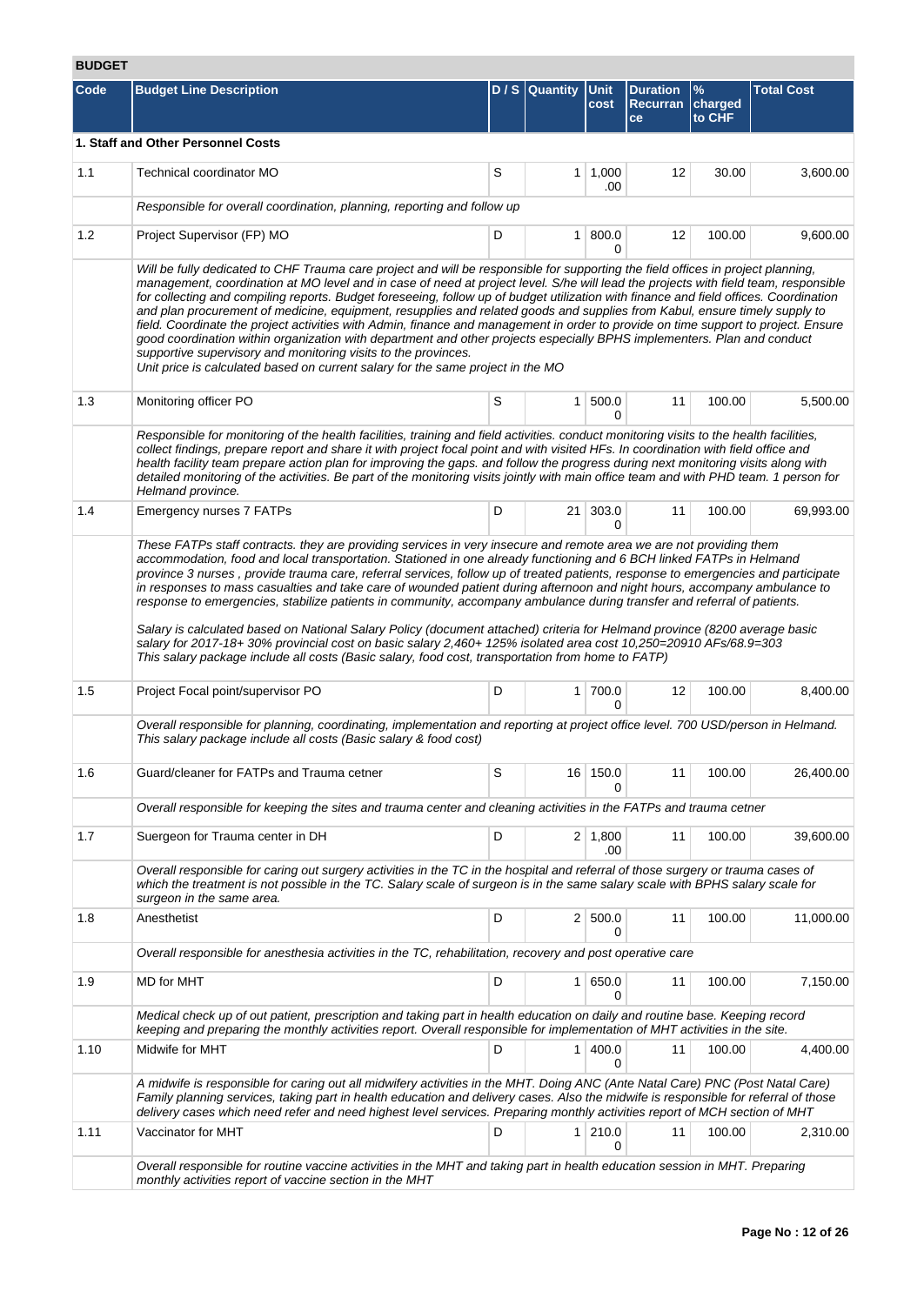| 1.12 | Admin/Finance officer PO                                                                                                                                                                                                                                                                                                                                                                                                                                                                                                                                                                                                                                                                                                                                                                            | D | $\mathbf{1}$ | 550.0<br>0            | 11 | 100.00 | 6,050.00   |
|------|-----------------------------------------------------------------------------------------------------------------------------------------------------------------------------------------------------------------------------------------------------------------------------------------------------------------------------------------------------------------------------------------------------------------------------------------------------------------------------------------------------------------------------------------------------------------------------------------------------------------------------------------------------------------------------------------------------------------------------------------------------------------------------------------------------|---|--------------|-----------------------|----|--------|------------|
|      | 1 person Helmand                                                                                                                                                                                                                                                                                                                                                                                                                                                                                                                                                                                                                                                                                                                                                                                    |   |              |                       |    |        |            |
|      | 1 person in Helmand project office: Fully dedicated to CHF project, responsible for<br>Project offices: processing staff hiring, maintaining staff personal files, payroll preparation, making arrangements for supply of<br>medicine, equipment, furniture. Arranging transportation for supervisory and monitoring teams. Financial book keeping,<br>processing of documentation for release of payments to the expenses related to the CHF project. Drafting financial report, HR<br>report, update HR lists, inventory and monthly transport report for submission to the MO.                                                                                                                                                                                                                   |   |              |                       |    |        |            |
|      | A dedicated Admin/Finance staff for the CHF project is necessary based on the financial requirement outlined in the CHF<br>financial guidelines. Facilitation of the supporting documents and managing the cash flow statement requires a dedicated person<br>for the project to report on the financial activities of the project on continuously bases, Moreover, we have been experiencing the<br>scope of the CHF audits and field verification. Achieving those important targets and convincing the auditors of having a good<br>financial management in place is not possible without having a dedicated person for both the provinces. We therefore, would<br>appreciate the CHF colleagues to bring out request to their kind consideration for better financial management of the project |   |              |                       |    |        |            |
| 1.13 | Nurese for Traum centers                                                                                                                                                                                                                                                                                                                                                                                                                                                                                                                                                                                                                                                                                                                                                                            | D |              | $4 \mid 280.0$<br>0   | 11 | 100.00 | 12,320.00  |
|      | Doing routine activities of nursing the TC as nurse of ward and nurse of Operation Theater. Preparation of surgery equipment's<br>and equipment's for surgery interventions. Follow up and taking care of surgery patient in the ward of TC, reporting and taking<br>part in patient care up stability and discharging phase                                                                                                                                                                                                                                                                                                                                                                                                                                                                        |   |              |                       |    |        |            |
| 1.14 | Guard/cleaner for project office                                                                                                                                                                                                                                                                                                                                                                                                                                                                                                                                                                                                                                                                                                                                                                    | S |              | 3 180.0<br>$\Omega$   | 12 | 100.00 | 6,480.00   |
|      | Guard of project office will taking part in guarding activities of the PO and will follow the rule and regulation of ACTD.                                                                                                                                                                                                                                                                                                                                                                                                                                                                                                                                                                                                                                                                          |   |              |                       |    |        |            |
|      | <b>Section Total</b>                                                                                                                                                                                                                                                                                                                                                                                                                                                                                                                                                                                                                                                                                                                                                                                |   |              |                       |    |        | 212,803.00 |
|      | 2. Supplies, Commodities, Materials                                                                                                                                                                                                                                                                                                                                                                                                                                                                                                                                                                                                                                                                                                                                                                 |   |              |                       |    |        |            |
| 2.1  | Medicine and medical supply for Trauma center in DH                                                                                                                                                                                                                                                                                                                                                                                                                                                                                                                                                                                                                                                                                                                                                 | D |              | $2 \mid 2,200$<br>.00 | 11 | 100.00 | 48,400.00  |
|      | Medicine needed for treatment of patients, for two new trauma center in two DHs of Helmand province. Supply from project office<br>will be done based on need, sufficient quantity will be available in health FATPs for provision to patients. BoQ uploaded.<br>(02new trauma center in DHs of Helmand province X11 month).<br>Resupply includes consumable items needed for emergency and surgical cares (Antiseptic, Stitching material, gauze pieces,<br>sticking, drains, NG tubes, catheter, adhesive bandage, sterile gauze pad, elastic bandage, triangular bandage, eye shield, anti<br>septic solution, sticking plasters, plaster of paris etc) for surgical procedures. BoQ uploaded.                                                                                                   |   |              |                       |    |        |            |
|      | (2new trauma center in Helmand X11 month)                                                                                                                                                                                                                                                                                                                                                                                                                                                                                                                                                                                                                                                                                                                                                           |   |              |                       |    |        |            |
| 2.2  | Medicine and medical supply for MHT                                                                                                                                                                                                                                                                                                                                                                                                                                                                                                                                                                                                                                                                                                                                                                 | D |              | $1 \mid 1,450$<br>.00 | 11 | 100.00 | 15,950.00  |
|      | Medicine needed for treatment of patients, for one new MHT in Helmand province. Supply from project office will be done based<br>on need, sufficient quantity will be available in health FATPs for provision to patients. BoQ uploaded.<br>(01 new MHT x 11 months in Helmand).<br>Resupply includes consumable items needed for emergency and surgical cares (Antiseptic, Stitching material, gauze pieces,<br>sticking, drains, NG tubes, catheter, adhesive bandage, sterile gauze pad, elastic bandage, triangular bandage, eye shield, anti                                                                                                                                                                                                                                                   |   |              |                       |    |        |            |
|      | septic solution, sticking plasters, plaster of paris etc) for surgical procedures. BoQ uploaded.                                                                                                                                                                                                                                                                                                                                                                                                                                                                                                                                                                                                                                                                                                    |   |              |                       |    |        |            |
| 2.3  | (01new MHT in Helmand X11 month)<br>Transportation cost for medicine                                                                                                                                                                                                                                                                                                                                                                                                                                                                                                                                                                                                                                                                                                                                | D | $\mathbf{1}$ | 963.0                 | 2  | 100.00 | 1,926.00   |
|      |                                                                                                                                                                                                                                                                                                                                                                                                                                                                                                                                                                                                                                                                                                                                                                                                     |   |              | 0                     |    |        |            |
|      | Cost for shifting medicine(loading, unloading, vehicle rent) from Main Office Kabul to Helmand project office and onward to<br>FATPs linked BHCs. BoQ uploaded. Supply is planned 03 times during the project period. Stocked medicine at project offices will<br>be shifted to HFs once in two months. Necessary supplies will also be done during supervisory visited where face stocked out.                                                                                                                                                                                                                                                                                                                                                                                                     |   |              |                       |    |        |            |
|      | See BoQ attached                                                                                                                                                                                                                                                                                                                                                                                                                                                                                                                                                                                                                                                                                                                                                                                    |   |              |                       |    |        |            |
| 2.4  | Printing reporting tools, HMIS tools                                                                                                                                                                                                                                                                                                                                                                                                                                                                                                                                                                                                                                                                                                                                                                | D |              | $1 \mid 1,400$<br>.00 | 1  | 100.00 | 1,400.00   |
|      | Reporting formats for weekly and monthly report, registers and tally sheets for data collection and records, Emergency registers,<br>registers for ambulances, reporting formats for CHWs, referral sheets, charts for data dissemination at HFs and project office<br>level. BoQ attached                                                                                                                                                                                                                                                                                                                                                                                                                                                                                                          |   |              |                       |    |        |            |
| 2.5  | Training on Trauma Management                                                                                                                                                                                                                                                                                                                                                                                                                                                                                                                                                                                                                                                                                                                                                                       | D |              | 29 15.00              | 5  | 100.00 | 2,175.00   |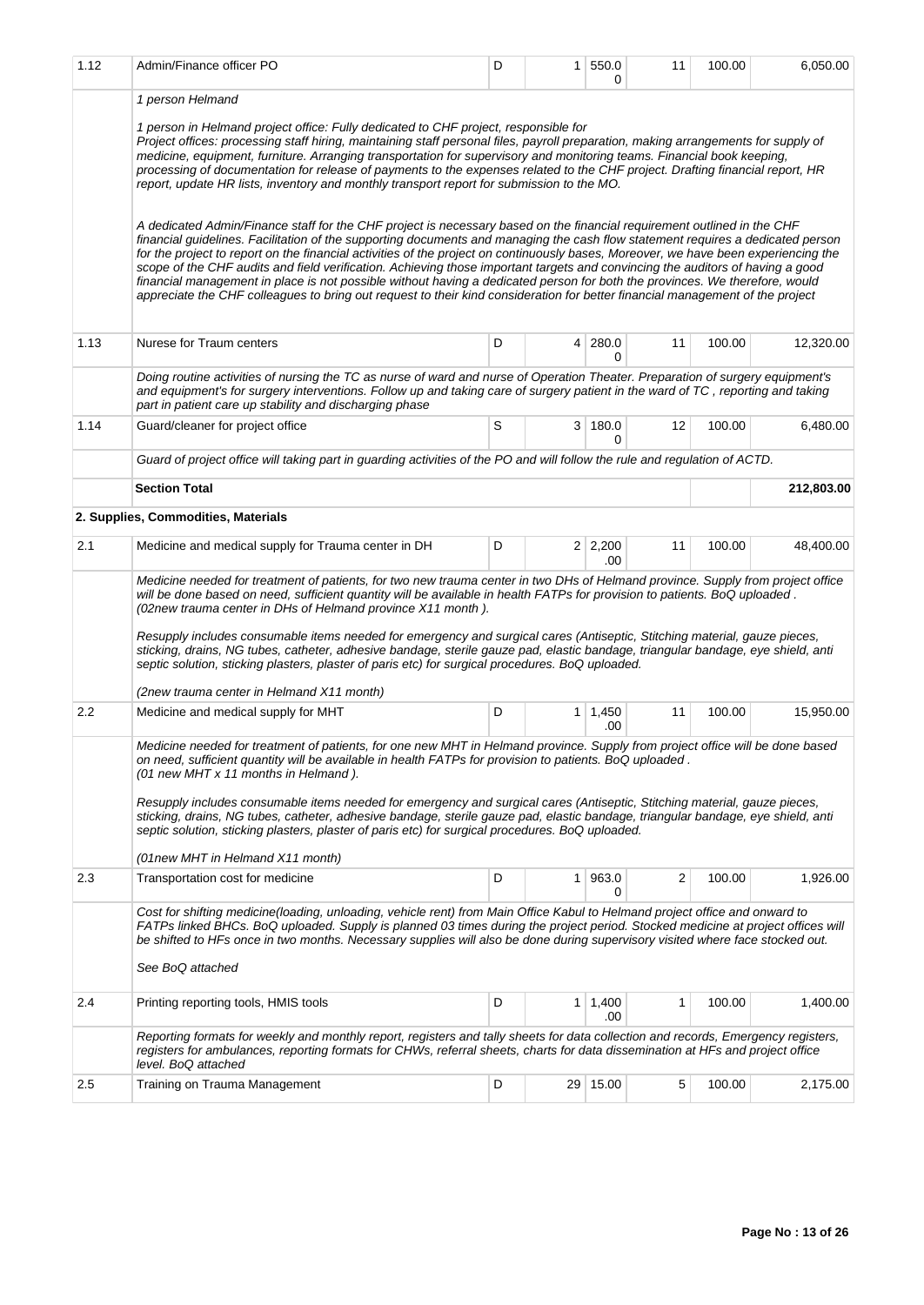|              | Capacity building of technical staff 21FATPs Nurses, 02 staff of MHT(01MD, midwife) and 6 staff of trauma center) on trauma<br>management. Unit cost includes (Return transportation from Health Facilities to Project office/DH, perdiem, food during training,<br>refreshment, stationery, printed/photo copy training material). Total 29 Health Staff will get trained on Trauma Management for 5<br>days. This training will be held in DHs (where Surgeon received training by WHO)<br>20 USD two way transportation for 29 person in Helmand (580)=580/total participants= 20) + 7 days 4 USD perdeim + 2 USD<br>stationery+1 USD refreshment+4 USD food) = 20+28+2+5+20=/5 days training =75/5 days= 15 USD/day/person                                                                                                                    |   |                 |    |        |            |
|--------------|---------------------------------------------------------------------------------------------------------------------------------------------------------------------------------------------------------------------------------------------------------------------------------------------------------------------------------------------------------------------------------------------------------------------------------------------------------------------------------------------------------------------------------------------------------------------------------------------------------------------------------------------------------------------------------------------------------------------------------------------------------------------------------------------------------------------------------------------------|---|-----------------|----|--------|------------|
|              | Training will be conducted in DHs in the province by the Surgeon trained by WHO in EMERGENCY Kabul. WHO approved<br>curriculum will be used for the training. The training will be theory and practical in the emergency ward of the DH where training<br>will be conducted. curriculum uploaded                                                                                                                                                                                                                                                                                                                                                                                                                                                                                                                                                  |   |                 |    |        |            |
| 2.6          | Training on IP and waste management                                                                                                                                                                                                                                                                                                                                                                                                                                                                                                                                                                                                                                                                                                                                                                                                               | D | $32 \mid 15.00$ | 5  | 100.00 | 2,400.00   |
|              | Capacity building of technical staff (21 FATPs Nurses), (3 staff of MHT 01MD, 01Midwives, 01 Vaccinator), (8staff of trauma center<br>02 Surgeons, 6Nurses) on IP and waste management. Unit cost includes (Return transportation from Health Facilities to Project<br>office/DH, perdiem, food during training, refreshment, stationery, printed/photo copy training material). Total 32 Health Staff will<br>get trained on Trauma Management for 5 days. This training will be held in ACTD PO by our expert trainers on the subject<br>20 USD two way transportation for 32 person in Helmand (640)=640/total participants= 20) + 7 days 4 USD perdeim + 2 USD<br>stationery+1 USD refershment+4 USD food) = 20+28+2+5+20=/5 days training =75/5days= 15 USD/day/person                                                                       |   |                 |    |        |            |
|              | Training will be conducted in DH/CHC/ACTD project office. MoPH approved curriculum will be used. Training will be conducted<br>by ACTD Capacity building officer and CHF supervisor of the provincial office. Curriculum uploaded                                                                                                                                                                                                                                                                                                                                                                                                                                                                                                                                                                                                                 |   |                 |    |        |            |
| 2.7          | <b>BLS Training</b>                                                                                                                                                                                                                                                                                                                                                                                                                                                                                                                                                                                                                                                                                                                                                                                                                               | D | 2 63.85         | 14 | 100.00 | 1,787.80   |
|              | Capacity building of technical staff (02Suergeon) of trauma center on Basic Life Supporting(BLS) training. Unit cost includes<br>(Return transportation from Helmand to Kabul, local taxi transportation cost from guest house to EMERGENCY Kabul,<br>accommodation cost, perdiem, food during training, refreshment, stationery, printed/photo copy training material). Total 2 Health<br>Staff will get trained on BLS for 14 days. This training will be held in EMERGENCY Shari-now Kabul.<br>180 USD two way air fire ticket for 02 person from Helmand to Kabul (360USD)=360/total participants= 180)+5x14local taxi<br>transportation cost + 16 days x 4 USD perdeim + 10 USD stationery+2x14 USD refreshment+5x14 USD food+30x16USD<br>$account modulation) = 180+70+56+10+28+70+480=714$ days training =894/14days= 63.85 USD/day/person |   |                 |    |        |            |
|              | Training will be conducted in EMERGENCY Kabul. WHO approved curriculum will be used for the training. The training will be<br>theory and practical in the EMERGENCY ward of the EMERGENCY hospital where training will be conducted.                                                                                                                                                                                                                                                                                                                                                                                                                                                                                                                                                                                                              |   |                 |    |        |            |
| 2.8          | Medicine and medical supply for FATP linked BHC                                                                                                                                                                                                                                                                                                                                                                                                                                                                                                                                                                                                                                                                                                                                                                                                   | D | 7   600.0<br>0  | 11 | 100.00 | 46,200.00  |
|              | sufficient quantity will be available in health FATPs for provision to patients. BoQ uploaded.<br>(01 already working x 11 months+ 06new in Helmand).<br>Resupply includes consumable items needed for emergency and surgical cares (Antiseptic, Stitching material, gauze pieces,<br>sticking, drains, NG tubes, catheter, adhesive bandage, sterile gauze pad, elastic bandage, triangular bandage, eve shield, anti<br>septic solution, sticking plasters, plaster of paris etc) for surgical procedures. BoQ uploaded.<br>(01already working x 11 months+6new in Helmand X11 month)                                                                                                                                                                                                                                                           |   |                 |    |        |            |
|              | <b>Section Total</b>                                                                                                                                                                                                                                                                                                                                                                                                                                                                                                                                                                                                                                                                                                                                                                                                                              |   |                 |    |        | 120,238.80 |
| 3. Equipment |                                                                                                                                                                                                                                                                                                                                                                                                                                                                                                                                                                                                                                                                                                                                                                                                                                                   |   |                 |    |        |            |
| 3.1          | Medical equipment for FATPs                                                                                                                                                                                                                                                                                                                                                                                                                                                                                                                                                                                                                                                                                                                                                                                                                       | D | 6 800.0<br>0    | 1  | 100.00 | 4,800.00   |
|              | Minor surgical kit, trolleys, sterilization and IP equipment and supplies, patient screens, patient examination bed, patient retaining<br>beds, iv stands for 6 new FATPs in Helmand.                                                                                                                                                                                                                                                                                                                                                                                                                                                                                                                                                                                                                                                             |   |                 |    |        |            |
| 3.2          | Heating material and equipment (Heaters)                                                                                                                                                                                                                                                                                                                                                                                                                                                                                                                                                                                                                                                                                                                                                                                                          | D | 7 157.0<br>0    | 4  | 100.00 | 4,396.00   |
|              | Heating material and equipment for 07FATPs are calculated base on 1.2 (Karwar 560 Kgs/FATP 131 +26 USD heating<br>appliances) =157 USD BoQ attached. For FATPs linked with BPHS health facilities, it has been budgeted as BHCs and SHCs<br>only work in morning hours. As our activities will be for 24 hours, therefore additional cost is needed. BoQ for this line is uploaded<br>in budget supportive document by the name of 3.2 heating material BD, please refer to mentioned documents.                                                                                                                                                                                                                                                                                                                                                  |   |                 |    |        |            |
| 3.3          | Kit for ambulances                                                                                                                                                                                                                                                                                                                                                                                                                                                                                                                                                                                                                                                                                                                                                                                                                                | D | 3   150.0<br>0  | 1  | 100.00 | 450.00     |
|              | Kit of O2 Cylinder, regulator, mouth piece, first aid box, set of first aid medicine, supplies and equipments                                                                                                                                                                                                                                                                                                                                                                                                                                                                                                                                                                                                                                                                                                                                     |   |                 |    |        |            |
| 3.4          | Furniture                                                                                                                                                                                                                                                                                                                                                                                                                                                                                                                                                                                                                                                                                                                                                                                                                                         | S | 9   350.0<br>0  | 1  | 100.00 | 3,150.00   |
|              | Cupboard, chair, bench for patient attendants bench, writing table for 6 new FATPs, MHT and two trauma centers in Helmand.<br>Floor mat for residence of overnight staff, and other related items.                                                                                                                                                                                                                                                                                                                                                                                                                                                                                                                                                                                                                                                |   |                 |    |        |            |
| 3.5          | Wheel chairs for FATPs                                                                                                                                                                                                                                                                                                                                                                                                                                                                                                                                                                                                                                                                                                                                                                                                                            | D | 8 80.00         | 1  | 100.00 | 640.00     |
|              | Each FATP will be supplied with wheel chair for use for patients with disabilities. 6 wheel chair will supply to new FATPs and two<br>others will be supply to trauma centers in two DHs.                                                                                                                                                                                                                                                                                                                                                                                                                                                                                                                                                                                                                                                         |   |                 |    |        |            |
| 3.6          | Medical equipment for trauma center                                                                                                                                                                                                                                                                                                                                                                                                                                                                                                                                                                                                                                                                                                                                                                                                               | D | 2 6,000<br>.00  | 1  | 100.00 | 12,000.00  |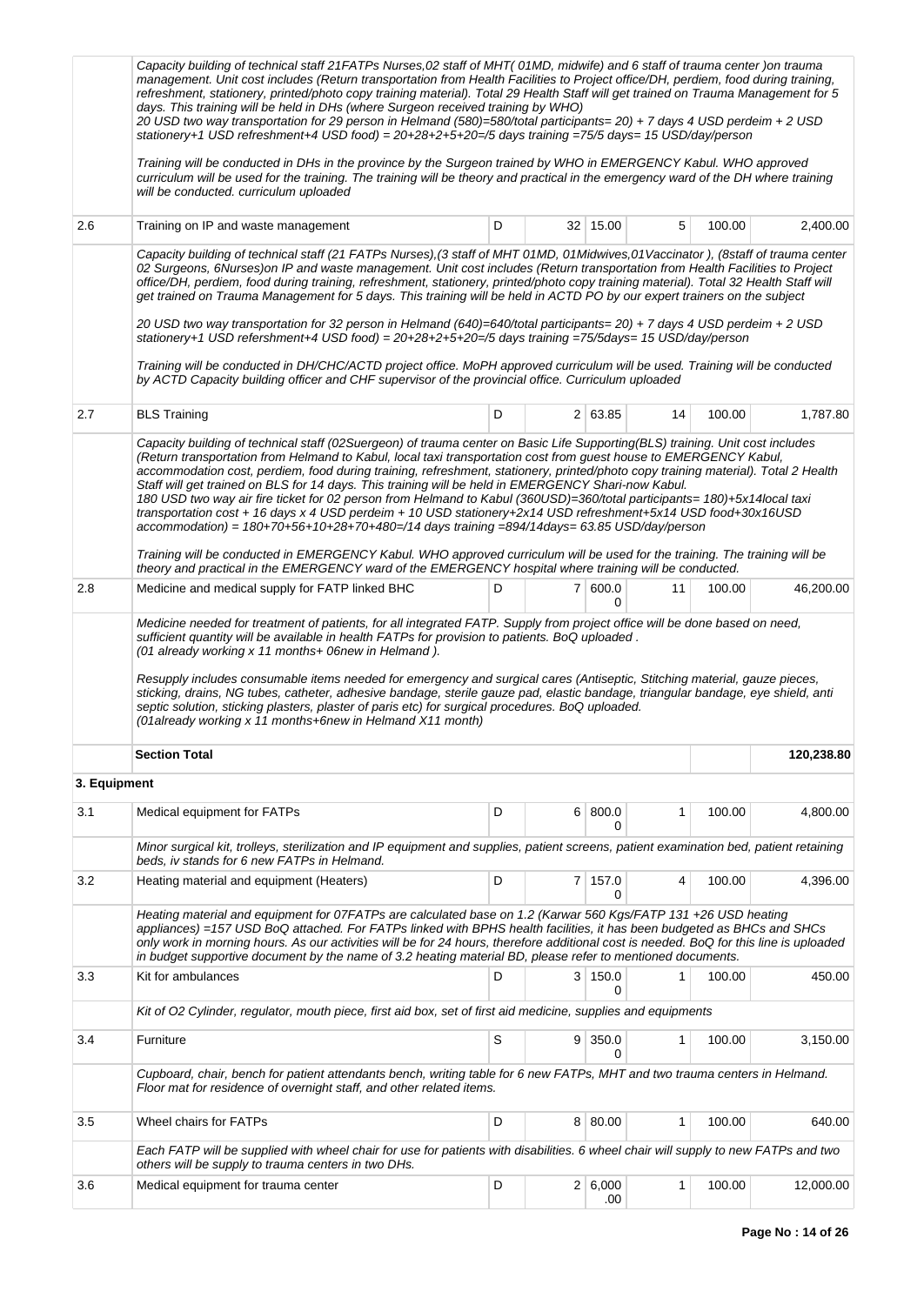|           | Minor surgical kit, trolleys, sterilization and IP equipment and supplies, patient screens, patient examination bed, patient retaining<br>beds, iv stands ETC for 02 new trauma center in Helmand.                                                                                                                                                                                                                                                                                                                                                                                                                                                                                                   |   |                |                |    |        |           |
|-----------|------------------------------------------------------------------------------------------------------------------------------------------------------------------------------------------------------------------------------------------------------------------------------------------------------------------------------------------------------------------------------------------------------------------------------------------------------------------------------------------------------------------------------------------------------------------------------------------------------------------------------------------------------------------------------------------------------|---|----------------|----------------|----|--------|-----------|
| 3.7       | Medical equipment for MHT                                                                                                                                                                                                                                                                                                                                                                                                                                                                                                                                                                                                                                                                            | D | $\mathbf{1}$   | 400.0<br>0     | 1  | 100.00 | 400.00    |
|           | Minor surgical kit, sterilization and IP equipment and supplies, patient screens, iv stands, forceps, clean delivery kit, stethoscope,<br>diagnostic set or otoscope, speculla  for MHT in Helmand.                                                                                                                                                                                                                                                                                                                                                                                                                                                                                                  |   |                |                |    |        |           |
|           | <b>Section Total</b>                                                                                                                                                                                                                                                                                                                                                                                                                                                                                                                                                                                                                                                                                 |   |                |                |    |        | 25,836.00 |
|           | 4. Contractual Services                                                                                                                                                                                                                                                                                                                                                                                                                                                                                                                                                                                                                                                                              |   |                |                |    |        |           |
| 4.1       | Minor repairs and construction of ramps                                                                                                                                                                                                                                                                                                                                                                                                                                                                                                                                                                                                                                                              | D |                | 8 150.0<br>0   | 1  | 100.00 | 1,200.00  |
|           | A ramp will be constructed in all 06 new FATP linked BHCs and two trauma center for improving access to the elderly patients<br>and patients with disabilities with other minor repairs needed.                                                                                                                                                                                                                                                                                                                                                                                                                                                                                                      |   |                |                |    |        |           |
| 4.2       | Bank charges                                                                                                                                                                                                                                                                                                                                                                                                                                                                                                                                                                                                                                                                                         | S |                | 1 50.00        | 12 | 100.00 | 600.00    |
|           | The bank charges will be made upon the transfer to fund from Kabul to project office. As per rules of every bank, there is a<br>certain percentage of bank charges for any transactions.                                                                                                                                                                                                                                                                                                                                                                                                                                                                                                             |   |                |                |    |        |           |
|           | Furthermore, ACTD transfers the employees salary through bank. The bank charges the organization USD. 3 for each transaction<br>incurs from the Main Account to the sub salary accounts.                                                                                                                                                                                                                                                                                                                                                                                                                                                                                                             |   |                |                |    |        |           |
| 4.3       | Rent of ambulances for 3 FATPs                                                                                                                                                                                                                                                                                                                                                                                                                                                                                                                                                                                                                                                                       | D |                | 3 700.0<br>0   | 11 | 100.00 | 23,100.00 |
|           | Continuation of contracted for one already working ambulance in 1 BHC linked FATPs and two will be rented for new established<br>BHC linked FATPs for project 4966 in Helmand province. Full time available ambulance at Health Facilities and assigned<br>locations in FATPs. Monthly rent of 700 USD includes (Fuel cost, repair and maintenance cost and driver salary). These<br>ambulances will be fully dedicated for shifting of emergency patients from communities to HFs and higher level hospitals. the<br>vehicles will be available 24/7 in assigned FATPs for timely shifting of injured to the nearest appropriate level of HF. Budgeted for<br>11 months.                            |   |                |                |    |        |           |
| 4.4       | Rental vehicles for field                                                                                                                                                                                                                                                                                                                                                                                                                                                                                                                                                                                                                                                                            | D | 1              | 700.0<br>0     | 11 | 100.00 | 7,700.00  |
|           | For Monitoring, supportive supervision, coordination and resupplies (in Helmand).                                                                                                                                                                                                                                                                                                                                                                                                                                                                                                                                                                                                                    |   |                |                |    |        |           |
| 4.5       | Rent of vehicle for Mobile health team                                                                                                                                                                                                                                                                                                                                                                                                                                                                                                                                                                                                                                                               | D | 1 <sup>1</sup> | 800.0<br>0     | 11 | 100.00 | 8,800.00  |
|           | As per plan vehicle will move staff to the targeted places 7days a week. Full time available vehicle at assigned locations. Monthly<br>rent of 800 USD includes (Fuel cost, repair and maintenance cost and driver salary). These ambulances will be fully dedicated for<br>shifting of emergency patients from communities to HFs and higher level hospitals.                                                                                                                                                                                                                                                                                                                                       |   |                |                |    |        |           |
| 4.6       | Rent of vehicle MO                                                                                                                                                                                                                                                                                                                                                                                                                                                                                                                                                                                                                                                                                   | D | 1              | 700.0<br>0     | 12 | 100.00 | 8,400.00  |
|           | 1 vehicle will be rented at head office for coordination purposes, follow up of procurement and supplies planned in Kabul for the<br>project offices.                                                                                                                                                                                                                                                                                                                                                                                                                                                                                                                                                |   |                |                |    |        |           |
|           | <b>Section Total</b>                                                                                                                                                                                                                                                                                                                                                                                                                                                                                                                                                                                                                                                                                 |   |                |                |    |        | 49,800.00 |
| 5. Travel |                                                                                                                                                                                                                                                                                                                                                                                                                                                                                                                                                                                                                                                                                                      |   |                |                |    |        |           |
| 5.1       | Travel cost monitoring MO                                                                                                                                                                                                                                                                                                                                                                                                                                                                                                                                                                                                                                                                            | S | 1              | 250.0<br>0     | 4  | 100.00 | 1,000.00  |
|           | Travel cost for 1 person visiting project office each quarter from Main Officer for support and monitoring from different sections.<br>Unit cost= 180 USD round ticket + 20 local transportation+ 10 USD perdium/day for 5 days (50 perdium) = 250                                                                                                                                                                                                                                                                                                                                                                                                                                                   |   |                |                |    |        |           |
| 5.2       | Travel cost supervision and monitoring Project Office                                                                                                                                                                                                                                                                                                                                                                                                                                                                                                                                                                                                                                                | S |                | $2 \mid 38.00$ | 11 | 100.00 | 836.00    |
|           | Per diem project office staff during travel to field activities for establishment, coordination, supplies, training, supervision and<br>monitoring, report collection and salary payments. (2 person in Helmand every month with stay in field 4-5 days/each visit).=[(2<br>person @3.8 USD/person x5 days)= (38)                                                                                                                                                                                                                                                                                                                                                                                    |   |                |                |    |        |           |
| 5.3       | Traval cost for FATPs incharge in Helmand province                                                                                                                                                                                                                                                                                                                                                                                                                                                                                                                                                                                                                                                   | D | 9              | 20.00          | 12 | 100.00 | 2,160.00  |
|           | This budget line is included transportation cost of FATPs in charge to visit ACTD project office (Leshkargah) for submission of<br>monthly and quarterly reports, update the project activities, explain the problems during the project implementation, collect<br>supplies, process their FATP related finance issues and in case of need conducting coordination meeting with emergency<br>hospital and MSF hospital for follow up of referral patients and better implementation of project. travel cost for 1 already<br>functioned BHC linked and 6 new established BHC linked FATPs, MHT and two trauma centers in Helmand province. 20 USD<br>travel cost for each FATP in charge per month. |   |                |                |    |        |           |
| 5.4       | Travel cost paid to referral patients from 4 FATPs (Taxi<br>ambulance)                                                                                                                                                                                                                                                                                                                                                                                                                                                                                                                                                                                                                               | D | 24             | 30.00          | 11 | 100.00 | 7,920.00  |
|           | 4 new FATPs will be provided with travel cost paid for referral of trauma cases from to nearby health facilities. Expected number<br>of cases for referral is 6 cases/month/FATP @30 USD travel cost for each referral to pay to local vehicles identified during initial<br>phase of project implementation in collaboration with community and FATP staff.                                                                                                                                                                                                                                                                                                                                         |   |                |                |    |        |           |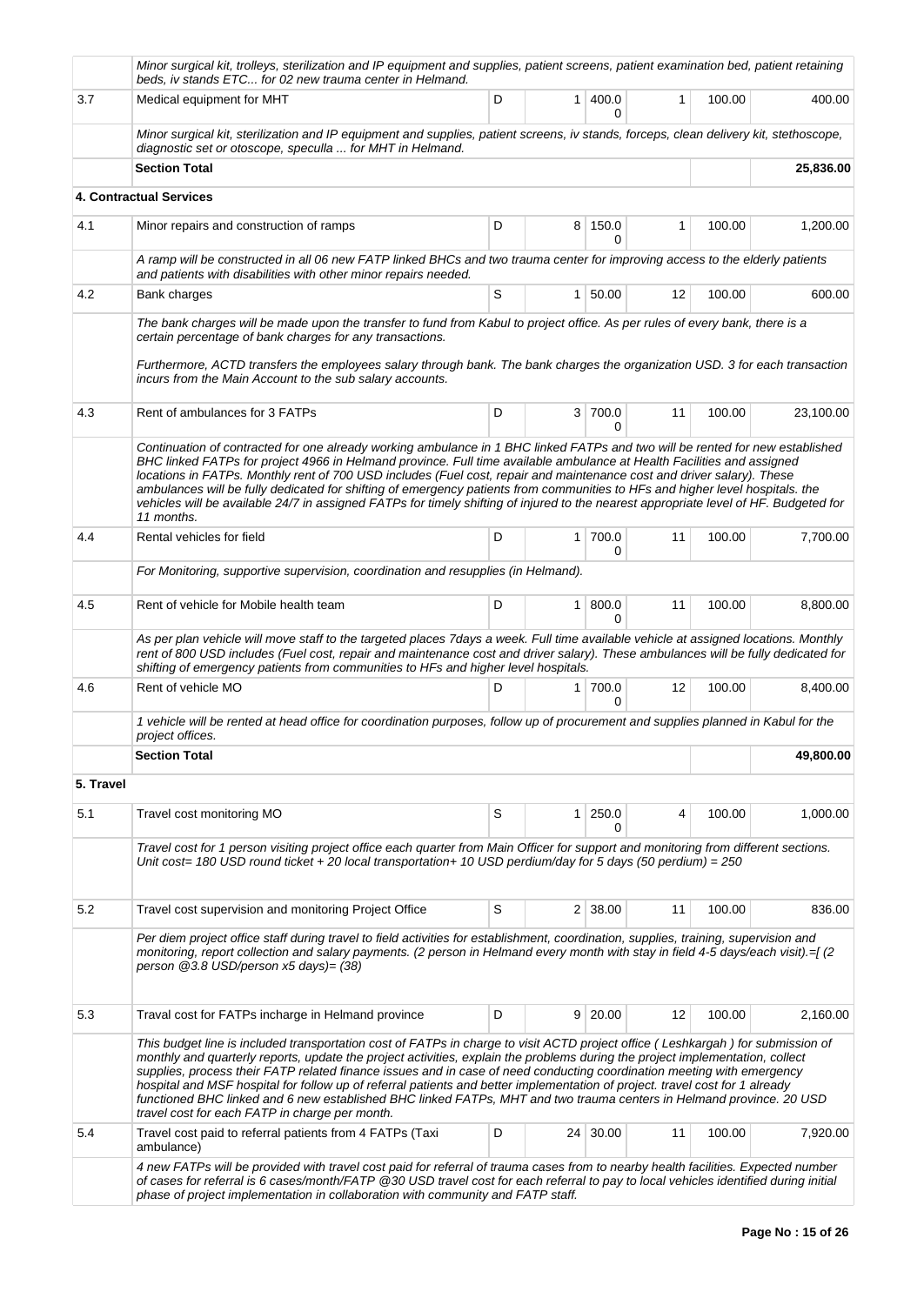| 5.5                     | Rent of vehicle for Mobile health team                                                                                                                                                                                                                                                                                                                                                                                                                                                                                                                                                                                                                                                            | D         | 1 <sup>1</sup> | 800.0<br>0 | 11 | 100.00 | 8,800.00   |  |  |  |
|-------------------------|---------------------------------------------------------------------------------------------------------------------------------------------------------------------------------------------------------------------------------------------------------------------------------------------------------------------------------------------------------------------------------------------------------------------------------------------------------------------------------------------------------------------------------------------------------------------------------------------------------------------------------------------------------------------------------------------------|-----------|----------------|------------|----|--------|------------|--|--|--|
|                         | As per plan vehicle will move staff to the targeted places 7days a week. Full time available vehicle at assigned locations. Monthly<br>rent of 800 USD includes (Fuel cost, repair and maintenance cost and driver salary). These ambulances will be fully dedicated for<br>shifting of emergency patients from communities to HFs and higher level hospitals.<br>Rent of this vehicle will be 800 per month because this car will be using more than other for providing services on regular base in<br>both Lashkargah and Nahreseraj district.<br>One mobile team will provide services in both Lashkargah and Nahreseraj districts because they are located in neighborhood of<br>each other. |           |                |            |    |        |            |  |  |  |
|                         | <b>Section Total</b>                                                                                                                                                                                                                                                                                                                                                                                                                                                                                                                                                                                                                                                                              |           |                |            |    |        | 20,716.00  |  |  |  |
|                         | 6. Transfers and Grants to Counterparts                                                                                                                                                                                                                                                                                                                                                                                                                                                                                                                                                                                                                                                           |           |                |            |    |        |            |  |  |  |
| <b>NA</b>               | <b>NA</b>                                                                                                                                                                                                                                                                                                                                                                                                                                                                                                                                                                                                                                                                                         | <b>NA</b> | 0              | 0.00       | 0  | 0      | 0.00       |  |  |  |
|                         | ΝA                                                                                                                                                                                                                                                                                                                                                                                                                                                                                                                                                                                                                                                                                                |           |                |            |    |        |            |  |  |  |
|                         | <b>Section Total</b>                                                                                                                                                                                                                                                                                                                                                                                                                                                                                                                                                                                                                                                                              |           |                |            |    |        | 0.00       |  |  |  |
|                         | 7. General Operating and Other Direct Costs                                                                                                                                                                                                                                                                                                                                                                                                                                                                                                                                                                                                                                                       |           |                |            |    |        |            |  |  |  |
| 7.1                     | Main office/ PO General running cost                                                                                                                                                                                                                                                                                                                                                                                                                                                                                                                                                                                                                                                              | S         | 1 <sup>1</sup> | 52.00      | 12 | 100.00 | 624.00     |  |  |  |
|                         | This will cover the expenses of routine general running of the office (MO, PO) such as cleaning material, gas for kitchen general<br>office utilities.                                                                                                                                                                                                                                                                                                                                                                                                                                                                                                                                            |           |                |            |    |        |            |  |  |  |
| 7.2                     | Stationery and running cost                                                                                                                                                                                                                                                                                                                                                                                                                                                                                                                                                                                                                                                                       | S         | 9 <sup>1</sup> | 300.0<br>0 | 1  | 100.00 | 2,700.00   |  |  |  |
|                         | Stationery cost for 07FATPs linked BHCs, 2trauma centers and one MHT (Stationery items include pen, pencils, white paper,<br>stapler, stapler pen, calculator, erasers, marker pen, stamp pad etc) and General running cost of HF includes cleaning materials<br>and items related in health facilities (electrify bulb, lock, socket, tea, candies etc).BoQ uploaded.                                                                                                                                                                                                                                                                                                                            |           |                |            |    |        |            |  |  |  |
| 7.3                     | Rent for project office                                                                                                                                                                                                                                                                                                                                                                                                                                                                                                                                                                                                                                                                           | D         | $\mathbf{1}$   | 500.0<br>0 | 12 | 100.00 | 6,000.00   |  |  |  |
|                         | Rent for project office Helmand. It will not share with other donor and this office will be just of CHF project.                                                                                                                                                                                                                                                                                                                                                                                                                                                                                                                                                                                  |           |                |            |    |        |            |  |  |  |
| 7.4                     | Communication cost                                                                                                                                                                                                                                                                                                                                                                                                                                                                                                                                                                                                                                                                                | D         | 39             | 5.80       | 11 | 100.00 | 2,488.20   |  |  |  |
|                         | Paid top up card cost for telephone communication @ 5 USD/months 32 FATPs staff + and @10 USD 7 management staff.<br>$=5x32+7$ x10=160+70=230/39=5.8                                                                                                                                                                                                                                                                                                                                                                                                                                                                                                                                              |           |                |            |    |        |            |  |  |  |
|                         | <b>Section Total</b>                                                                                                                                                                                                                                                                                                                                                                                                                                                                                                                                                                                                                                                                              |           |                |            |    |        | 11,812.20  |  |  |  |
| <b>SubTotal</b>         |                                                                                                                                                                                                                                                                                                                                                                                                                                                                                                                                                                                                                                                                                                   |           | 269.00         |            |    |        | 441,206.00 |  |  |  |
| Direct                  |                                                                                                                                                                                                                                                                                                                                                                                                                                                                                                                                                                                                                                                                                                   |           |                |            |    |        | 390,316.00 |  |  |  |
| Support                 |                                                                                                                                                                                                                                                                                                                                                                                                                                                                                                                                                                                                                                                                                                   |           |                |            |    |        | 50,890.00  |  |  |  |
| <b>PSC Cost</b>         |                                                                                                                                                                                                                                                                                                                                                                                                                                                                                                                                                                                                                                                                                                   |           |                |            |    |        |            |  |  |  |
| <b>PSC Cost Percent</b> |                                                                                                                                                                                                                                                                                                                                                                                                                                                                                                                                                                                                                                                                                                   |           |                |            |    |        | 5.00       |  |  |  |
| <b>PSC Amount</b>       |                                                                                                                                                                                                                                                                                                                                                                                                                                                                                                                                                                                                                                                                                                   |           |                |            |    |        | 22,060.30  |  |  |  |
| <b>Total Cost</b>       |                                                                                                                                                                                                                                                                                                                                                                                                                                                                                                                                                                                                                                                                                                   |           |                |            |    |        | 463,266.30 |  |  |  |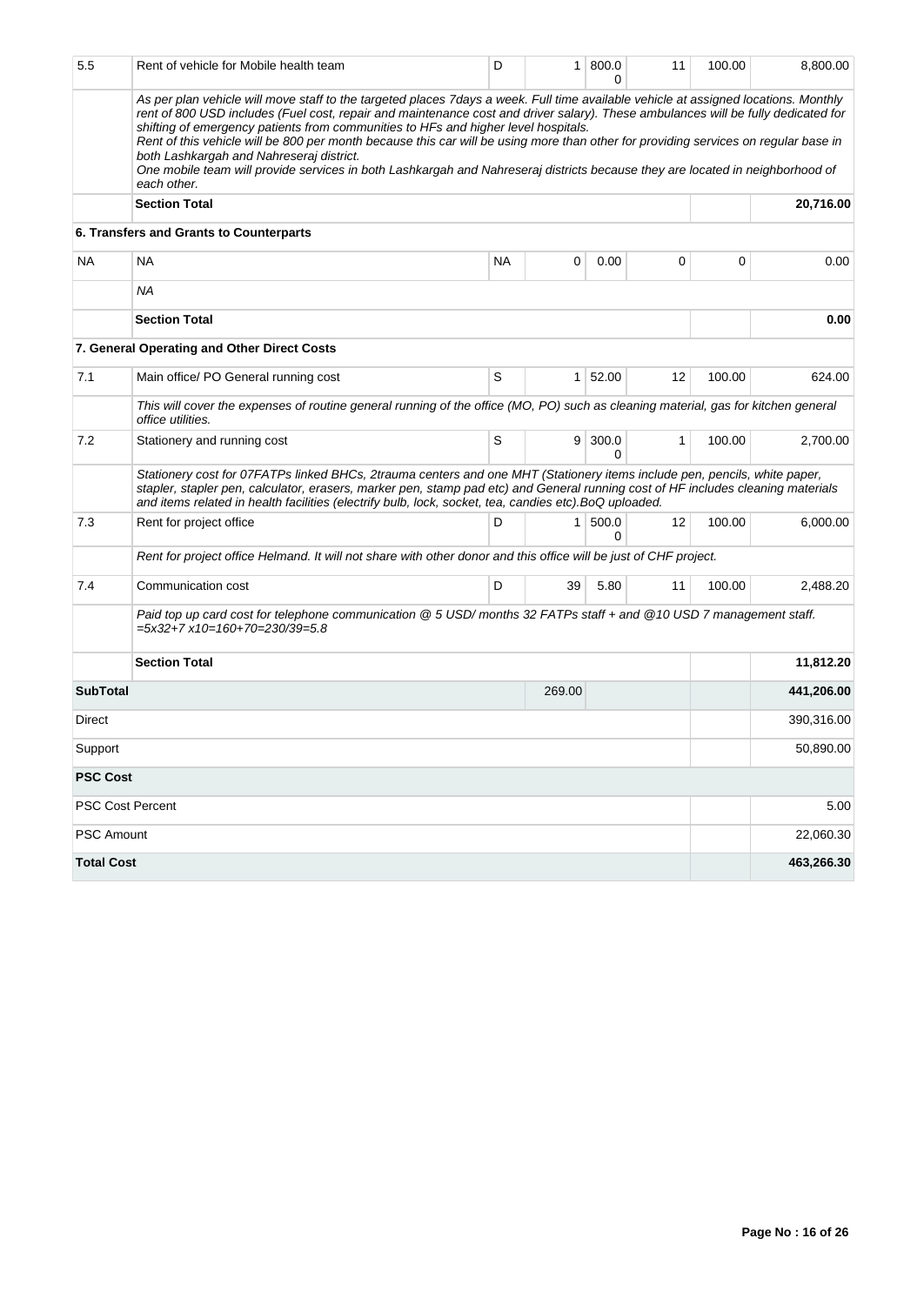# **Project Locations**

| <b>Location</b> | <b>Estimated</b><br>percentage<br>of budget<br>for each<br><b>location</b> |            | <b>Estimated number of beneficiaries</b> | for each location |     |               | <b>Activity Name</b>                                                                                                                                                                                                                                                                                                                                                                                                                                                                                                                                                                                                                                                                                                                                                                                                                                                                                                                                                                                                                                                                                                                                                                                                                                                                                                                                                                                                                                                                                                                                                                                                                                                                                                                                          |
|-----------------|----------------------------------------------------------------------------|------------|------------------------------------------|-------------------|-----|---------------|---------------------------------------------------------------------------------------------------------------------------------------------------------------------------------------------------------------------------------------------------------------------------------------------------------------------------------------------------------------------------------------------------------------------------------------------------------------------------------------------------------------------------------------------------------------------------------------------------------------------------------------------------------------------------------------------------------------------------------------------------------------------------------------------------------------------------------------------------------------------------------------------------------------------------------------------------------------------------------------------------------------------------------------------------------------------------------------------------------------------------------------------------------------------------------------------------------------------------------------------------------------------------------------------------------------------------------------------------------------------------------------------------------------------------------------------------------------------------------------------------------------------------------------------------------------------------------------------------------------------------------------------------------------------------------------------------------------------------------------------------------------|
|                 |                                                                            | <b>Men</b> | <b>Women</b>                             | <b>Boys</b>       |     | Girls   Total |                                                                                                                                                                                                                                                                                                                                                                                                                                                                                                                                                                                                                                                                                                                                                                                                                                                                                                                                                                                                                                                                                                                                                                                                                                                                                                                                                                                                                                                                                                                                                                                                                                                                                                                                                               |
| Hilmand         | 4                                                                          | 418        | 218                                      | 157               | 157 |               | 950 Activity 1.1.2 : Establish and equip seven FATPs<br>in priority districts in Helmand province. One of<br>these FATPs in Kajiki will be from previous<br>project and 6 new will establish based on<br>previously conducted assessment in targeted<br>districts.<br>Activity 1.1.3 : Collect, compile, analyze and<br>monitor, on regular basis the health statistics<br>related to medical outputs, to monitor and<br>maintain high standards of medical care.<br>Statistics from field are collected monthly and<br>discussed with health staff of each FATPs during<br>a monthly meeting/visits. Register books are<br>present in each facility and are controlled on<br>each monitoring visit. All statistics are send to<br>HQ and analyzed.<br>Activity 1.1.4 : Referrals are promptly made from<br>the target 7 FATPs to the 2 Trauma Centers, and<br>to the EMERGENCY PH when needed.<br>Referral and transportation will be provided to all<br>injured cased referred by FATPs to the Trauma<br>Centers in two DHs, and to the EMERGENCY<br>PH when needed.<br>Activity 1.1.5 : Provide training to project FATP<br>and Trauma Center (TC) staff on the following<br>topics:<br>1. Trauma Management - (29 persons=21 FATP<br>nurses + $6$ TC + $2$ MHT)<br>2. IP and Waste Management - (32 persons=21<br>FATP nurses $+ 8$ TC $+ 3$ MHT)<br>Activity 1.1.6 : Develop format for collecting<br>information on human interest stories, orient staff<br>on how to collect information, drafting stories and<br>uploading along with reports.<br>Activity 1.1.9 : Provide HBS vaccine to HBsAg<br>negative staff members working for the project<br>because they are in risk of this disease. This<br>vaccine will protect them against hepatitis B. |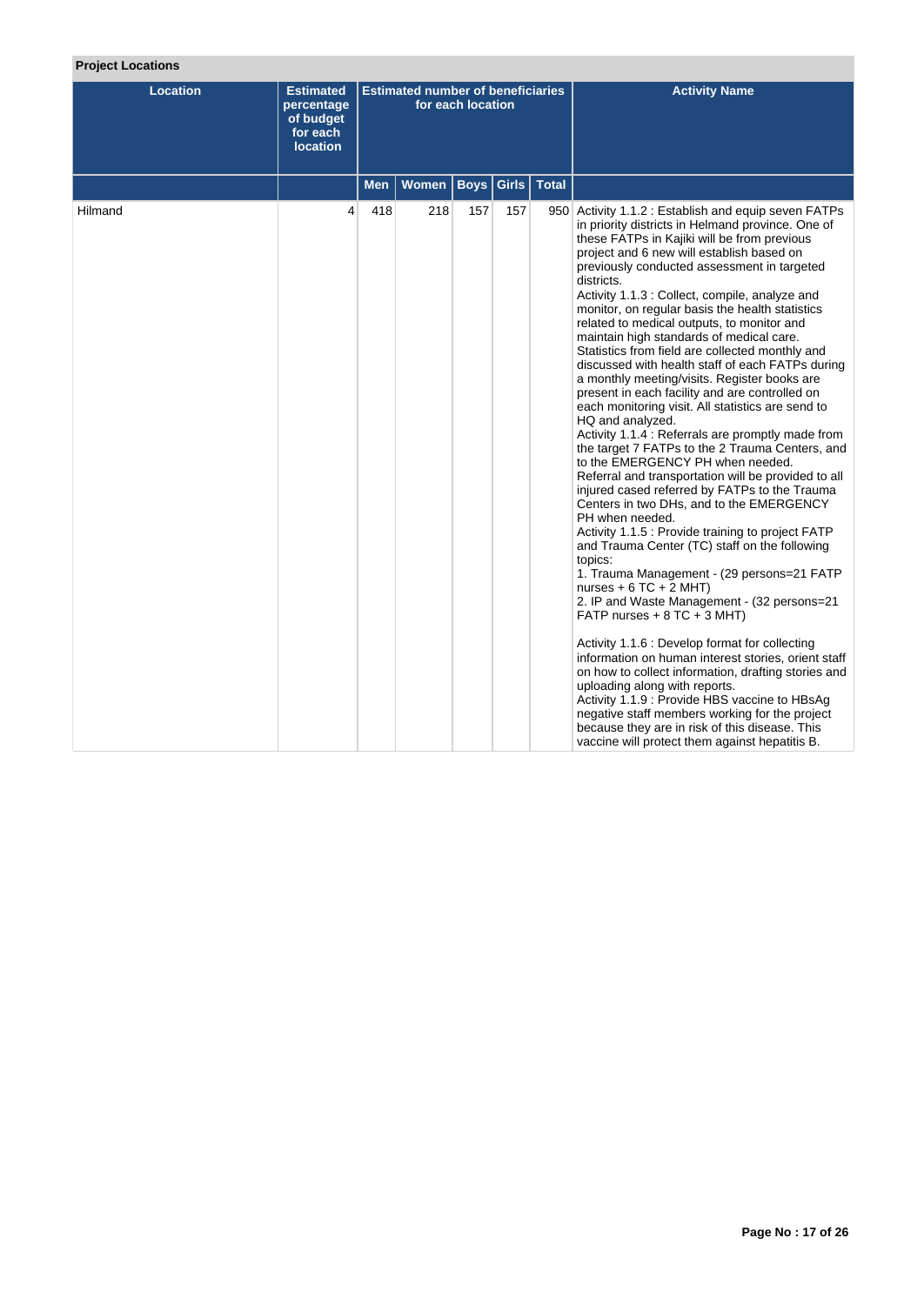| Hilmand -> Lashkargah | 31 3,010 | 1,574 1,129 1,129 |  | 6,842 Activity 1.1.2 : Establish and equip seven FATPs<br>in priority districts in Helmand province. One of<br>these FATPs in Kajiki will be from previous<br>project and 6 new will establish based on<br>previously conducted assessment in targeted<br>districts.<br>Activity 1.1.3 : Collect, compile, analyze and<br>monitor, on regular basis the health statistics<br>related to medical outputs, to monitor and<br>maintain high standards of medical care.<br>Statistics from field are collected monthly and<br>discussed with health staff of each FATPs during<br>a monthly meeting/visits. Register books are<br>present in each facility and are controlled on<br>each monitoring visit. All statistics are send to<br>HQ and analyzed.<br>Activity 1.1.4 : Referrals are promptly made from<br>the target 7 FATPs to the 2 Trauma Centers, and<br>to the EMERGENCY PH when needed.<br>Referral and transportation will be provided to all<br>injured cased referred by FATPs to the Trauma<br>Centers in two DHs, and to the EMERGENCY<br>PH when needed.<br>Activity 1.1.5 : Provide training to project FATP<br>and Trauma Center (TC) staff on the following<br>topics:<br>1. Trauma Management - (29 persons=21 FATP<br>nurses $+ 6 TC + 2 MHT$<br>2. IP and Waste Management - (32 persons=21<br>FATP nurses $+8$ TC $+3$ MHT)<br>Activity 1.1.6 : Develop format for collecting<br>information on human interest stories, orient staff<br>on how to collect information, drafting stories and<br>uploading along with reports.<br>Activity 1.1.9 : Provide HBS vaccine to HBsAg<br>negative staff members working for the project<br>because they are in risk of this disease. This<br>vaccine will protect them against hepatitis B.<br>Activity 2.1.1 : Provide PHC and basic RH<br>services to people living in under-served areas<br>and IDPs in two targeted districts by MHT.<br>Activity 2.1.2 : provide basic reproductive and<br>referral services to communities in white areas<br>and IDPs<br>The MHT will provide basic RH services to the<br>people living in white area and people living in<br>area were people are not having access to basic<br>RH services.<br>Activity 2.1.3 : Map white area and IDPs to<br>identify Service Delivery Points (SDPs) and plan<br>visits of MHT to the area.<br>The monthly plan of MHT is annexed and<br>available in Documents section. The MHT will<br>provide primary essential health care to the<br>people living in under covered (withe) area of |
|-----------------------|----------|-------------------|--|---------------------------------------------------------------------------------------------------------------------------------------------------------------------------------------------------------------------------------------------------------------------------------------------------------------------------------------------------------------------------------------------------------------------------------------------------------------------------------------------------------------------------------------------------------------------------------------------------------------------------------------------------------------------------------------------------------------------------------------------------------------------------------------------------------------------------------------------------------------------------------------------------------------------------------------------------------------------------------------------------------------------------------------------------------------------------------------------------------------------------------------------------------------------------------------------------------------------------------------------------------------------------------------------------------------------------------------------------------------------------------------------------------------------------------------------------------------------------------------------------------------------------------------------------------------------------------------------------------------------------------------------------------------------------------------------------------------------------------------------------------------------------------------------------------------------------------------------------------------------------------------------------------------------------------------------------------------------------------------------------------------------------------------------------------------------------------------------------------------------------------------------------------------------------------------------------------------------------------------------------------------------------------------------------------------------------------------------------------------------------------------------------------------------------------------------------------------------------------------------------------------------------------|
|                       |          |                   |  | Lashkargah and Nahrisaraj district of Helmand<br>province. MHT monthly action plan and<br>establishment plan of FATP is annexed.                                                                                                                                                                                                                                                                                                                                                                                                                                                                                                                                                                                                                                                                                                                                                                                                                                                                                                                                                                                                                                                                                                                                                                                                                                                                                                                                                                                                                                                                                                                                                                                                                                                                                                                                                                                                                                                                                                                                                                                                                                                                                                                                                                                                                                                                                                                                                                                                |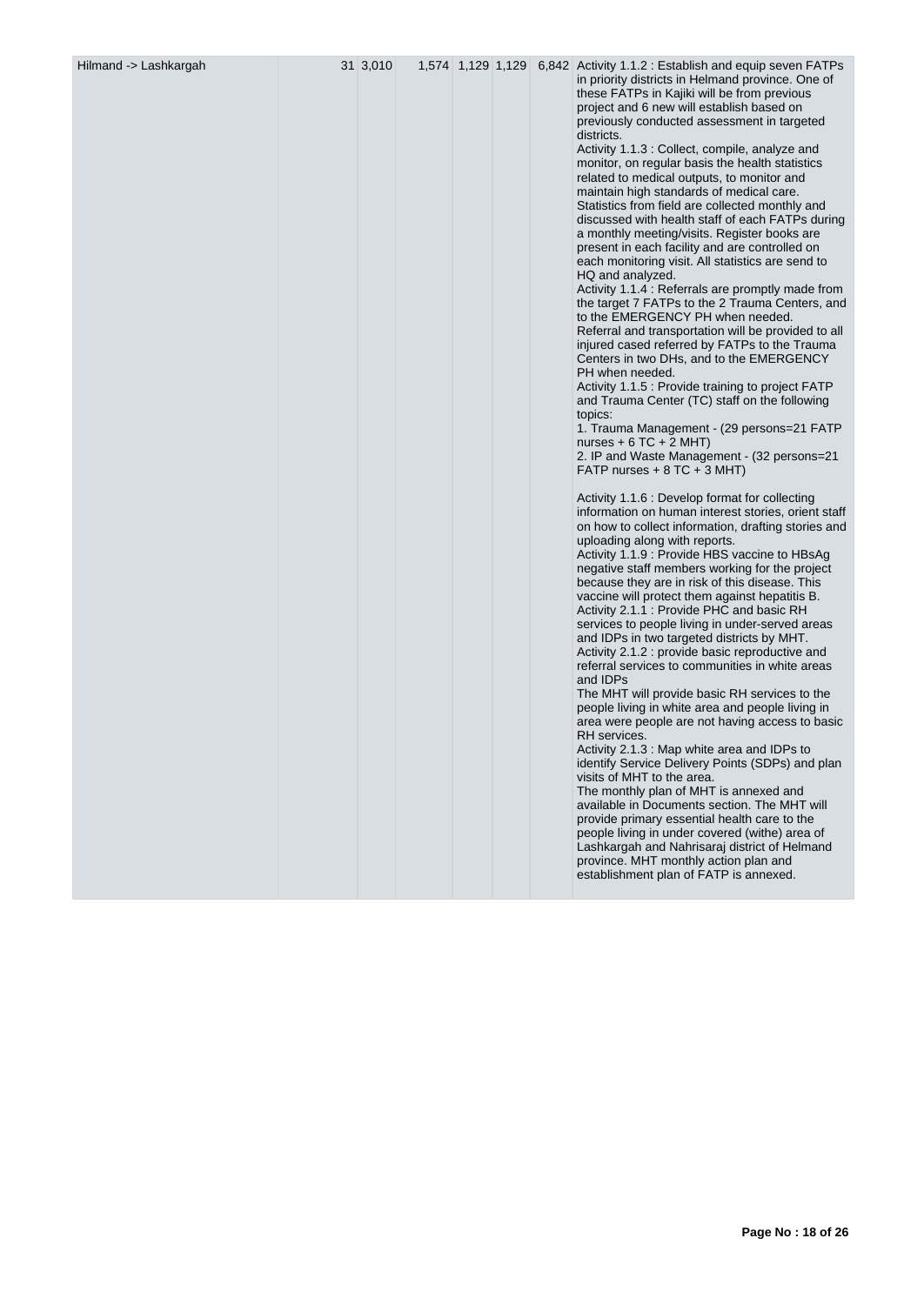| Hilmand -> Nahr-e-Saraj | 32 3,071 | $1,605$ 1,152 1,152 |  | 6,980 Activity 1.1.1 : Establish trauma centers in two<br>target DHs (Grishk and Hazarjoft) which will<br>provide services for war wounded patients.<br>Furthermore, the TCs will refer patients to the<br>EMERGENCY-operated PH through the BPHS<br>ambulance. An MoU will be signed with the<br>BPHS implementer to specify their role in referral<br>of war-wounded patients as this is part of the<br>BPHS DH responsibilities.<br>Activity 1.1.3 : Collect, compile, analyze and<br>monitor, on regular basis the health statistics<br>related to medical outputs, to monitor and<br>maintain high standards of medical care.<br>Statistics from field are collected monthly and<br>discussed with health staff of each FATPs during<br>a monthly meeting/visits. Register books are<br>present in each facility and are controlled on<br>each monitoring visit. All statistics are send to<br>HQ and analyzed.<br>Activity 1.1.5 : Provide training to project FATP<br>and Trauma Center (TC) staff on the following<br>topics:<br>1. Trauma Management - (29 persons=21 FATP<br>nurses + $6$ TC + $2$ MHT)<br>2. IP and Waste Management - (32 persons=21<br>FATP nurses $+8$ TC $+3$ MHT)<br>Activity 1.1.6 : Develop format for collecting<br>information on human interest stories, orient staff<br>on how to collect information, drafting stories and<br>uploading along with reports.<br>Activity 1.1.7 : Establish well equipped trauma<br>center in 2 DHs, with trained staff and provide<br>trauma care to wounded patients from catchment<br>area of the DHs and referred in from neighboring<br>districts.<br>Activity 1.1.8 : Trauma centers in DHs are well<br>prepared for response to mass casualty with<br>plan, skills and supplies available.<br>Activity 1.1.9 : Provide HBS vaccine to HBsAg<br>negative staff members working for the project<br>because they are in risk of this disease. This<br>vaccine will protect them against hepatitis B.<br>Activity 2.1.1 : Provide PHC and basic RH<br>services to people living in under-served areas<br>and IDPs in two targeted districts by MHT.<br>Activity 2.1.2 : provide basic reproductive and<br>referral services to communities in white areas<br>and IDPs<br>The MHT will provide basic RH services to the<br>people living in white area and people living in<br>area were people are not having access to basic<br>RH services.<br>Activity 2.1.3 : Map white area and IDPs to<br>identify Service Delivery Points (SDPs) and plan<br>visits of MHT to the area.<br>The monthly plan of MHT is annexed and<br>available in Documents section. The MHT will<br>provide primary essential health care to the<br>people living in under covered (withe) area of |
|-------------------------|----------|---------------------|--|----------------------------------------------------------------------------------------------------------------------------------------------------------------------------------------------------------------------------------------------------------------------------------------------------------------------------------------------------------------------------------------------------------------------------------------------------------------------------------------------------------------------------------------------------------------------------------------------------------------------------------------------------------------------------------------------------------------------------------------------------------------------------------------------------------------------------------------------------------------------------------------------------------------------------------------------------------------------------------------------------------------------------------------------------------------------------------------------------------------------------------------------------------------------------------------------------------------------------------------------------------------------------------------------------------------------------------------------------------------------------------------------------------------------------------------------------------------------------------------------------------------------------------------------------------------------------------------------------------------------------------------------------------------------------------------------------------------------------------------------------------------------------------------------------------------------------------------------------------------------------------------------------------------------------------------------------------------------------------------------------------------------------------------------------------------------------------------------------------------------------------------------------------------------------------------------------------------------------------------------------------------------------------------------------------------------------------------------------------------------------------------------------------------------------------------------------------------------------------------------------------------------------------------------------------------------------------------------------------------------------------------------------------------------------------------------------------------------------------------------------|
|                         |          |                     |  | Lashkargah and Nahrisaraj district of Helmand<br>province. MHT monthly action plan and<br>establishment plan of FATP is annexed.                                                                                                                                                                                                                                                                                                                                                                                                                                                                                                                                                                                                                                                                                                                                                                                                                                                                                                                                                                                                                                                                                                                                                                                                                                                                                                                                                                                                                                                                                                                                                                                                                                                                                                                                                                                                                                                                                                                                                                                                                                                                                                                                                                                                                                                                                                                                                                                                                                                                                                                                                                                                                   |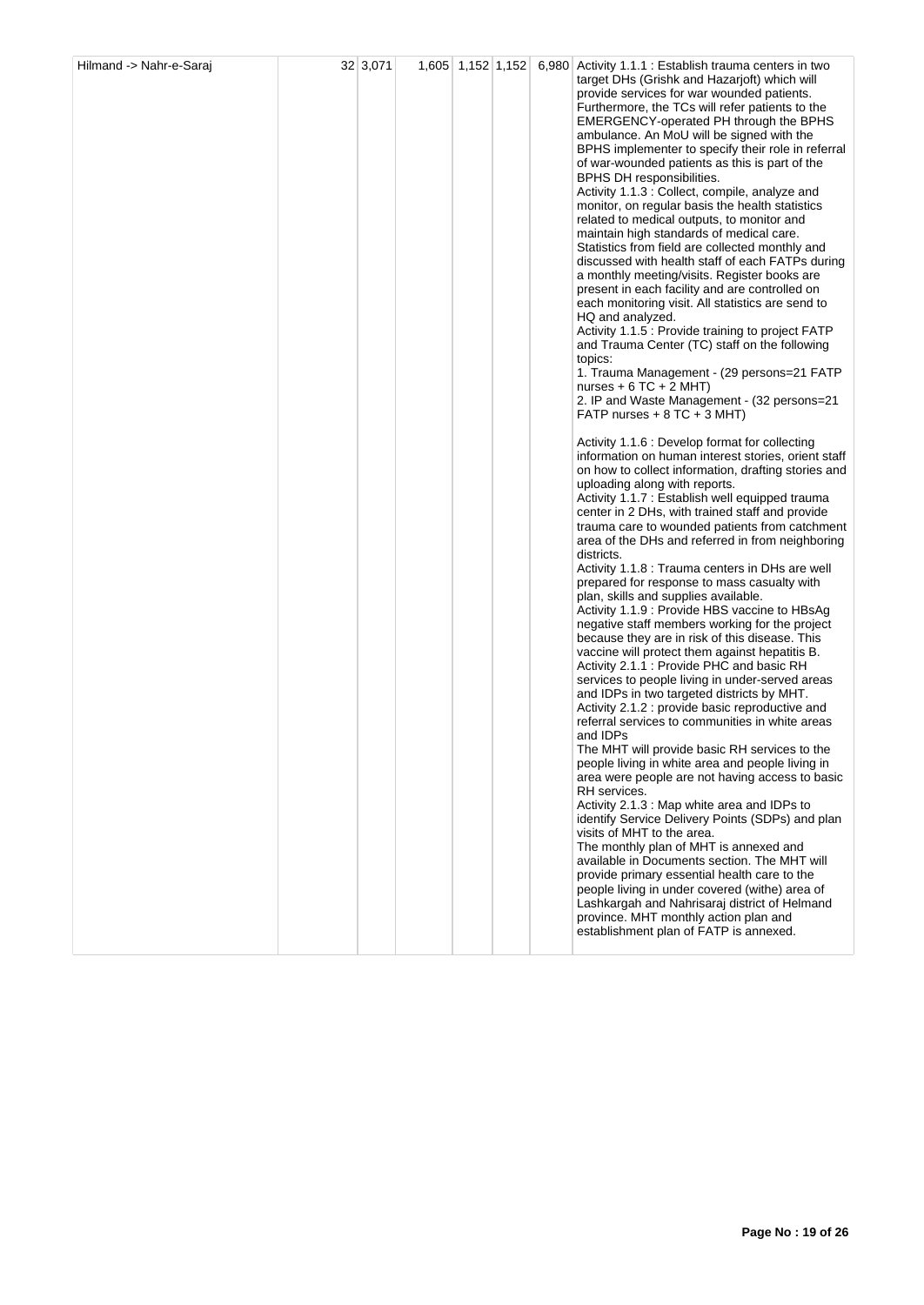|  |  |  |  |  |  |  | 718 Activity 1.1.2 : Establish and equip seven FATPs<br>in priority districts in Helmand province. One of<br>these FATPs in Kajiki will be from previous<br>project and 6 new will establish based on<br>previously conducted assessment in targeted<br>districts.<br>Activity 1.1.3 : Collect, compile, analyze and<br>monitor, on regular basis the health statistics<br>related to medical outputs, to monitor and<br>maintain high standards of medical care.<br>Statistics from field are collected monthly and<br>discussed with health staff of each FATPs during<br>a monthly meeting/visits. Register books are<br>present in each facility and are controlled on<br>each monitoring visit. All statistics are send to<br>HQ and analyzed.<br>Activity 1.1.4 : Referrals are promptly made from<br>the target 7 FATPs to the 2 Trauma Centers, and<br>to the EMERGENCY PH when needed.<br>Referral and transportation will be provided to all<br>injured cased referred by FATPs to the Trauma<br>Centers in two DHs, and to the EMERGENCY<br>PH when needed.<br>Activity 1.1.5 : Provide training to project FATP<br>and Trauma Center (TC) staff on the following<br>topics:<br>1. Trauma Management - (29 persons=21 FATP<br>nurses + $6$ TC + 2 MHT)<br>2. IP and Waste Management - (32 persons=21<br>FATP nurses $+8$ TC $+3$ MHT)<br>Activity 1.1.6 : Develop format for collecting<br>information on human interest stories, orient staff<br>on how to collect information, drafting stories and<br>uploading along with reports.<br>Activity 1.1.7 : Establish well equipped trauma<br>center in 2 DHs, with trained staff and provide<br>trauma care to wounded patients from catchment<br>area of the DHs and referred in from neighboring<br>districts.<br>Activity 1.1.9 : Provide HBS vaccine to HBsAg |
|--|--|--|--|--|--|--|-------------------------------------------------------------------------------------------------------------------------------------------------------------------------------------------------------------------------------------------------------------------------------------------------------------------------------------------------------------------------------------------------------------------------------------------------------------------------------------------------------------------------------------------------------------------------------------------------------------------------------------------------------------------------------------------------------------------------------------------------------------------------------------------------------------------------------------------------------------------------------------------------------------------------------------------------------------------------------------------------------------------------------------------------------------------------------------------------------------------------------------------------------------------------------------------------------------------------------------------------------------------------------------------------------------------------------------------------------------------------------------------------------------------------------------------------------------------------------------------------------------------------------------------------------------------------------------------------------------------------------------------------------------------------------------------------------------------------------------------------------------------------------------------------------------------------------|
|--|--|--|--|--|--|--|-------------------------------------------------------------------------------------------------------------------------------------------------------------------------------------------------------------------------------------------------------------------------------------------------------------------------------------------------------------------------------------------------------------------------------------------------------------------------------------------------------------------------------------------------------------------------------------------------------------------------------------------------------------------------------------------------------------------------------------------------------------------------------------------------------------------------------------------------------------------------------------------------------------------------------------------------------------------------------------------------------------------------------------------------------------------------------------------------------------------------------------------------------------------------------------------------------------------------------------------------------------------------------------------------------------------------------------------------------------------------------------------------------------------------------------------------------------------------------------------------------------------------------------------------------------------------------------------------------------------------------------------------------------------------------------------------------------------------------------------------------------------------------------------------------------------------------|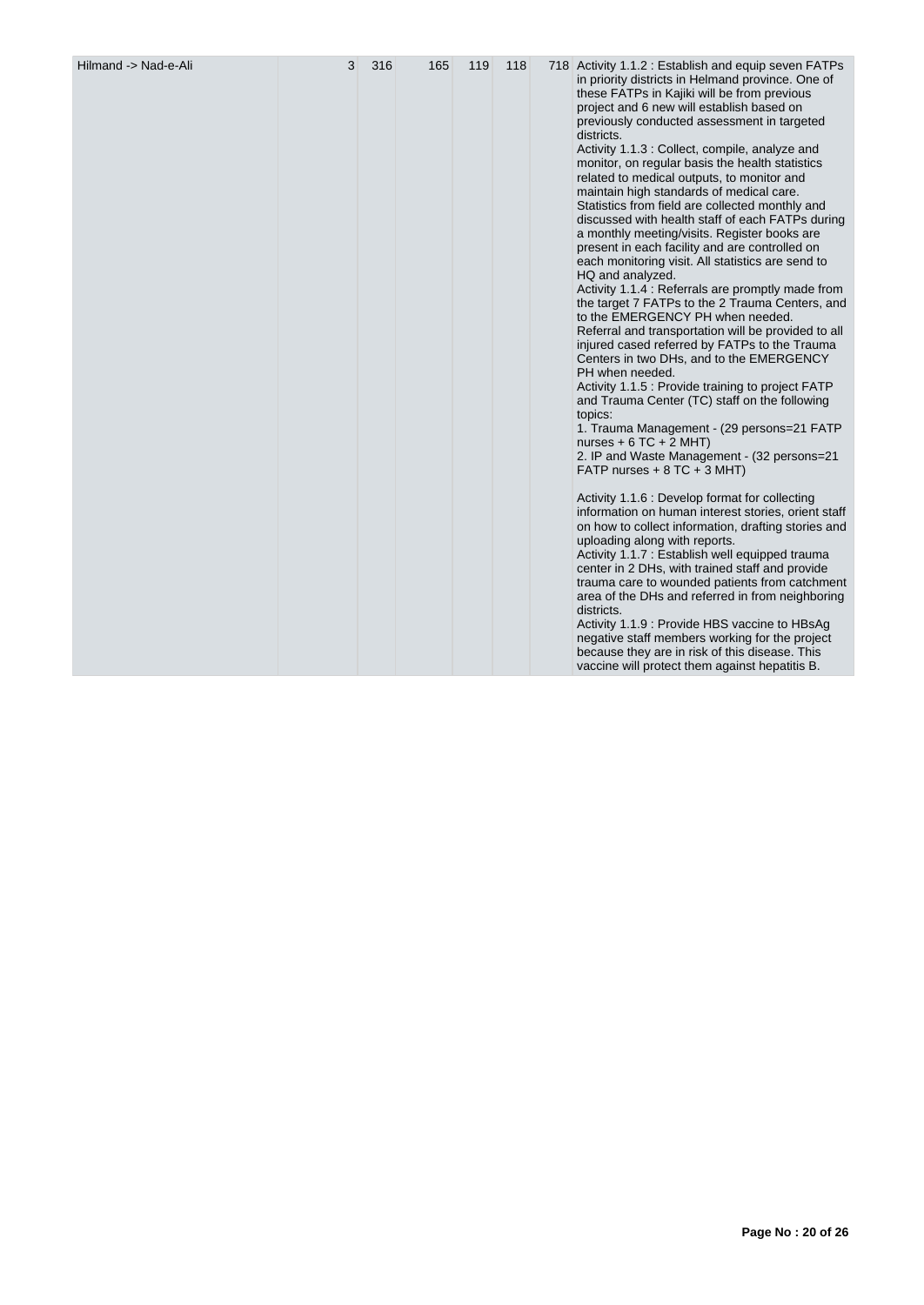| Hilmand -> Nawa-e-Barakzaiy | 4 | 363 | 190 | 136 | 136 |  | 825 Activity 1.1.2 : Establish and equip seven FATPs<br>in priority districts in Helmand province. One of<br>these FATPs in Kajiki will be from previous<br>project and 6 new will establish based on<br>previously conducted assessment in targeted<br>districts.<br>Activity 1.1.3 : Collect, compile, analyze and<br>monitor, on regular basis the health statistics<br>related to medical outputs, to monitor and<br>maintain high standards of medical care.<br>Statistics from field are collected monthly and<br>discussed with health staff of each FATPs during<br>a monthly meeting/visits. Register books are<br>present in each facility and are controlled on<br>each monitoring visit. All statistics are send to<br>HQ and analyzed.<br>Activity 1.1.4 : Referrals are promptly made from<br>the target 7 FATPs to the 2 Trauma Centers, and<br>to the EMERGENCY PH when needed.<br>Referral and transportation will be provided to all<br>injured cased referred by FATPs to the Trauma<br>Centers in two DHs, and to the EMERGENCY<br>PH when needed.<br>Activity 1.1.5 : Provide training to project FATP<br>and Trauma Center (TC) staff on the following<br>topics:<br>1. Trauma Management - (29 persons=21 FATP<br>nurses + $6$ TC + $2$ MHT)<br>2. IP and Waste Management - (32 persons=21<br>FATP nurses $+ 8$ TC $+ 3$ MHT)<br>Activity 1.1.6 : Develop format for collecting<br>information on human interest stories, orient staff<br>on how to collect information, drafting stories and<br>uploading along with reports.<br>Activity 1.1.7 : Establish well equipped trauma<br>center in 2 DHs, with trained staff and provide<br>trauma care to wounded patients from catchment<br>area of the DHs and referred in from neighboring<br>districts.<br>Activity 1.1.9 : Provide HBS vaccine to HBsAg<br>negative staff members working for the project<br>because they are in risk of this disease. This<br>vaccine will protect them against hepatitis B. |
|-----------------------------|---|-----|-----|-----|-----|--|-----------------------------------------------------------------------------------------------------------------------------------------------------------------------------------------------------------------------------------------------------------------------------------------------------------------------------------------------------------------------------------------------------------------------------------------------------------------------------------------------------------------------------------------------------------------------------------------------------------------------------------------------------------------------------------------------------------------------------------------------------------------------------------------------------------------------------------------------------------------------------------------------------------------------------------------------------------------------------------------------------------------------------------------------------------------------------------------------------------------------------------------------------------------------------------------------------------------------------------------------------------------------------------------------------------------------------------------------------------------------------------------------------------------------------------------------------------------------------------------------------------------------------------------------------------------------------------------------------------------------------------------------------------------------------------------------------------------------------------------------------------------------------------------------------------------------------------------------------------------------------------------------------------------------------------------------------------------------------------------|
|-----------------------------|---|-----|-----|-----|-----|--|-----------------------------------------------------------------------------------------------------------------------------------------------------------------------------------------------------------------------------------------------------------------------------------------------------------------------------------------------------------------------------------------------------------------------------------------------------------------------------------------------------------------------------------------------------------------------------------------------------------------------------------------------------------------------------------------------------------------------------------------------------------------------------------------------------------------------------------------------------------------------------------------------------------------------------------------------------------------------------------------------------------------------------------------------------------------------------------------------------------------------------------------------------------------------------------------------------------------------------------------------------------------------------------------------------------------------------------------------------------------------------------------------------------------------------------------------------------------------------------------------------------------------------------------------------------------------------------------------------------------------------------------------------------------------------------------------------------------------------------------------------------------------------------------------------------------------------------------------------------------------------------------------------------------------------------------------------------------------------------------|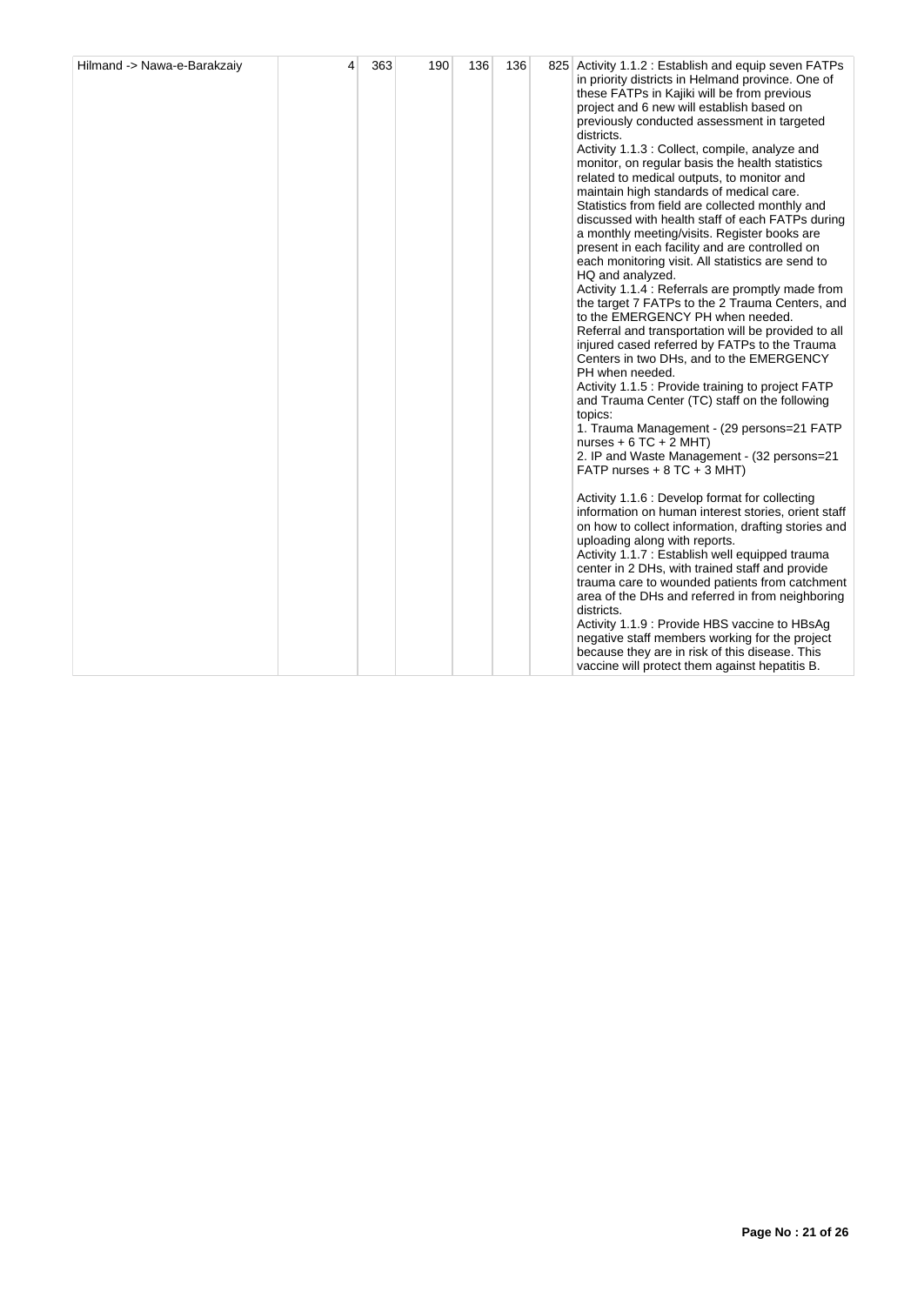| Hilmand -> Sangin | 4 | 357 | 187 | 134 | 134 |  | 812 Activity 1.1.2 : Establish and equip seven FATPs<br>in priority districts in Helmand province. One of<br>these FATPs in Kajiki will be from previous<br>project and 6 new will establish based on<br>previously conducted assessment in targeted<br>districts.<br>Activity 1.1.3 : Collect, compile, analyze and<br>monitor, on regular basis the health statistics<br>related to medical outputs, to monitor and<br>maintain high standards of medical care.<br>Statistics from field are collected monthly and<br>discussed with health staff of each FATPs during<br>a monthly meeting/visits. Register books are<br>present in each facility and are controlled on<br>each monitoring visit. All statistics are send to<br>HQ and analyzed.<br>Activity 1.1.4 : Referrals are promptly made from<br>the target 7 FATPs to the 2 Trauma Centers, and<br>to the EMERGENCY PH when needed.<br>Referral and transportation will be provided to all<br>injured cased referred by FATPs to the Trauma<br>Centers in two DHs, and to the EMERGENCY<br>PH when needed.<br>Activity 1.1.5 : Provide training to project FATP<br>and Trauma Center (TC) staff on the following<br>topics:<br>1. Trauma Management - (29 persons=21 FATP<br>nurses + $6$ TC + $2$ MHT)<br>2. IP and Waste Management - (32 persons=21<br>FATP nurses $+ 8$ TC $+ 3$ MHT)<br>Activity 1.1.6 : Develop format for collecting<br>information on human interest stories, orient staff<br>on how to collect information, drafting stories and<br>uploading along with reports.<br>Activity 1.1.7 : Establish well equipped trauma<br>center in 2 DHs, with trained staff and provide<br>trauma care to wounded patients from catchment<br>area of the DHs and referred in from neighboring<br>districts.<br>Activity 1.1.9 : Provide HBS vaccine to HBsAg<br>negative staff members working for the project<br>because they are in risk of this disease. This<br>vaccine will protect them against hepatitis B. |
|-------------------|---|-----|-----|-----|-----|--|-----------------------------------------------------------------------------------------------------------------------------------------------------------------------------------------------------------------------------------------------------------------------------------------------------------------------------------------------------------------------------------------------------------------------------------------------------------------------------------------------------------------------------------------------------------------------------------------------------------------------------------------------------------------------------------------------------------------------------------------------------------------------------------------------------------------------------------------------------------------------------------------------------------------------------------------------------------------------------------------------------------------------------------------------------------------------------------------------------------------------------------------------------------------------------------------------------------------------------------------------------------------------------------------------------------------------------------------------------------------------------------------------------------------------------------------------------------------------------------------------------------------------------------------------------------------------------------------------------------------------------------------------------------------------------------------------------------------------------------------------------------------------------------------------------------------------------------------------------------------------------------------------------------------------------------------------------------------------------------------|
|-------------------|---|-----|-----|-----|-----|--|-----------------------------------------------------------------------------------------------------------------------------------------------------------------------------------------------------------------------------------------------------------------------------------------------------------------------------------------------------------------------------------------------------------------------------------------------------------------------------------------------------------------------------------------------------------------------------------------------------------------------------------------------------------------------------------------------------------------------------------------------------------------------------------------------------------------------------------------------------------------------------------------------------------------------------------------------------------------------------------------------------------------------------------------------------------------------------------------------------------------------------------------------------------------------------------------------------------------------------------------------------------------------------------------------------------------------------------------------------------------------------------------------------------------------------------------------------------------------------------------------------------------------------------------------------------------------------------------------------------------------------------------------------------------------------------------------------------------------------------------------------------------------------------------------------------------------------------------------------------------------------------------------------------------------------------------------------------------------------------------|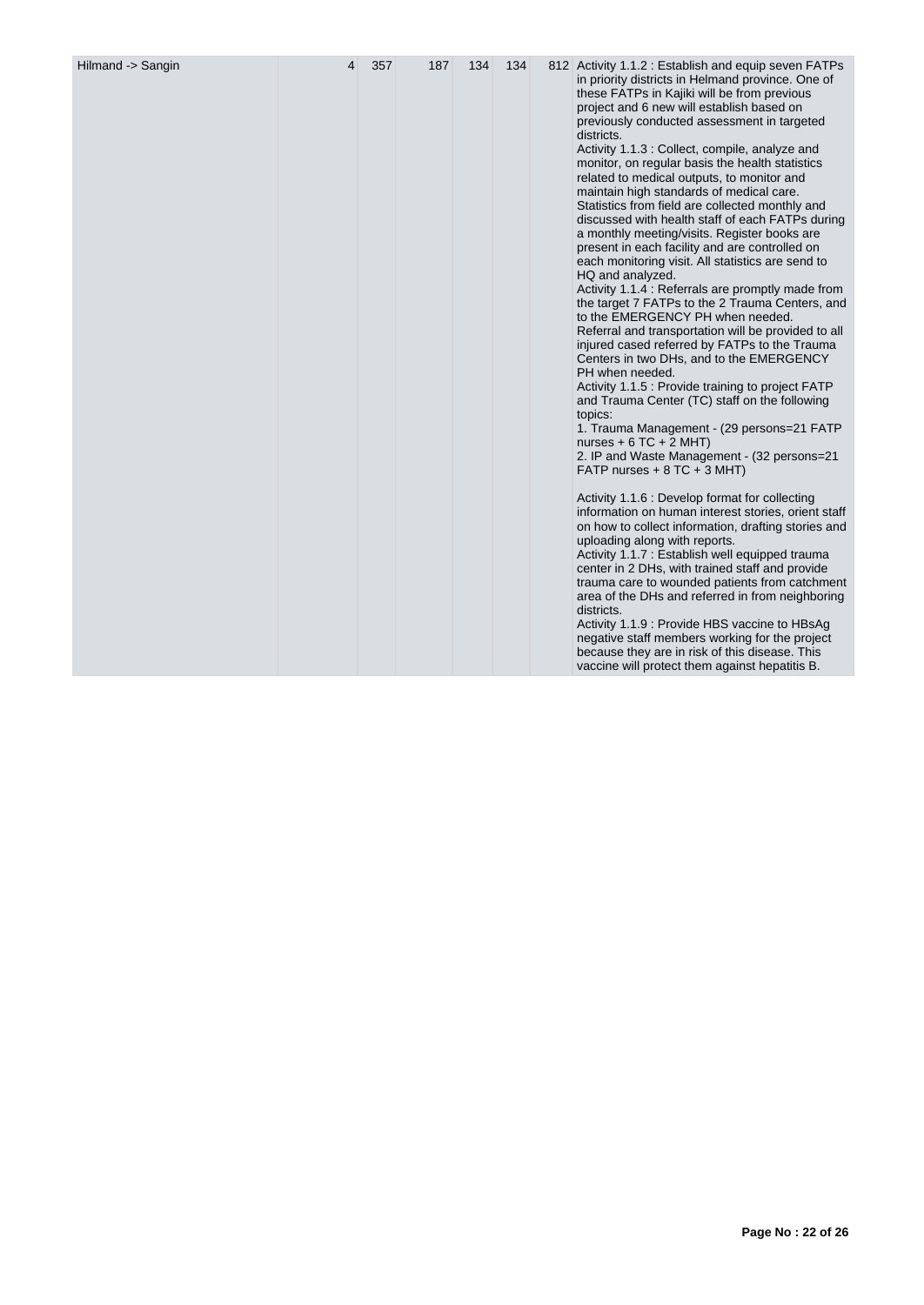| Hilmand -> Washer | $\overline{2}$ | 233 | 122 | 88 | 88 |  | 531 Activity 1.1.2 : Establish and equip seven FATPs<br>in priority districts in Helmand province. One of<br>these FATPs in Kajiki will be from previous<br>project and 6 new will establish based on<br>previously conducted assessment in targeted<br>districts.<br>Activity 1.1.3 : Collect, compile, analyze and<br>monitor, on regular basis the health statistics<br>related to medical outputs, to monitor and<br>maintain high standards of medical care.<br>Statistics from field are collected monthly and<br>discussed with health staff of each FATPs during<br>a monthly meeting/visits. Register books are<br>present in each facility and are controlled on<br>each monitoring visit. All statistics are send to<br>HQ and analyzed.<br>Activity 1.1.4 : Referrals are promptly made from<br>the target 7 FATPs to the 2 Trauma Centers, and<br>to the EMERGENCY PH when needed.<br>Referral and transportation will be provided to all<br>injured cased referred by FATPs to the Trauma<br>Centers in two DHs, and to the EMERGENCY<br>PH when needed.<br>Activity 1.1.5 : Provide training to project FATP<br>and Trauma Center (TC) staff on the following<br>topics:<br>1. Trauma Management - (29 persons=21 FATP<br>nurses + $6$ TC + $2$ MHT)<br>2. IP and Waste Management - (32 persons=21<br>FATP nurses $+ 8$ TC $+ 3$ MHT)<br>Activity 1.1.6 : Develop format for collecting<br>information on human interest stories, orient staff<br>on how to collect information, drafting stories and<br>uploading along with reports.<br>Activity 1.1.7 : Establish well equipped trauma<br>center in 2 DHs, with trained staff and provide<br>trauma care to wounded patients from catchment<br>area of the DHs and referred in from neighboring<br>districts.<br>Activity 1.1.9 : Provide HBS vaccine to HBsAg<br>negative staff members working for the project<br>because they are in risk of this disease. This<br>vaccine will protect them against hepatitis B. |
|-------------------|----------------|-----|-----|----|----|--|-----------------------------------------------------------------------------------------------------------------------------------------------------------------------------------------------------------------------------------------------------------------------------------------------------------------------------------------------------------------------------------------------------------------------------------------------------------------------------------------------------------------------------------------------------------------------------------------------------------------------------------------------------------------------------------------------------------------------------------------------------------------------------------------------------------------------------------------------------------------------------------------------------------------------------------------------------------------------------------------------------------------------------------------------------------------------------------------------------------------------------------------------------------------------------------------------------------------------------------------------------------------------------------------------------------------------------------------------------------------------------------------------------------------------------------------------------------------------------------------------------------------------------------------------------------------------------------------------------------------------------------------------------------------------------------------------------------------------------------------------------------------------------------------------------------------------------------------------------------------------------------------------------------------------------------------------------------------------------------------|
|-------------------|----------------|-----|-----|----|----|--|-----------------------------------------------------------------------------------------------------------------------------------------------------------------------------------------------------------------------------------------------------------------------------------------------------------------------------------------------------------------------------------------------------------------------------------------------------------------------------------------------------------------------------------------------------------------------------------------------------------------------------------------------------------------------------------------------------------------------------------------------------------------------------------------------------------------------------------------------------------------------------------------------------------------------------------------------------------------------------------------------------------------------------------------------------------------------------------------------------------------------------------------------------------------------------------------------------------------------------------------------------------------------------------------------------------------------------------------------------------------------------------------------------------------------------------------------------------------------------------------------------------------------------------------------------------------------------------------------------------------------------------------------------------------------------------------------------------------------------------------------------------------------------------------------------------------------------------------------------------------------------------------------------------------------------------------------------------------------------------------|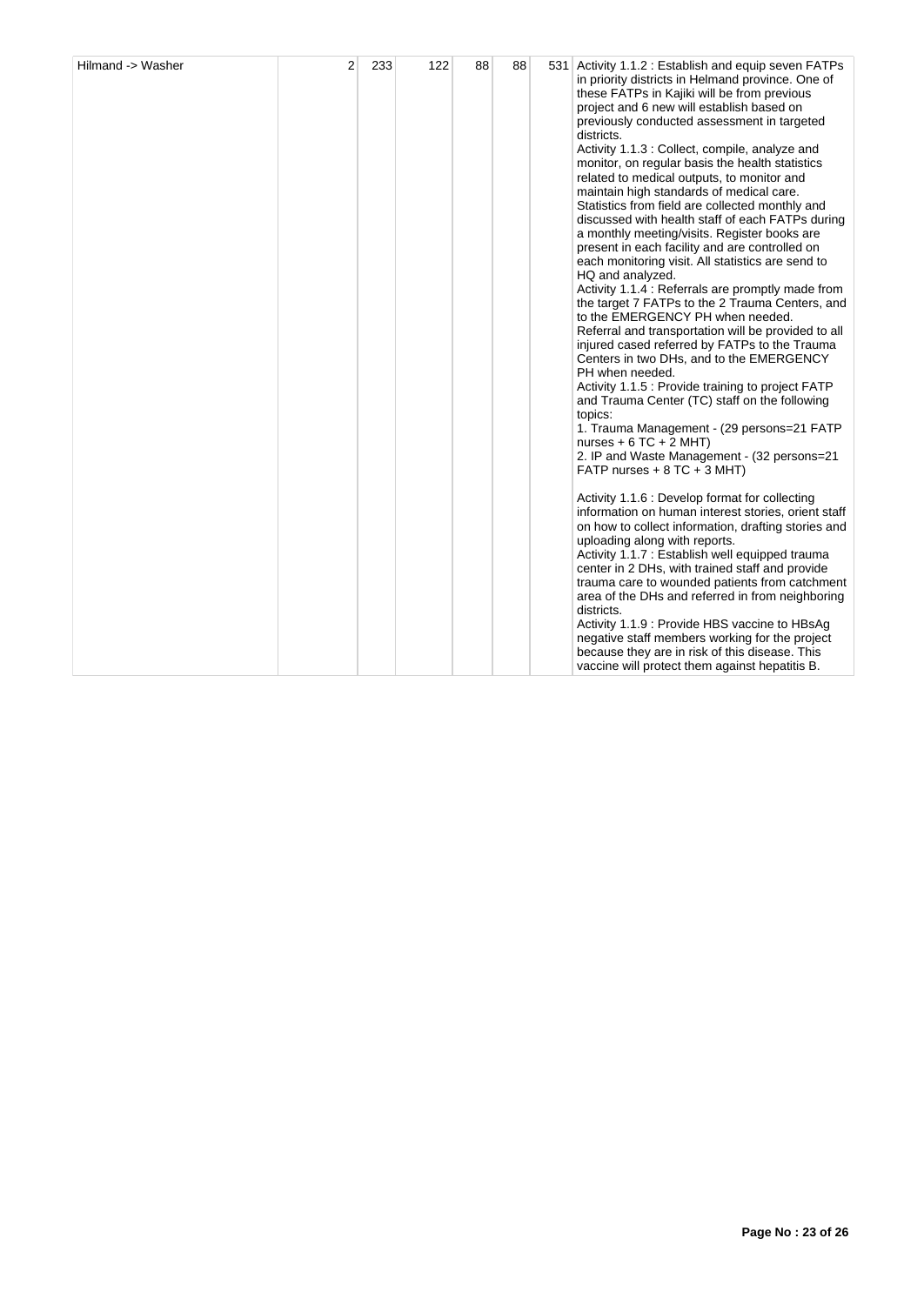| Hilmand -> Garmser | 6 | 550 | 288 | 207 | 206 |  | 1,251 Activity 1.1.1 : Establish trauma centers in two<br>target DHs (Grishk and Hazarjoft) which will<br>provide services for war wounded patients.<br>Furthermore, the TCs will refer patients to the<br>EMERGENCY-operated PH through the BPHS<br>ambulance. An MoU will be signed with the<br>BPHS implementer to specify their role in referral<br>of war-wounded patients as this is part of the<br>BPHS DH responsibilities.<br>Activity 1.1.3 : Collect, compile, analyze and<br>monitor, on regular basis the health statistics<br>related to medical outputs, to monitor and<br>maintain high standards of medical care.<br>Statistics from field are collected monthly and<br>discussed with health staff of each FATPs during<br>a monthly meeting/visits. Register books are<br>present in each facility and are controlled on<br>each monitoring visit. All statistics are send to<br>HQ and analyzed.<br>Activity 1.1.5 : Provide training to project FATP<br>and Trauma Center (TC) staff on the following<br>topics:<br>1. Trauma Management - (29 persons=21 FATP<br>nurses + $6$ TC + 2 MHT)<br>2. IP and Waste Management - (32 persons=21<br>FATP nurses $+8$ TC $+3$ MHT)<br>Activity 1.1.6 : Develop format for collecting<br>information on human interest stories, orient staff<br>on how to collect information, drafting stories and<br>uploading along with reports.<br>Activity 1.1.7 : Establish well equipped trauma<br>center in 2 DHs, with trained staff and provide<br>trauma care to wounded patients from catchment<br>area of the DHs and referred in from neighboring<br>districts.<br>Activity 1.1.8 : Trauma centers in DHs are well<br>prepared for response to mass casualty with<br>plan, skills and supplies available.<br>Activity 1.1.9 : Provide HBS vaccine to HBsAg<br>negative staff members working for the project<br>because they are in risk of this disease. This<br>vaccine will protect them against hepatitis B. |
|--------------------|---|-----|-----|-----|-----|--|-----------------------------------------------------------------------------------------------------------------------------------------------------------------------------------------------------------------------------------------------------------------------------------------------------------------------------------------------------------------------------------------------------------------------------------------------------------------------------------------------------------------------------------------------------------------------------------------------------------------------------------------------------------------------------------------------------------------------------------------------------------------------------------------------------------------------------------------------------------------------------------------------------------------------------------------------------------------------------------------------------------------------------------------------------------------------------------------------------------------------------------------------------------------------------------------------------------------------------------------------------------------------------------------------------------------------------------------------------------------------------------------------------------------------------------------------------------------------------------------------------------------------------------------------------------------------------------------------------------------------------------------------------------------------------------------------------------------------------------------------------------------------------------------------------------------------------------------------------------------------------------------------------------------------------------------------------------------------------|
|--------------------|---|-----|-----|-----|-----|--|-----------------------------------------------------------------------------------------------------------------------------------------------------------------------------------------------------------------------------------------------------------------------------------------------------------------------------------------------------------------------------------------------------------------------------------------------------------------------------------------------------------------------------------------------------------------------------------------------------------------------------------------------------------------------------------------------------------------------------------------------------------------------------------------------------------------------------------------------------------------------------------------------------------------------------------------------------------------------------------------------------------------------------------------------------------------------------------------------------------------------------------------------------------------------------------------------------------------------------------------------------------------------------------------------------------------------------------------------------------------------------------------------------------------------------------------------------------------------------------------------------------------------------------------------------------------------------------------------------------------------------------------------------------------------------------------------------------------------------------------------------------------------------------------------------------------------------------------------------------------------------------------------------------------------------------------------------------------------------|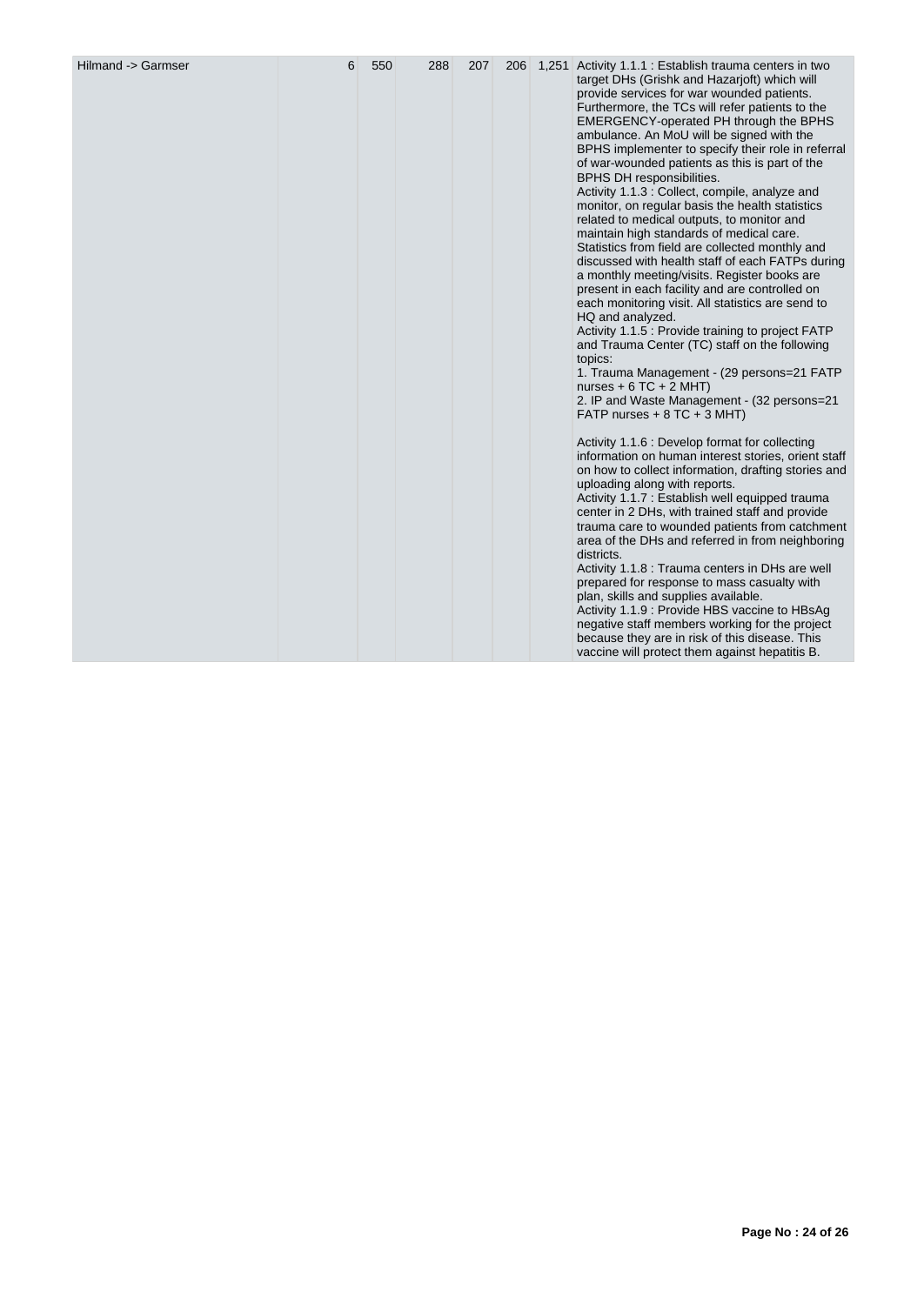| Hilmand -> Kajaki | 14 1,330 | 695 | 499 | 499 | 3,023 Activity 1.1.2 : Establish and equip seven FATPs<br>in priority districts in Helmand province. One of<br>these FATPs in Kajiki will be from previous<br>project and 6 new will establish based on<br>previously conducted assessment in targeted<br>districts.<br>Activity 1.1.3 : Collect, compile, analyze and<br>monitor, on regular basis the health statistics<br>related to medical outputs, to monitor and<br>maintain high standards of medical care.<br>Statistics from field are collected monthly and<br>discussed with health staff of each FATPs during<br>a monthly meeting/visits. Register books are<br>present in each facility and are controlled on<br>each monitoring visit. All statistics are send to<br>HQ and analyzed.<br>Activity 1.1.4 : Referrals are promptly made from<br>the target 7 FATPs to the 2 Trauma Centers, and<br>to the EMERGENCY PH when needed.<br>Referral and transportation will be provided to all<br>injured cased referred by FATPs to the Trauma<br>Centers in two DHs, and to the EMERGENCY<br>PH when needed.<br>Activity 1.1.5 : Provide training to project FATP<br>and Trauma Center (TC) staff on the following<br>topics:<br>1. Trauma Management - (29 persons=21 FATP<br>nurses + $6$ TC + $2$ MHT)<br>2. IP and Waste Management - (32 persons=21<br>FATP nurses $+8$ TC $+3$ MHT)<br>Activity 1.1.6 : Develop format for collecting<br>information on human interest stories, orient staff<br>on how to collect information, drafting stories and<br>uploading along with reports.<br>Activity 1.1.7 : Establish well equipped trauma<br>center in 2 DHs, with trained staff and provide<br>trauma care to wounded patients from catchment<br>area of the DHs and referred in from neighboring<br>districts.<br>Activity 1.1.9 : Provide HBS vaccine to HBsAg<br>negative staff members working for the project |
|-------------------|----------|-----|-----|-----|-------------------------------------------------------------------------------------------------------------------------------------------------------------------------------------------------------------------------------------------------------------------------------------------------------------------------------------------------------------------------------------------------------------------------------------------------------------------------------------------------------------------------------------------------------------------------------------------------------------------------------------------------------------------------------------------------------------------------------------------------------------------------------------------------------------------------------------------------------------------------------------------------------------------------------------------------------------------------------------------------------------------------------------------------------------------------------------------------------------------------------------------------------------------------------------------------------------------------------------------------------------------------------------------------------------------------------------------------------------------------------------------------------------------------------------------------------------------------------------------------------------------------------------------------------------------------------------------------------------------------------------------------------------------------------------------------------------------------------------------------------------------------------------------------------------------------------------------------------------------------------------|
|                   |          |     |     |     | because they are in risk of this disease. This<br>vaccine will protect them against hepatitis B.                                                                                                                                                                                                                                                                                                                                                                                                                                                                                                                                                                                                                                                                                                                                                                                                                                                                                                                                                                                                                                                                                                                                                                                                                                                                                                                                                                                                                                                                                                                                                                                                                                                                                                                                                                                    |

# **Documents**

| <b>Category Name</b>                | <b>Document Description</b>                                  |
|-------------------------------------|--------------------------------------------------------------|
| <b>Project Supporting Documents</b> | Incidence HFs Helmand.xlsx                                   |
| <b>Project Supporting Documents</b> | Initial Assessment.docx                                      |
| <b>Project Supporting Documents</b> | HC Endorsement_Support Letter.pdf                            |
| <b>Project Supporting Documents</b> | <b>MHT Monthly Plan.docx</b>                                 |
| <b>Project Supporting Documents</b> | assessment and data report from HMIS(1).xls                  |
| <b>Project Supporting Documents</b> | Facilities Establishment Steps and Staffing Plan.xlsx        |
| <b>Project Supporting Documents</b> | Map CHF Helmand.docx                                         |
| <b>Project Supporting Documents</b> | PPHD Certification Letter.pdf                                |
| <b>Budget Documents</b>             | BoQ (2.1) Medicine and Medical supply for Trauma Center.xlsx |
| <b>Budget Documents</b>             | BoQ (2.3) Transportation cost .xlsx                          |
| <b>Budget Documents</b>             | BoQ(3.6) Medical Equipment for Trauma Center.xlsx            |
| <b>Project Supporting Documents</b> | <b>Monitoring Plan.xlsx</b>                                  |
| <b>Budget Documents</b>             | BoQs(2.2) Medical supplies and Medicine for MHT(1).xlsx      |
| <b>Budget Documents</b>             | BoQ(2.4)HMIS Tools .xlsx                                     |
| <b>Budget Documents</b>             | BoQ(2.8) Medicine and medical supply for FATP(2).xlsx        |
| <b>Budget Documents</b>             | BoQ(3.1)Medical equipment for FATP Linked BHC.xlsx           |